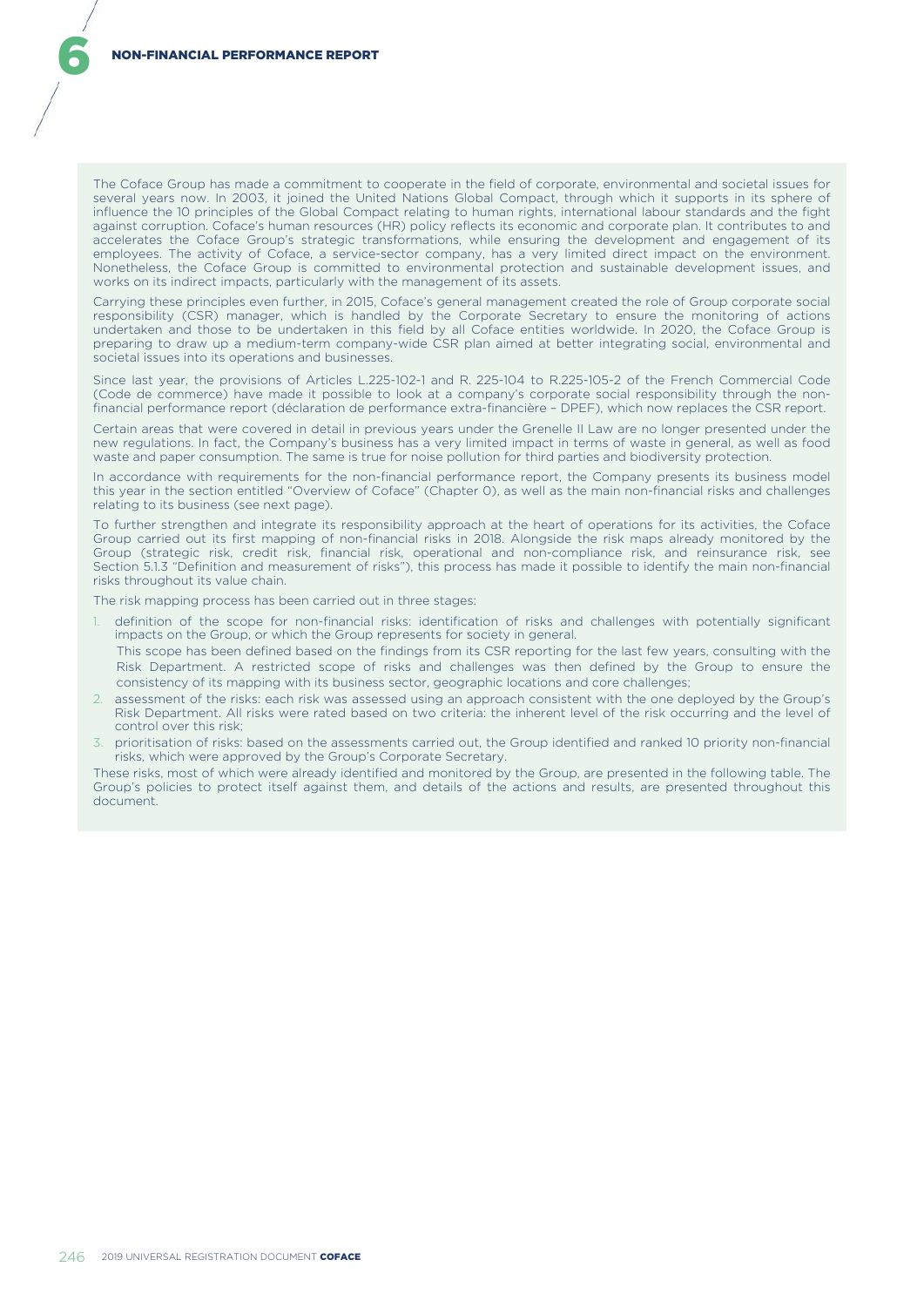Universal

6

|                                                                                                                                                                                                                                             | Significant non-financial risks Description of the risk and impact                                                                                                                                                                                                                                   | Policies and actions to mitigate the risk                                                                                                                                                                                                                                                                                                                  | registration<br>document<br>reference |
|---------------------------------------------------------------------------------------------------------------------------------------------------------------------------------------------------------------------------------------------|------------------------------------------------------------------------------------------------------------------------------------------------------------------------------------------------------------------------------------------------------------------------------------------------------|------------------------------------------------------------------------------------------------------------------------------------------------------------------------------------------------------------------------------------------------------------------------------------------------------------------------------------------------------------|---------------------------------------|
| <b>Attracting and retaining</b><br>◆ Management of talent and employee<br>talent<br>well-being<br>Impact on quality of service and loss<br>of value for the business                                                                        |                                                                                                                                                                                                                                                                                                      | Coface has put in place action plans to attract<br>and retain talent, as well as training plans for<br>all its employees.<br>Coface is committed to various solidarity<br>measures, maintains ongoing corporate<br>dialogue with its employee representative<br>bodies and has set up a series of initiatives<br>supporting its workplace wellness policy. | Section 6.1.1                         |
| Employees' engagement                                                                                                                                                                                                                       | ◆ Employee engagement<br>◆ Need to recruit skills<br>Training to adapt employees' skills<br>in line with the Group's changes<br>Impact on quality of service and loss<br>of value for the business                                                                                                   | In 2017 and 2018, Coface measured its<br>employees' satisfaction and engagement<br>with a survey. This enables it to draw up<br>action plans and work in line with a<br>continuous improvement approach.                                                                                                                                                   | Section 6.1.1                         |
| Diversity and equal<br>Coface is developing several programmes<br>• Diversity and equal opportunities<br>opportunities<br>to ensure gender equality in the workplace.<br>Impact on quality of service and loss<br>of value for the business |                                                                                                                                                                                                                                                                                                      | Section 6.1.1                                                                                                                                                                                                                                                                                                                                              |                                       |
| <b>Extraordinary risks</b>                                                                                                                                                                                                                  | Extraordinary event (acts of terrorism<br>or events)<br>Impact: disruption of Coface's business                                                                                                                                                                                                      | Coface has insurance coverage and business<br>continuity plans.                                                                                                                                                                                                                                                                                            |                                       |
| Risks relating to any failure<br>to respect human rights                                                                                                                                                                                    | Since 2003. Coface has been part<br>◆ Respect for human rights among<br>of the United Nations Global Compact<br>our policyholders<br>and does not cover any companies involved<br>Impact on the Company's image<br>in manufacturing cluster bombs and/or anti-<br>and reputation<br>personnel mines. |                                                                                                                                                                                                                                                                                                                                                            | Sections 6.1.1<br>and 6.3.5           |
| Risks relating to corruption<br>◆ Acts of corruption<br>◆ Impacts: disputes, penalties or<br>withdrawal of the right to operate<br>under licence                                                                                            |                                                                                                                                                                                                                                                                                                      | Coface has put in place an anti-corruption<br>code of conduct, supported by a training<br>and awareness programme for all employees,<br>procedures for assessing business partners.<br>and accounting controls.                                                                                                                                            | Section 6.3.5                         |
| Risks relating to tax evasion<br>Transfer of assets to a country<br>where the tax burden is lower in order<br>to avoid a tax expense<br>Impacts: penalties against<br>the Company                                                           |                                                                                                                                                                                                                                                                                                      | The KYC (Know Your Customer) procedure<br>and monitoring approach are strengthened<br>when the local entity is located in a tax haven.<br>Coface complies with the tax laws applicable<br>in the jurisdictions where the Group operates.                                                                                                                   | Section 6.3.5                         |
| Risks relating to data<br>protection and cybersecurity                                                                                                                                                                                      | ◆ Access to the integrity and<br>confidentiality of data and information<br>♦ Impacts: unauthorised access or<br>cyberattack leading to the disclosure<br>of information or disruption<br>of activities                                                                                              | Coface has put in place an IT charter, which<br>is included in the internal regulations setting<br>out all the rules comprising Coface's security<br>system.                                                                                                                                                                                               | Section 6.3.5                         |
| Risks relating to failure to<br>adapt the activity to<br>environmental challenges                                                                                                                                                           | ◆ Setting up an in-house environmental<br>policy (water, energy, paper)<br>Impacts on the Company's image<br>and reputation                                                                                                                                                                          | Coface is committed to reducing its water.<br>energy, paper and fuel consumption.                                                                                                                                                                                                                                                                          | Section 6.2                           |
| Risks relating to the failure to<br>adapt to changes in asset<br>management practices                                                                                                                                                       | ٠<br>Socially responsible investment policy<br>Impacts on the Company's image and<br>۰<br>reputation                                                                                                                                                                                                 | Coface has set up reporting systems to<br>measure and reduce its investment portfolio's<br>carbon footprint.                                                                                                                                                                                                                                               | Section 6.3.4                         |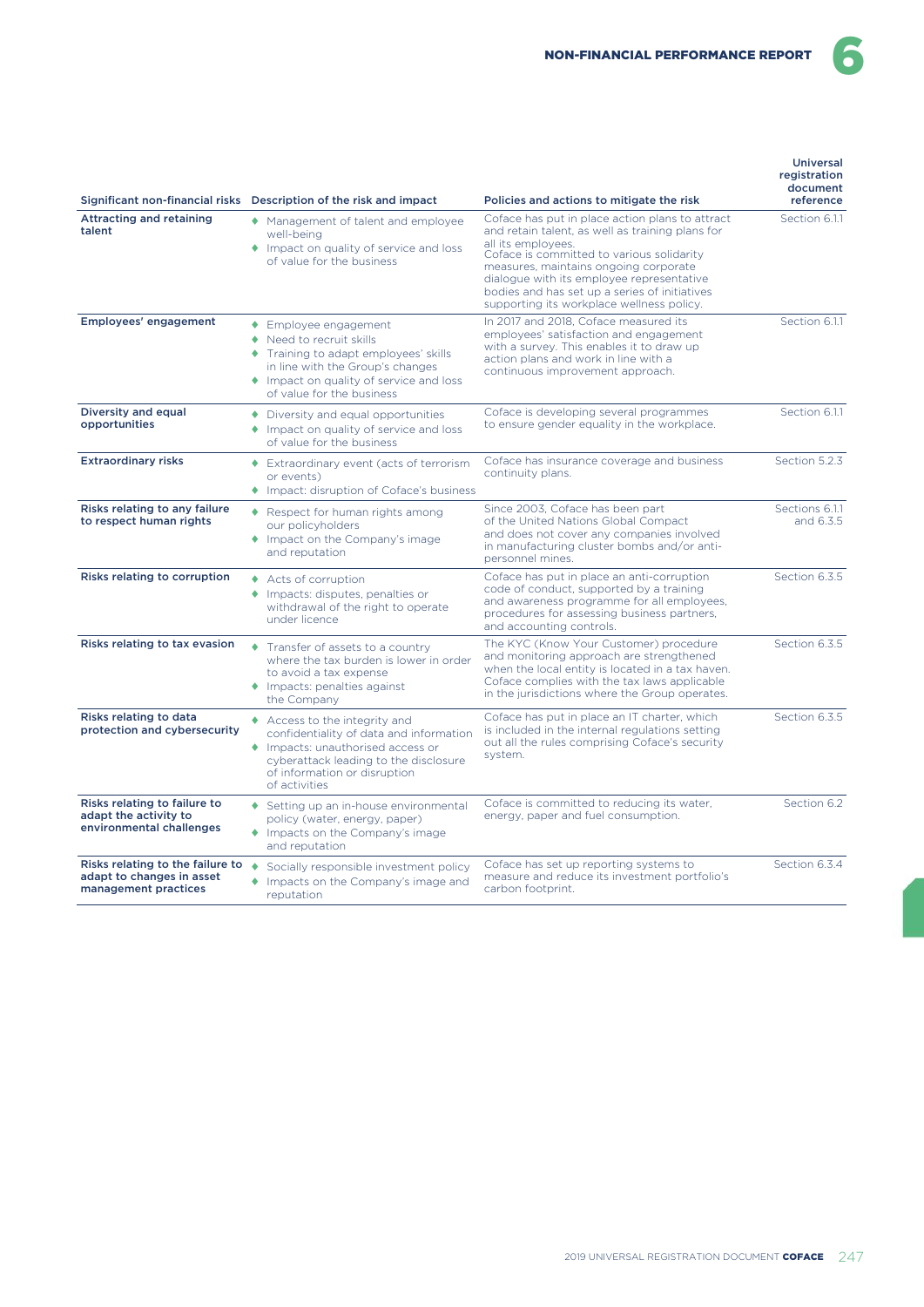Corporate information NON-FINANCIAL PERFORMANCE REPORT



6

4.273 employees in 57 countries



500 participants in Lead Together over a two-year period



**Coface Trade Aid** 

39 V.I.E (international intern

in a company) in 25019



Continuity with the global gender equality initiative



98% of assets covered by SRI

# **6.1 CORPORATE INFORMATION**

# 6.1.1 Human Resources and performance development policy

Each year, the Group Human Resources Department reviews and shares with its contacts in the Coface regions and countries all its governance principles; these are presented together with the overall HR strategy. The goal is to adopt a common vision of the organisation of the function, its challenges and the application of its policies, particularly regarding Talent Reviews and succession plans, the compensation policy and HR support for businesses.

## Introduction

Over this last year of implementing our Fit to Win strategic plan, the Human Resources teams focused on strengthening the plan's key initiatives, particularly its actions on transformation.

The cultural transformation component progressed and strengthened. For example, we finished rolling out the ambitious manager training programme, LEAD together. The original target group—Senior Managers—was mostly covered during the two years of the programme's deployment (2018–2019). In 2019, we finished rolling out the training for all Middle Managers, which means more than 500 managers have been trained as part of this programme when both groups are added together.

We will continue this training effort over the long term, with training more focused on specific managerial skills from 2020.

We continued to integrate Senior Managers from international companies with change experience. Over the course of this plan, 83 new Senior Managers will have been integrated, including more than 30 in 2019.

Our efforts in career development within the Company showed positive results in 2019. Through annual Talent Reviews we have acquired a much more detailed understanding of our key skills, our best-performing talents, their professional aspirations and their appetite for moving locations. Carrying out these reviews has helped strengthen succession plans (more than half of the Senior Manager vacancies have been filled in-house this year). Thanks to the career committees, organised either generally or by function, we have continued to expand transfers to other functions or locations. As a result, more than a quarter of Senior Managers changed their role or took an enhanced role in 2019, and international transfers have once again more than doubled this year compared to the transfer averages of previous years.

We also achieved positive results on gender balance including a gender equality index ranking among the best for financial services in France. We closed the first annual mentoring programme for female talent organised by the Executive Committee (Mentoring to Win) and are among the leading SBF 120 companies in terms of the number of women on the Executive Committee (ranked 20th). Many women's initiatives and networks were created in 2019 within the Group's international companies.

Human Resources also continued its data protection work with an ambitious programme to educate its teams around the world on the principles of protecting personal and sensitive data held by Coface, either about its clients or its own employees.

The Human Resources function will continue to professionalise and better structure its processes in 2020 by developing the first stage of its future Human Resources Information System, which it wants collaborative on so that the system can be used as a tool to help the Company be more agile.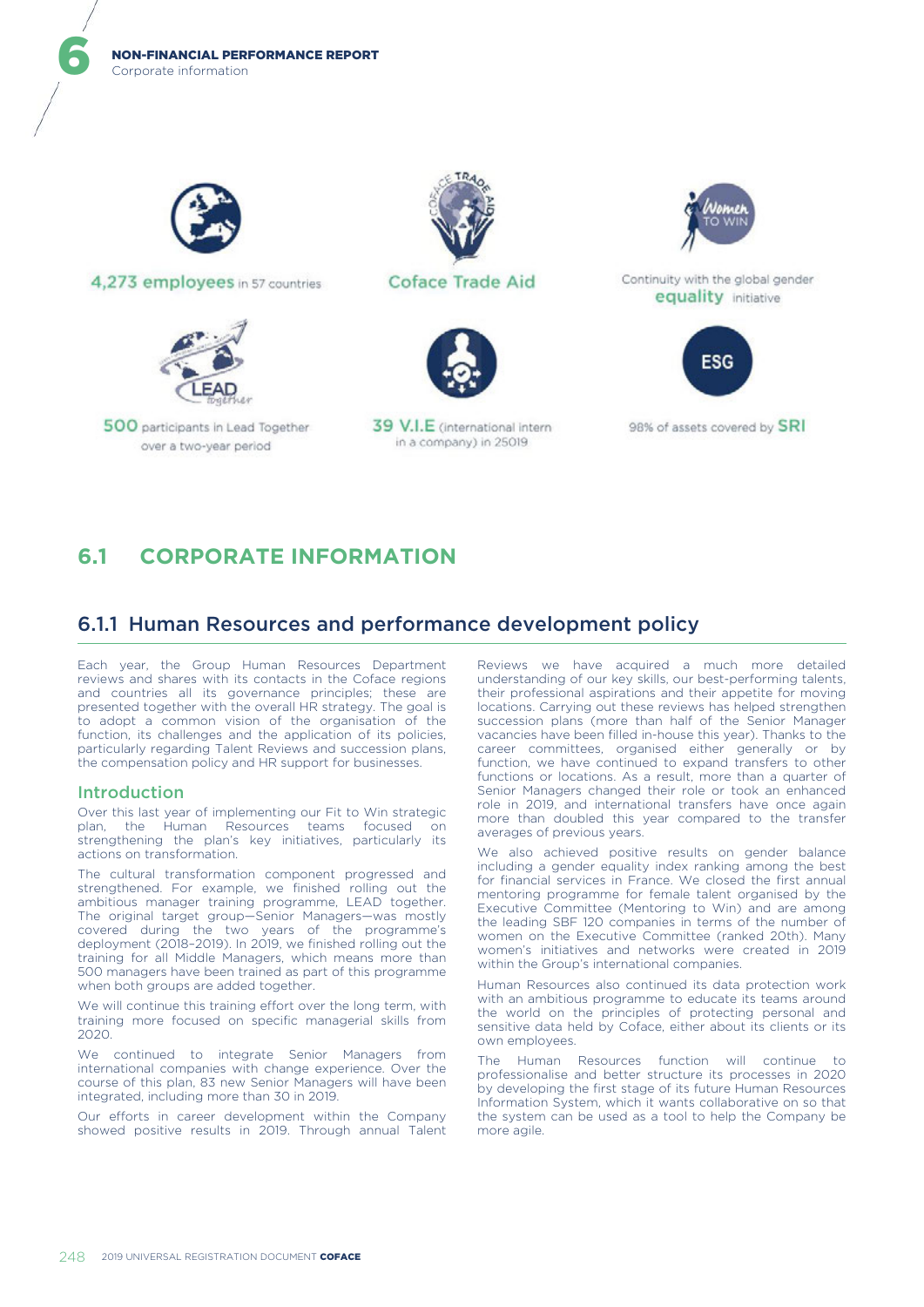The following data come from the Group's HR reporting tool, available online. The database is updated in real time and receives a steady flow of data from local HR managers in the countries. Consolidation of this information occurs on the last business day of the month, which allows monthly scorecards to be produced. This reporting includes the individual contract, activity, business and length of service data for each legal entity in the Group and information on the hierarchical links between the various positions.

The tool also serves as a strategic planning tool for staff, as it makes it possible to manage recruitment actions and internal transfers within the context of a reference budget. The breakdown of Coface's workforce is presented below:

### Strong international dimension

At December 31, 2019, the Group employed 4,273 people based in 57 countries, compared with 4,131 at December 31, 2018. The following table presents the geographic breakdown of the Group's workforce since December 31, 2017:

| Workforce              | 2019  | 2018  | 2017  |
|------------------------|-------|-------|-------|
| Northern Europe        | 678   | 701   | 713   |
| Western Europe         | 1,008 | 987   | 974   |
| Central Europe         | 772   | 687   | 715   |
| Mediterranean & Africa | 798   | 768   | 763   |
| North America          | 193   | 192   | 125   |
| Latin America          | 410   | 390   | 388   |
| Asia-Pacific           | 414   | 406   | 400   |
| <b>TOTAL</b>           | 4,273 | 4,131 | 4,078 |

#### ► Breakdown of workforce by region



Coface experienced a 3.4% increase in its workforce in 2019. This development is due in part to the acquisition of PKZ (69 employees), the leading provider in credit insurance in Slovenia, which enjoys a strong market share. As a result, the business has become Coface PKZ. This acquisition contributes to Coface's strategy to ensure profitable growth in Central and Eastern Europe. Increased staffing in the Central Europe region is also due to insourcing certain

subcontractors and a change in methodology, with civil contracts now included as part of the in-house Coface workforce (affecting 35 employees). These contracts pertain to a direct subordinate relationship with Coface, while offering flexibility to both parties.

The Mediterranean & Africa region is benefiting from the commercial development of Italy and Spain. In addition, Spain has hired contractors, who were previously external, into the sales teams. In Latin America, significant efforts were made to fill a number of positions in Mexico, including a shared services team dedicated to finance and accounting.

Due to the nature of its activities and their geographic coverage, the Coface Group is multicultural, with a strong international focus. For the financial year ended December 31, 2019, 74 nationalities were represented in the Group; this diversity is strengthened by the frequent integration of employees from other countries into the teams; currently, 260 employees work outside their country of origin, compared to 244 in 2018. This diversity guarantees that the Group reflects the diversity of the business communities and clients that it serves. For example, there are 31 different nationalities among employees based in France.

Young talents are also a priority for Coface. To enhance its ability to attract the new generation to its entities abroad and renew its talent pool, Coface has given added impetus to its V.I.E (international intern in a company) scheme by orienting V.I.E assignments towards key roles in the Company's development. In total, nearly 30 participants in the V.I.E scheme form this unique talent pool each year.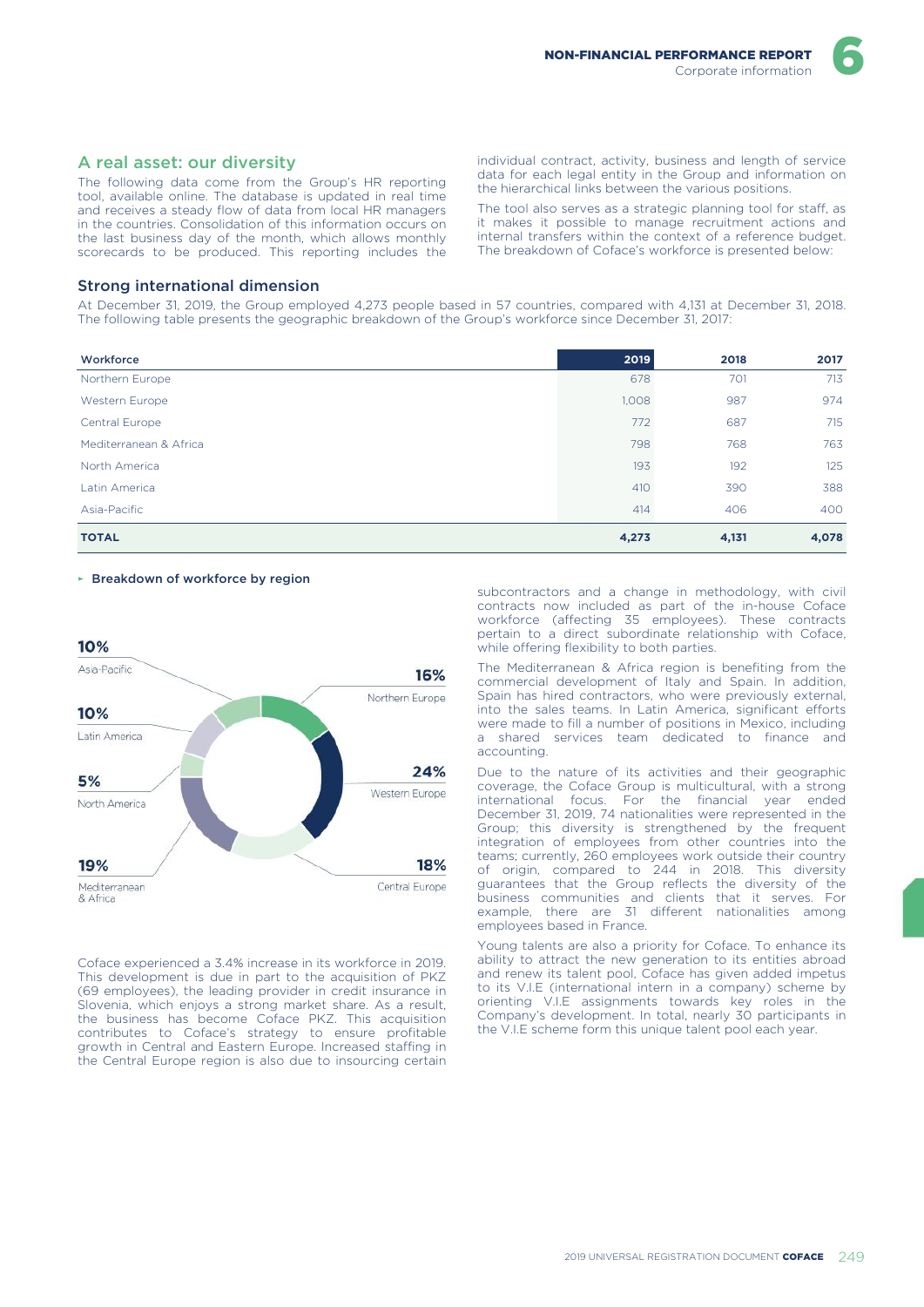### Activities across diverse sectors

6

The table below presents the breakdown of the Group's workforce by activity type since December 31, 2017:

| Workforce                                | 2019  | 2018  | 2017  | Change 2019<br>versus 2018 |
|------------------------------------------|-------|-------|-------|----------------------------|
| Sales & Marketing                        | 1,436 | 1,390 | 1,315 | 3.3%                       |
| Support                                  | 1,510 | 1.413 | 1.382 | 6.9%                       |
| Information, litigation, debt collection | 988   | 1.003 | 1.040 | (1.5%)                     |
| Risk underwriting                        | 339   | 325   | 341   | 4.3%                       |
| <b>TOTAL</b>                             | 4,273 | 4,131 | 4,078 | 3.4%                       |



► Breakdown of workforce by activity In 2019, 1,436 employees were assigned to sales and marketing, 1,510 to support functions, 988 to information, litigation and debt collection and 339 to risk underwriting.

> Changes in the workforce for support functions reflect how the compliance, transformation office and finance functions in particular have been strengthened.

> The increase in the Sales & Marketing workforce factors in the continued targeted strengthening of sales forces, with the Sales Force Effectiveness programme, as well as the integration of sales representatives who were previously external, in the US. This demonstrates Coface's desire to improve its client relationships.

### Different types of employment contracts and changes in the workforce

In France, Germany, Italy, Spain, Poland and the UK, the total workforce at December 31, 2019 was 2,029 employees and broke down as follows for permanent contracts:

|                | 2019   | 2018   | 2017  |
|----------------|--------|--------|-------|
| France         | 97.8%  | 97.8%  | 98.4% |
| Germany        | 99.3%  | 99.5%  | 99.7% |
| Italy          | 99.0%  | 99.5%  | 99.5% |
| Spain          | 100.0% | 100.0% | 97.8% |
| United Kingdom | 98.0%  | 99.0%  |       |
| Poland         | 86.1%  |        |       |

As we can see, Coface employs people mostly on permanent contracts.

In 2019, the Company had 296 new employees in France, Germany, Italy, Spain, Poland and the UK, with 267 departures, including 138 resignations, 56 contracts

ended due to retirement and 36 dismissals. It is important to note a slight change in the methodology applied as fixed-term contracts have been recorded for arrivals and departures since 2018 and Poland now has civil contracts within its in-house workforce. The latter are therefore in the list of new employees for 2019.

#### Different age ranges

At December 31, 2019, the age ranges of employees in France, Germany, Italy, Spain, Poland and the UK were as follows:

| Age ranges     | <b>France</b> | Germany | <b>Italy</b> | <b>Spain</b> | <b>United Kingdom</b> | <b>Poland</b> |
|----------------|---------------|---------|--------------|--------------|-----------------------|---------------|
| $<$ 30 years   | 12.8%         | 4.2%    | 3.7%         | 11.6%        | 14.1%                 | 24.1%         |
| 30 to 40 years | 27.0%         | 20.9%   | 19.4%        | 28.1%        | 29.3%                 | 49.4%         |
| 40 to 50 years | 27.5%         | 30.3%   | 50.3%        | 42.7%        | 22.2%                 | 18.1%         |
| > 50 years     | 32.7%         | 44.6%   | 26.7%        | 17.6%        | 34.3%                 | 8.4%          |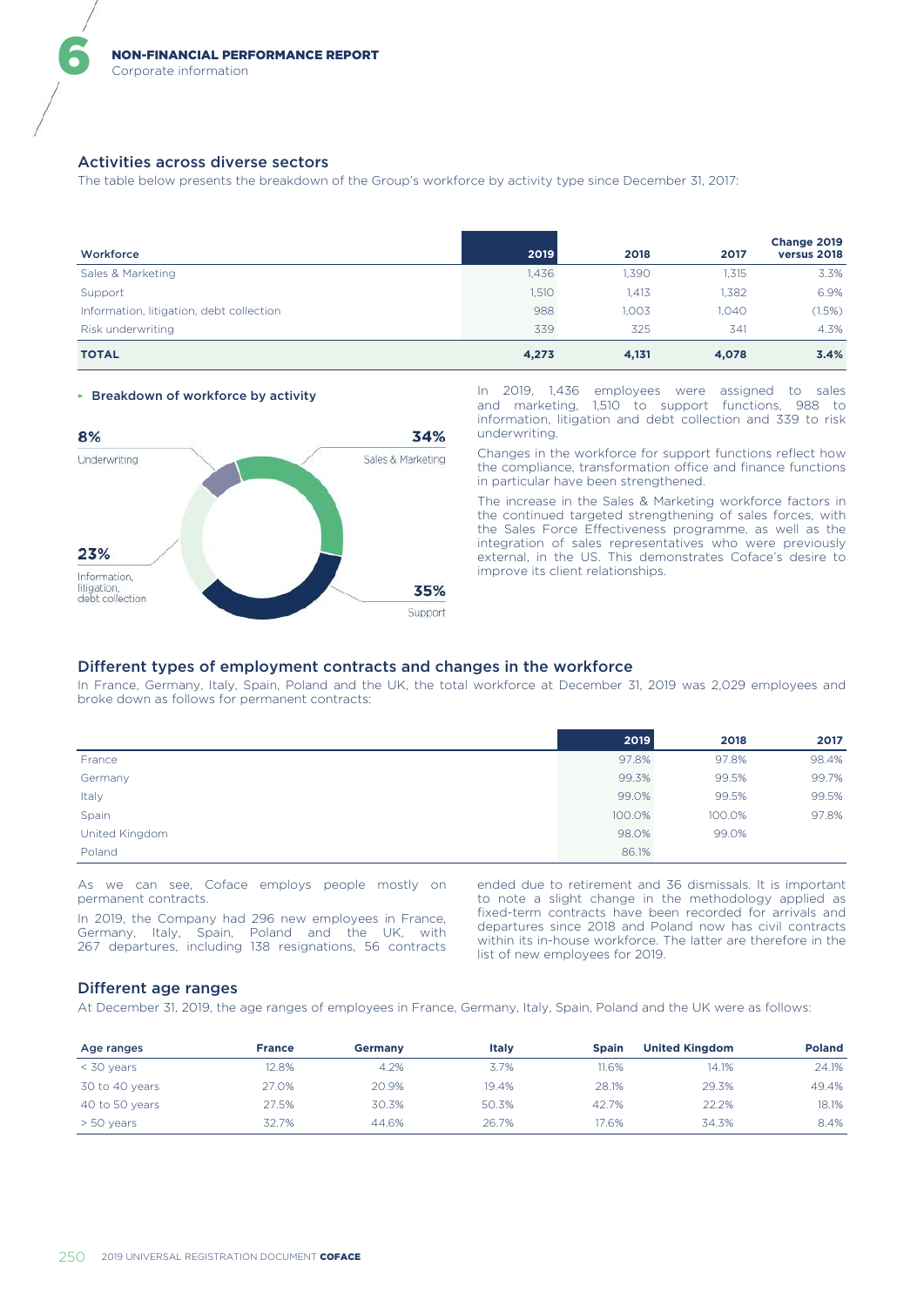► Age ranges by country



Historically, France and Germany have had an age pyramid with a large proportion of the workforce over the age of 50 and a limited staff turnover rate, reflecting both team loyalty and the Company's willingness to recognise and retain the expertise of its employees. However, Coface France decided in 2017 to support employees nearing retirement age by offering them a pre-retirement scheme enabling them to bring forward their departure by a maximum of up to two years prior to their full retirement date. As part of this, Coface undertook significant support and transition work to ensure that skills are transferred as smoothly as possible, in an extension of the provisions under the generation contract adopted in 2013. These departures resulted in a partial renewal of the teams. In 2019, Coface Germany offered this pre-retirement scheme.

It should also be noted that an agreement to support business transformation was signed in 2019 with the European Works Council as part of a project to change client services and shared services.

To facilitate collaboration, Coface France also organised an "Intergenerational Collaboration" conference at the Bois-Colombes site in September 2018, with very positive feedback from Coface's employees.

In Poland, we note that around 75% of the workforce is under 40 years old, reversing the trends that we have seen in other countries within the reporting scope.

#### Relatively balanced gender breakdown

The male/female balance (just over 53% women throughout the Group in 2019, and 39% female managers), as with the cultural diversity within the Company and each Coface region, is an asset for the Group, which has for several years taken steps towards promoting internal mobility and access to roles of responsibility for its employees.

The table below shows the change in female representation, number of managers and women in management roles in countries within the reporting scope since 2017:

|                |                        | 2019  | 2018  | 2017  |
|----------------|------------------------|-------|-------|-------|
| France         | % women                | 50.4% | 50.5% | 50.7% |
|                | % of managers          | 23.0% | 23.1% | 22.0% |
|                | % women among managers | 37.6% | 37.4% | 37.0% |
| Germany        | % women                | 53.7% | 53.6% | 53.0% |
|                | % of managers          | 15.4% | 15.1% | 13.9% |
|                | % women among managers | 20.0% | 18.4% | 17.1% |
| Italy          | % women                | 50.8% | 50.8% | 48.7% |
|                | % of managers          | 30.9% | 28.6% | 25.9% |
|                | % women among managers | 42.4% | 44.4% | 40.8% |
| Spain          | % women                | 64.3% | 64.7% | 64.3% |
|                | % of managers          | 21.6% | 26.3% | 28.6% |
|                | % women among managers | 30.2% | 42.0% | 40.4% |
| United Kingdom | % women                | 40.4% | 41.0% |       |
|                | % of managers          | 23.2% | 21.0% |       |
|                | % women among managers | 26.1% | 23.8% |       |
| Poland         | % women                | 63.3% |       |       |
|                | % of managers          | 16.5% |       |       |
|                | % women among managers | 51.3% |       |       |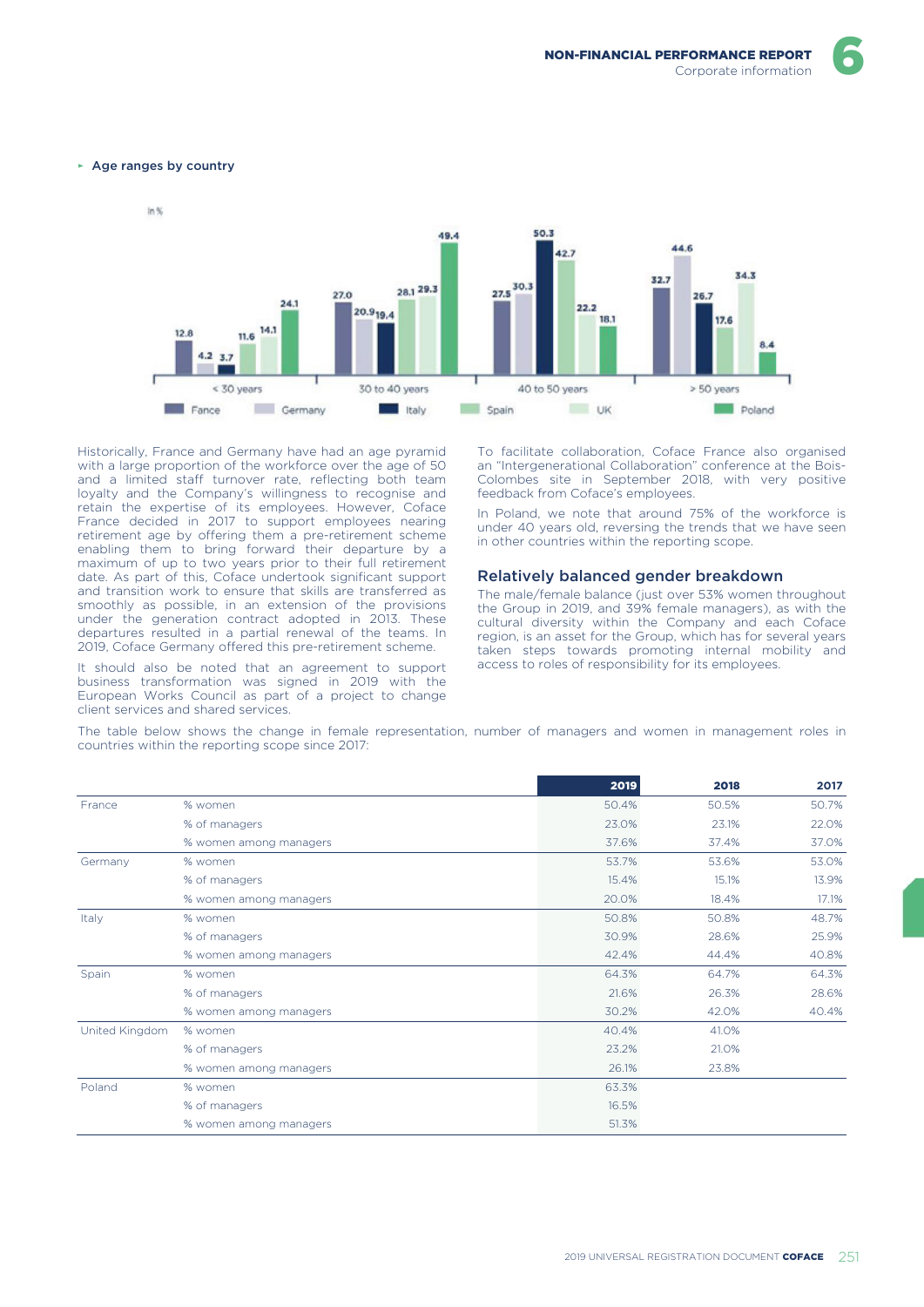Women's representation in management positions is increasing in Germany and the United Kingdom.

The percentage of supervising managers remains very close to the 2018 figure in most countries within the reporting scope. Only Spain has seen a fall in the percentage of managers as a result of the Layers & Span project, which aims to simplify the organisation. This means the percentage of female managers fell too for the same .<br>reasons.

Coface strengthened its managerial culture in 2018, more specifically for the functional departments at the Bois-Colombes head office: the strengthening of certain functions, such as compliance, risk or the Finance Department, have proportionally increased the number of supervising managers in France.

At December 31, 2019, female representation within the governance bodies was as follows:

- ♦ Board of Directors: out of 12 directors, seven are women, *i.e.* 58%;
- ♦ Executive Committee: five women, *i.e*. one third of the members of the Executive Committee;
- ♦ Management Committee: two women, *i.e.* one quarter of the members of the Management Committee;
- ♦ Senior Manager category (top 180): 55 women out of 184 (Coface all regions and head office) and 29 out of 94 (for the scope covering the six countries in the report), *i.e.* approximately one third.

In addition to this diversity within our teams, Coface has diverse products and clients. At Coface, our employees' day-to-day work is enhanced by the diversity of the teams they work with and the clients they meet.

Coface's talent management policy aims to promote the diversity of this human capital to support the Company's capacity for innovation and its ability to position itself as a learning company that is constantly striving for more agility. It also aims to enable each individual to develop in line with their aspirations and aptitudes, capitalising on the Group's scale and its presence in more than 57 countries. A certain number of initiatives, detailed below, are contributing to these goals, from gender balance with the Women to Win programme to the international mobility policy making it possible to share skills between the Group's countries and the LEAD together programme to develop leadership, looking to build a shared managerial culture by bringing together managers from various countries for exchange sessions supported by external coaches.

## On track for a cultural transformation

Since launching Fit to Win, Coface has ramped up the opportunities for employees to be visible and to contribute, through their ideas, to improving processes, tools, offices and more generally their day-to-day life within the Company.

In addition to this, the opportunities given to employees to contribute to the agility, client focus or change management objectives have enriched the day-to-day activities of many of them, further strengthened their sense of belonging, and contributed to Coface's purpose.

This has been achieved by the Lean process improvement groups deployed, the exchange workshops organised with the Fit to Win Days and hosted by employees in 2017 and 2018, as well as the My Voice working groups in 2018 and 2019.

## New ways of working

In 2018, Coface carried out extensive work to improve the levels of engagement among its employees, notably setting up the My Voice Action Teams. In total, over 800 employees in more than 40 different countries actively contributed to these working groups. Approximately 550 initiatives have been launched, at every level throughout the organisation. The workplace environment and development opportunities aspects have been reworked in particular. Various initiatives, such as "Coffee with the CEO" or meetings with Country Directors, have been launched in most of Coface's countries, including France, Spain, Italy, Germany, Austria, Serbia, and Peru, as well as Russia, to build stronger links with the management team. In most of its countries, the Central Europe region has set up plenary meetings, which bring all the local employees together, or invites all the region's employees to take part in webinars with the Country Director and management team members. These monthly or quarterly meetings aim to communicate on the Company's results and strategy, while ensuring regular communication with management. These events are also opportunities to get valuable direct feedback from Coface's employees.

One of the challenges highlighted by the My Voice engagement survey was to build better understanding of each individual's role within the organisation and with the deployment of the Fit to Win strategic plan. Employees expressed a need for links between the various functions. A number of initiatives have been launched in response to this issue, including My Job Day in France, for instance, or 'meeting points' in Spain. This initiative, presenting the various professions within a given function, has also made it possible to present the department's vacancies and request applications from internal candidates, with possibilities for functional transfers. Coface Chile and Italy have organised "live my life" role plays enabling participants to understand their colleagues' day-to-day work, as well as their recurring issues and constraints, with a view to improving coordination between the teams. Flash Training sessions were also organised in France, aiming to provide employees with information or training on Coface products and the organisation's key tools and initiatives. For example, the requirement to put in place a KYC process—ensuring knowledge of our clients' identity to prevent money laundering and terrorist financing—was presented with a Flash Training approach. In the US, this same requirement was covered with Lunch and Learn conferences looking at specific topics.

The results from My Voice France also showed that employees felt a need for better knowledge of their clients' requirements. Initiatives have been set up for "double listening" to clients and arranging meetings in the field with prospects, clients or brokers.

A dedicated wall for My Voice communications has also been created in a number of countries.

This way of operating with working groups, set up widely across the Group's various countries, has not only made it possible to find concrete solutions for improvements, built with employees, but has also introduced a new way of working thanks to a more bottom-up and collaborative approach, for instance holding inter-department meetings, organising regular meetings and actively engaging employees in these improvements, and making them accountable for My Voice actions. For its part, the Group HR Department has mapped out a global action plan including work on career development, the definition of Coface's Employer Brand following work on the Company's rationale and the development of an onboarding programme for new employees, ensuring "a minimum experience" for new arrivals within Coface worldwide. Already launched in 2018, this action plan will be deployed more widely in 2020. France has launched this work on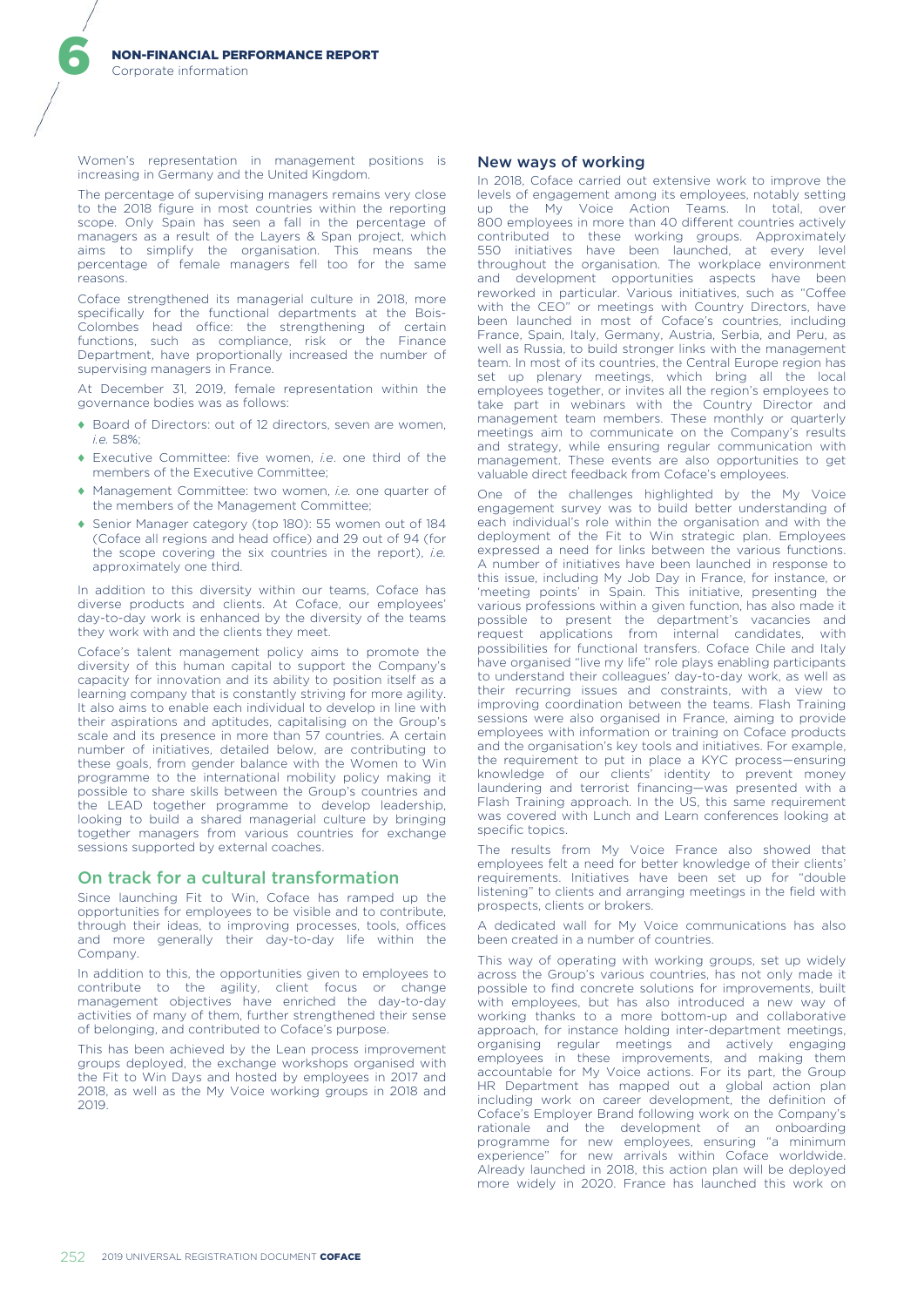integrating new employees at country level by offering presentations of the various departments for new arrivals.

In September 2018, Coface once again measured the satisfaction and engagment of its employees using a new engagement survey prepared and conducted with AON Hewitt, called My Voice. With its rich experience and benchmark of 14 million respondents this year, this service provider was able to guide Coface in its choice of questions and protect the anonymity and confidentiality of the responses.

This year, six questions were added to the questionnaire, primarily covering senior leadership, client focus and followup on the results and actions from My Voice 2017. The survey contained 42 questions, including two open questions.

In 2018, My Voice was conducted in 12 different languages (four new languages compared with 2017) and once again obtained a participation rate of over 92%, demonstrating employees' strong attachment to Coface and a desire for constructive improvement.

The total engagement score shows a year-on-year increase of six points, reflecting a significant improvement within six months' action. However, the results are still generally below the AON benchmark, and Coface needs to continue building on the work carried out in order to further strengthen its implementation of a continuous improvement approach.

The My Voice 2018 results were presented by region, country and function in December 2018. In 2019, each region, country or function made arrangements to set out action plans on all the topics highlighted by the survey as requiring improvement.

Many My Voice actions have continued in the long term and new ones have emerged, such as the Démo Café or the quarterly Town Hall Meetings, bringing together all employees within a function.

In Germany, the Working Out Loud initiative was created, proposing to set up a small group of employees from different departments to talk about a personal or professional project and share their best practices. This format, which aims to create links between departments and discover new topics, has been very successful.

In France and many other countries, action plans have been drawn up and put into action by function to complement the cross-functional actions implemented in 2018.

Coface plans to repeat this survey in 2020 in order to allow time to put in place sustainable actions and then measure the impact of its action plans.

Coface continues to widely use Yammer, its company social network, to facilitate communications between departments and countries and exchange information more efficiently. For example, this tool allows departments to easily discuss the follow-up of My Voice actions.

Across the Group, Coface has sought to incorporate agility into its organisation through these new ways of working, and it hopes to see these bottom-up initiatives continue to develop in 2020.

These questionnaires are now used much more widely in certain countries or functions to find out what the employees upstream and downstream of decisions think. For example, Poland started using several questionnaires to find out how communication with employees can be improved and what their specific needs are in terms of employee benefits, training and skills development, as well as finding out whether they want to organise end-of-year celebrations, and so on. China developed a quasi-weekly survey exercise, using simple and direct questions to gauge employees' understanding and reaction to organisational decisions in real time.

The Lean Management approach, aiming to optimise processes, tools and organisational aspects and to free up resources for stronger value-added tasks with a view to increasing Coface's operational efficiency, is another vehicle for bottom-up initiatives, because employees, who are at the heart of the business, are trained to resolve problems.

When the My Voice action plans were drawn up in the various countries in 2018, employees also expressed strong needs for ramping up the number of Lean initiatives, as well as strengthening training in this area.

In this way, many countries incorporated this Lean Management dimension into their My Voice action plans in 2018, including the whole of the Mediterranean & Africa region, which organised a train-the-trainer initiative on this topic, as well as Israel and Romania, which have reviewed their work processes to improve productivity. In France, a dedicated Flash Training course was organised on these Lean initiatives within Coface. This topic came up much less often in working groups in 2019.

#### *A pleasant environment*

In 2019, Coface continued to focus on flexibility at work with the adoption of flexible working arrangements in many countries within the reporting scope and outside of Europe.

In Italy, Spain, and Poland, as well as Brazil, Hong Kong and China, flexible and remote working practices were expanded, particularly so in Italy, by providing laptops for every employee and giving them the option of smart working two days a week, *i.e.* from any location, with more flexibility. Egypt, the United Arab Emirates, Morocco and Spain also started or extended this smart working initiative, and Coface Spain took advantage of this opportunity to communicate widely with all employees about their new rights

Germany, which opened talks with its works councils in 2018, now offers remote working to all its employees, with two fixed days per week or 24 days a year, at the employees' discretion.

Mexico and Brazil continue to have this flexible working arrangement as part of the My Voice actions, offering a shorter day on Fridays, possibilities for everyone to work remotely, and even a rest day for each employee's birthday.

It should be noted that 8% of the Group's total staff members opt for a part-time contract due to personal schedules. Furthermore, as part of its working hours agreements, the Company offers employees the opportunity to organise their work hours according to selected times. No employees in France, Germany, Italy, Spain, Poland or the UK work in shifts or at night.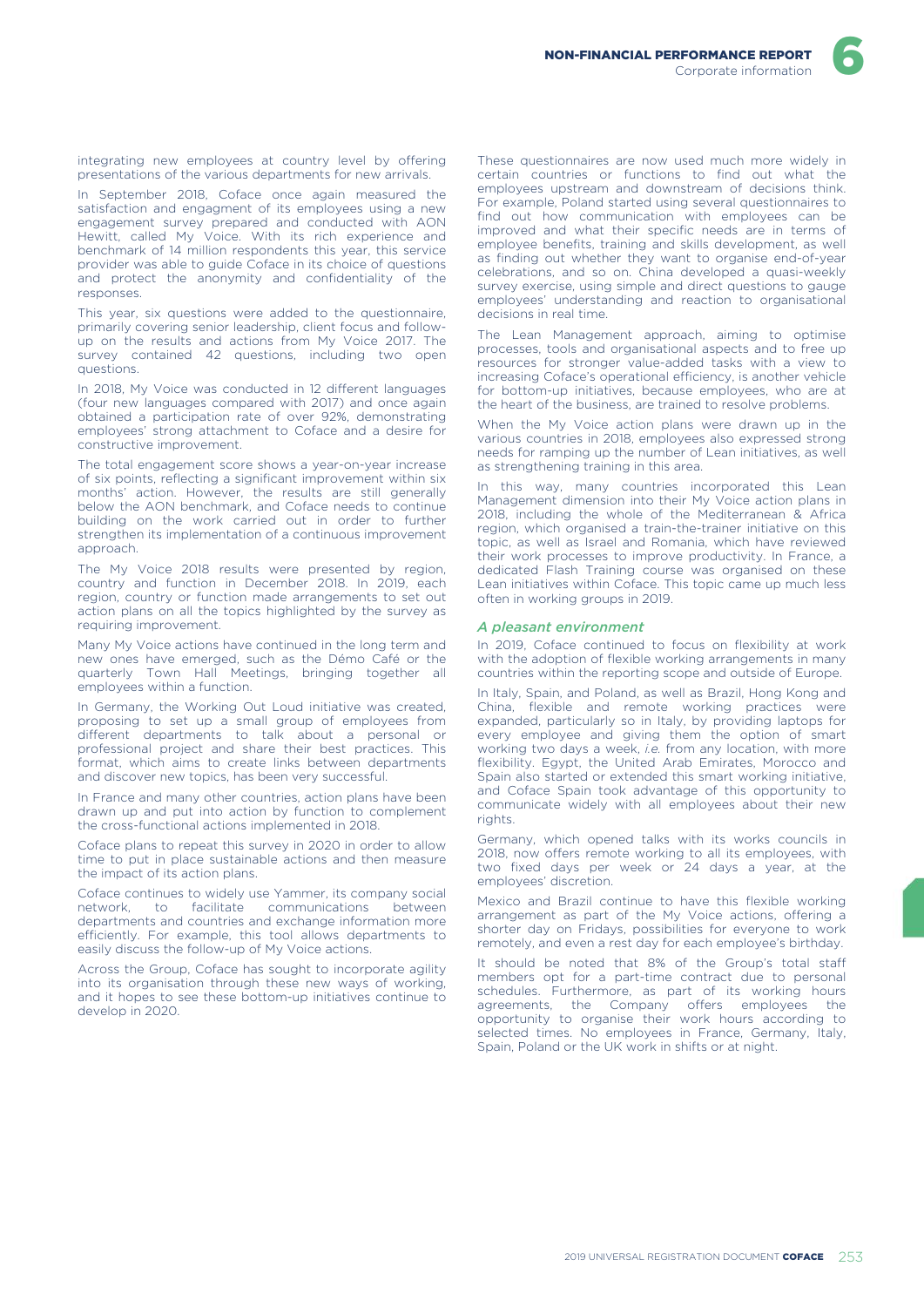Our UK entity continued with its workplace wellness initiatives, notably making available baskets of fruit for employees, ensuring a healthy and welcoming workplace environment all year round. Coface Poland launched a similar initiative this year with "Fruit Tuesday". Switzerland also started offering the same scheme.

Coface Italy is also organising COFACARE, a round of six meetings taking place between 2019 and 2020 on the topic of welfare at work. The Central Europe region is organising "Apple Days" in each of its countries, and Poland, just like Brazil, offers workshops on the theme of well-being with a guest nutritionist, for example.

Other Coface offices are also endeavouring to create pleasant working conditions; Coface offices in Spain and Portugal renewed their initiative for the ninth consecutive year to celebrate "Friendship and Affection Day" with handwritten cards distributed to friends and colleagues. This wave of positivity continued in Chile and Brazil thanks to a successful feedback campaign conducted among all employees.

Coface also encourages regular physical activity in its various countries. Coface Austria took part in an intercompany race and organised a yoga class on its office roof. Coface Dubai teams participated in the Dubai Fitness Challenge to promote sport and well-being in the city, and teams at Coface Romania went even further by signing up to a marathon. Coface Spain organised free yoga classes for employees, and Israel offers 30-minute shiatsu massage sessions for each employee once a month.

Furthermore, Coface Germany organised two days of occupational health activities in collaboration with a public health insurance organisation, and the "JobRad" company programme to promote the use of bicycles for travelling to work continued. The "Job Ticket" scheme was also launched thanks to the conclusion of an agreement with the regional transport company. These programmes allow employees to benefit from very reasonable prices. This latter initiative is very similar to the one launched by Coface Italy, which signed an agreement with a public transport company as well as setting up carpooling and shuttle services to help with its move to new premises. As part of this change, a meeting to discuss best practices for openplan offices was also organised to make everyone's daily lives easier.

One of the My Voice groups is also working to set up collaborative spaces at the Bois-Colombes site in France. Working with the Facilities Management Department, the first room was set up in December 2018 to enable Coface employees to meet up in a more colourful, modern and inspiring space, as an alternative to conventional meeting rooms.

The Human Resources Department in France largely dealt with the topic of quality of life at work this year through multiple initiatives. Accordingly, the project to set up collaborative workspaces continues. This summer, Food Trucks allowed employees to discover culinary specialities during lunch breaks, and the outdoor terrace was furnished so that colleagues could sit and eat together.

In 2020, Coface France is planning to establish a concierge service (package collection, dry cleaning, etc.) and implement a mobility plan to complement the partnership set up in 2019 with Klaxit, a company specialising in carpooling services to make daily commutes easier.

It is now also possible for employees in Romania and Poland to find a relaxation room.

In India, Coface Bangalore relocated in February 2019, enabling them to improve employee well-being, security arrangements and collaboration between the teams by grouping the employees together in the same offices. To promote the diversity of our teams and the various cultures represented, teams celebrate many different local festivals around the world. In India, numerous festivals were celebrated, with competitions organised between teams. The Mediterranean & Africa region also celebrated a number of local festivals, such as in Dubai for instance. In Morocco, new offices were officially opened. These offices meet the requirements stated by employees during the My Voice workshops: a larger space with a nicer kitchen and terrace area, as well as more practical meeting rooms, all in a well-located building in the city.

In Central Europe, just like in Latin America and in the Mediterranean & Africa region, countries are encouraged to organise one event each quarter. For instance, "Family Day", "Children's Day", Easter, Valentine's Day and Women's Day events were all opportunities for celebrations.

#### New managerial culture for the entire Group

The leadership skills development programme, LEAD together, which was launched in May 2018, continued in 2019 as planned. Twelve sessions were organised in 2019, bringing together just over 210 participants around the world. In total, (nearly) 500 managers from all regions benefited from this programme, delivered in 26 sessions over two years. The target audience for this programme was made up of Senior Managers, regional- or Group-level Department managers, country heads, as well as the Middle Managers who report to them. Accordingly, 183 Senior Managers took part, as well as 314 Middle Managers. To recap, LEAD together is a ground-breaking initiative for Coface. This programme, available to all the Group's entities, aims to develop managers' abilities to take on board Coface's new requirements, help their teams find their bearings during the current transformation period, and meet the new expectations by developing their sense of initiative, their ability to communicate with impactful messages, to instil a sense of purpose for each individual's actions, to work with the various internal and external stakeholders, and to give feedback. This programme is based on the principle that each individual, employee and manager alike, has a significant impact and responsibility regarding the implementation of Coface's strategic plan, with an even stronger focus for managers considering their role in relation to the teams.

LEAD together was chosen as the name for this programme following a creativity workshop involving a dozen managers and employees. "Learn, Empower, Achieve and Develop" summarises the cycle through which managers develop their skills and those of their teams to achieve the objectives set by the Company. "Together" represents not only the Collaboration value as a key success factor for the Company, but also the desire to share experiences and learn from one another in order to further strengthen Coface's collective capabilities to drive its transformation forward.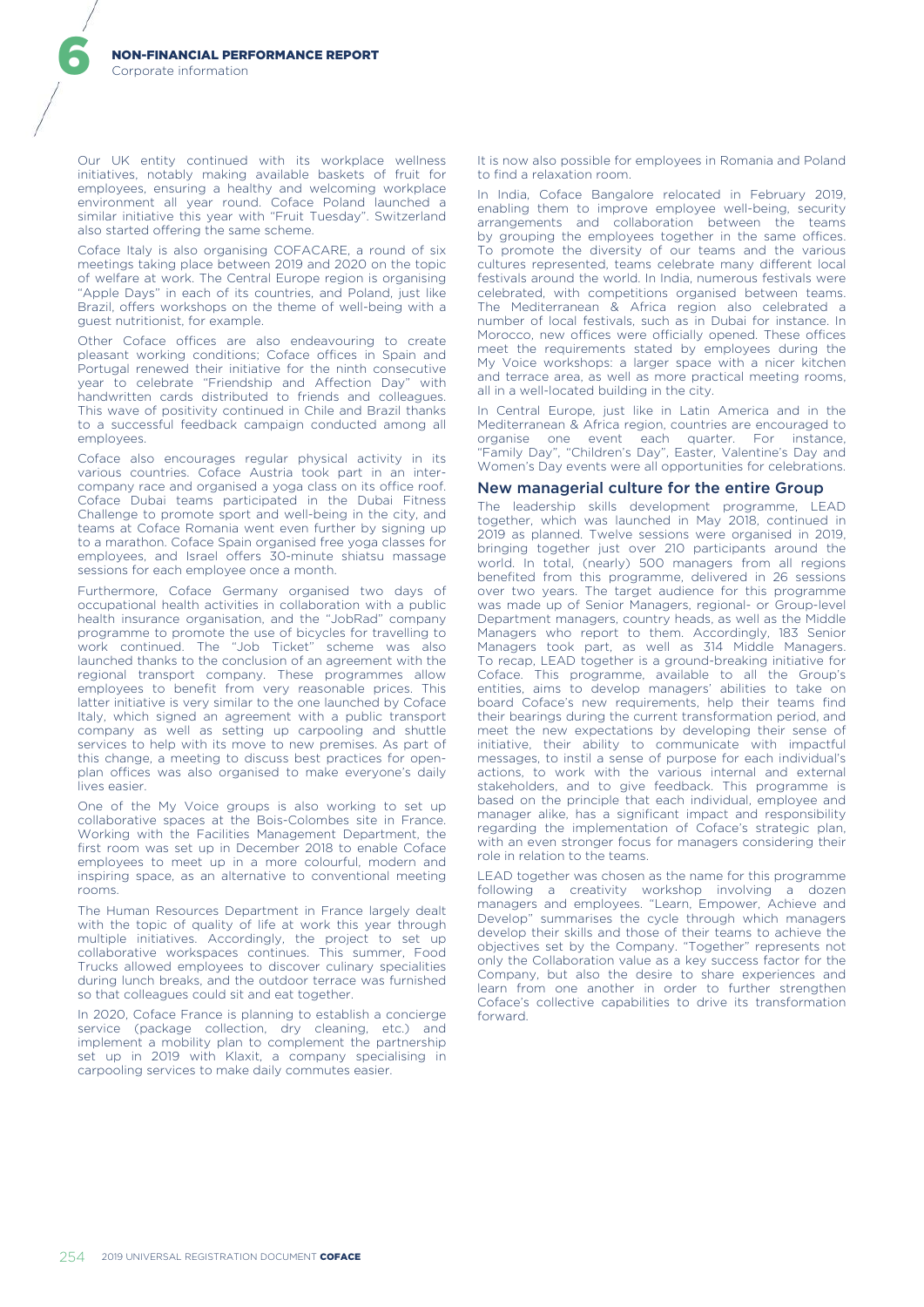LEAD together was devised in a few months in partnership with the executive coaching firm Turningpoint. The programme initially involves preparatory work (videos and articles to read, questionnaire to analyse their leadership profile, collection of feedback to identify their individual leadership development challenges). This is followed by a three-day on-site session, hosted by coaches from Turningpoint. Lastly, a half-day co-development session (peer coaching) is held a few weeks later, in addition to an individual coaching session for Senior Managers. The programme includes a significant contribution by representatives from Coface (HR and top management), who present the Group's ambitions and each individual's expected contributions to achieve them, as well as sharing their vision and talking about leadership. Each group of trainees is mentored by a representative from the management level above, who can directly hear questions and feedback from each individual, making it possible to identify the key issues to be escalated to the Executive Committee and addressed at the highest level within the organisation. During the Senior Manager sessions and one Middle Manager session, Xavier Durand came to talk to participants about his journey as a leader and the experiences through which he has built his career, as well as his vision of leadership and his advice for the participants. During the sessions dedicated to Middle Managers, members of the Executive Committee (usually country heads) performed this role with participants, who appreciate these ground-breaking opportunities for discussion.

The programme is being rolled out across all the countries. The Senior Manager sessions brought together participants from all of Coface's regions and businesses, in Paris, in groups of 20 to 25 people. The Middle Manager sessions were generally rolled out region by region to ensure a mix of different groups as well as limit travel costs. Participants came from different countries within the same region, and a wide range of business lines was always represented.

As in 2018, feedback from participants has been very positive, with an overall satisfaction score of around 4.5 out of 5. They particularly appreciate the very pragmatic approach, centred around the behavioural and interpersonal dimension, as well as the creation of an international network of leaders united around the same goals and ambitions. Lastly, sharing experiences between peers, with the aim of improving support for one another, is a real asset and a real force for collaboration in both the short and the longer term. During the sessions, collective development issues could be identified, to which the Group's Executive Committee pays particular attention, such as the ability to break the global strategic vision down into more specific details for an entity or team, as well as the ability to give clear and regular feedback to employees, enabling them to position themselves and maintain good levels of motivation.

In April 2019, in addition to the on-the-spot course evaluation, a questionnaire was submitted to the 2018 participants to collect more considered feedback and to assess whether the programme was still having an impact from a few months to a year later. The response was positive, with nearly 90% of respondents confirming that the programme was continuing to prove useful, with 80% believing that they had actually improved their leadership skills, particularly with regard to communication and collaboration between business lines and countries. This survey found that Senior Managers in particular tended to work on their personal development in a more targeted way, suggesting, for example, that they used a 360-degree feedback tool to compare how they perceived their skills with how their superiors or teams perceived them. These results were shared with the Group's Executive Committee, which focuses on this kind of leadership development and continues to consider this area as one of the factors to make the next strategic plan successful.

Local initiatives have already been created either to build on the achievements of participants in the LEAD together programme, or to offer managerial skills development for other groups. Some examples of these initiatives:

- In July, the MAR region management team organised three days of team coaching in Milan to refresh what they had learned during the LEAD together programme, quantify their progress, and draw up an action plan so they could all collectively continue developing their skills in this field. This session was jointly hosted by one of the coaches supporting the LEAD together programme and by the Group HR Department.
- Also in MAR, a copy of the programme was set up for local managers in Italy called Manage Together, which continued to collaborate with Turningpoint to ensure consistency with the objectives of the Senior and Middle Managers. Twenty managers took advantage of this three-day programme (two days + one day with a few weeks in between to put what they had learned into practice) that focused on management basics: firstly to know what their identity is as a manager, ensure they have a good relationship with their team, set relevant objectives, give feedback, learn how to listen carefully, and so on.
- 3. Lastly, local management training has been set up in several countries. In Poland for example, in the second quarter local supervisors took a test to assess behavioural preferences, which, by aggregating the results, helped to identify some collective development challenges. Workshops were developed around topics such as feedback, delegation, and showing gratitude to teams. They have been rolled out since October in modules lasting three to four hours for small groups. Around 15 to 20 participants took advantage of the workshops in 2019, and these will continue in 2020. This initiative is organised entirely by the local HR team. Training modules were created in Romania covering influence and impact, interpersonal communication,<br>public speaking and presentation techniques, presentation emotional intelligence, and time management, with 6 to 20 participants per module. In Italy, HR Departments introduced regular Lunch and Learn sessions, some of which focus on managerial topics, such as one on intergenerational management in July. Lastly, monthly Leadership Chats were created for new managers in Brazil, enabling them to get their bearings around key management topics during small group discussions led by the HR team. Theory, practical examples, specific problems encountered by managers on a daily basis, etc. – the agenda is tailored to suit the needs of the participants. Ten sessions were held in 2019 with an average of ten participants each time. This programme will continue next year as the feedback has been excellent.

# Talent management and compensation policy

As with LEAD together, Coface has various cross-functional initiatives in place to develop the collective skills required to achieve the Group's ambitions, while also recognising, developing and valuing each individual based on their contribution to our collective performance and their ability to grow within our organisation. This year's focus was on two key priorities: training sales teams in line with the aim of strengthening client focus (one of the Group's core values) and the roll-out of a new group digital training tool (e-learning).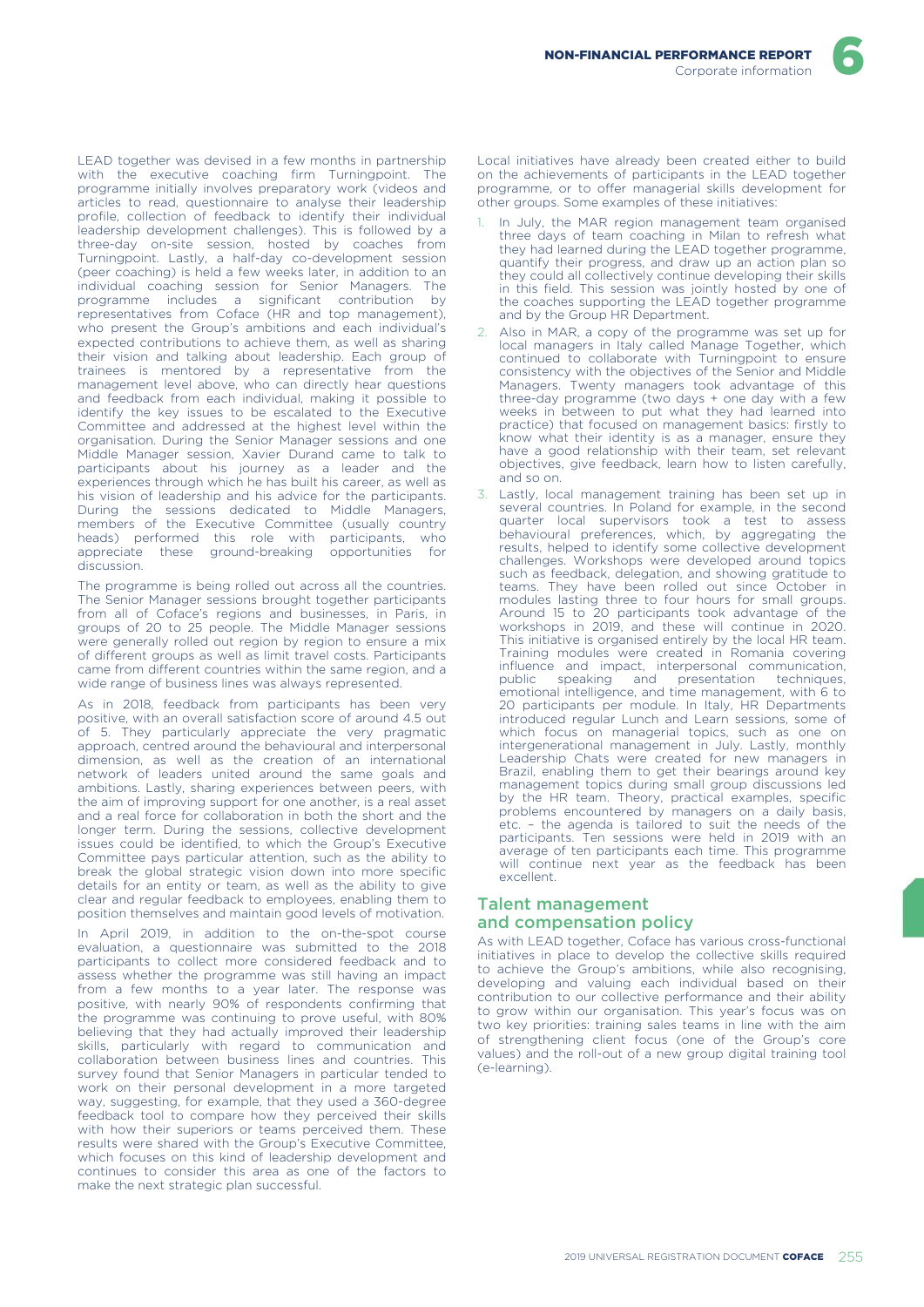### Skills development

6

Following on from the Commercial School, a suite of e-learning modules on the basics that all Coface sales representatives must know, which was rolled out in 2018, two initiatives have been created to develop sales teams' behavioural skills.

Firstly, the Commercial Academy, the second large-scale cross-regional training initiative at Coface after LEAD together, was custom-built in partnership with Krauthammer, an organisation renowned for designing and deploying international business training, to meet Coface's specific needs. Created as part of the Sales Force Effectiveness project, this programme aims to increase the output of sales representatives for all products and all market segments, improve their engagement and retention in teams, and attract new talent. It was co-built in close collaboration with the Commercial and HR Directors of the regions in nine main Coface countries, ensuring that it reflected real situations encountered by the teams and their specific development challenges. Combining e-learning, virtual coaching and classroom sessions, the training is run over four to six months and leads to accreditation. It is based on topics around developing a commercial strategy and selecting opportunities, prospecting, developing a sales pitch, being able to negotiate successfully, and, for Managers, mobilising the team around common goals, managing individual and collective performance, and communicating internally with decision-makers and influential intermediaries, for example. The aim is to reach the whole Commercial workforce over three years. Training is deployed locally in nine languages to enable as many people as possible to learn and in the best possible way. To date, 18 sessions have already begun in three regions, *i.e.* 200 participants from 19 countries. Satisfaction is on target with an average on-the-spot score of 4/5.

The Customer Excellence programme was another key training initiative within the Group that involved teams of account managers for major CGS (Coface Global Solutions) international accounts. The programme was developed with another highly reputable training organisation for international business, Mercuri International. It aimed to make Account Managers and Account Officers with high potential more proficient in developing an effective and profitable long-term approach to maintaining relationships with major accounts, from reviewing the roles, missions and performance management indicators specific to these teams, to drawing up client strategies and looking at the specific challenges of developing trust at each phase of the client relationship. Nine sessions were held between June and September, bringing together 90 participants from 25 countries, with two days of classroom sessions and a webinar a few weeks later. These sessions dealt with sharing participant experiences and responding to the challenges they encountered. The training was a success with an overall satisfaction rating of 87%.

Another major project in 2019 was the implementation of a new digital training platform within the Group. After a largescale call for tenders from seven internationally renowned digital learning platform providers, Docebo was selected to be Coface's new partner, and the new platform, called CLIC (Coface Learning – Interactive Centre), was launched in early November. An extensive communication and training plan is in place to ensure it is fully understood by users. Some of CLIC's features worth bearing in mind are: managers have direct access to their teams, and can monitor in real time the training courses conducted or still to be completed by their staff; the option open to everyone, be they experts in their field or "regular" team members, to share internal or external knowledge with colleagues, thus transforming Coface into a true learning organisation; interactivity on the platform; simplified reporting for HR teams; improved user ergonomics; an app due in 2020 allowing access under all circumstances, particularly for those who are not desk-based.

Indeed, training at Coface still plays an important role with regard to the combined effect of the specific aspects of credit insurance and regulatory obligations. It is a tool for developing employees' technical and behavioural knowledge, which leads the Group to broaden the employability of its teams and integrate new needs expressed by its clients and the economic realities of its markets. Employees are in touch with their environment and are able to support the Group's business in line with strategic requirements and client expectations.

"Business" programmes, such as the Commercial School, are still to be found on CLIC, along with all training courses related to regulatory obligations. In this way, Coface ensures that completion of these mandatory modules is closely monitored for all users, and reminders are systematically sent to those lagging behind. Diligence is adhered to, with completion of over 90% at the end of the year on most of these modules. These training courses are systematically assigned to new Coface employees upon arrival, who then have one month to complete them. In 2019, the emphasis was placed on new training in the General Data Protection Regulation (GDPR), with a more instructive, comprehensive e-learning module, as well as face-to-face training to raise awareness among all HR teams; these then relayed this training to management so that the overarching messages reach employees and discussions take place within each team to revisit working practices and processes in order to comply with the obligations. This was accompanied by a communications and poster plan to make the subject part of everyday working life. Two other modules were created in 2019 on anti-corruption practices, for those most exposed: members of general management (from a country, a region or the Group), staff working in Commerce, Commercial Underwriting, Finance, Purchasing, staff monitoring Client Debt Collection and Indemnification, and staff in Risk and Compliance management. Lastly, client complaint management, a module intended for all employees, to ensure that they respond appropriately to all contacts with a client, whether directly linked to their role or not.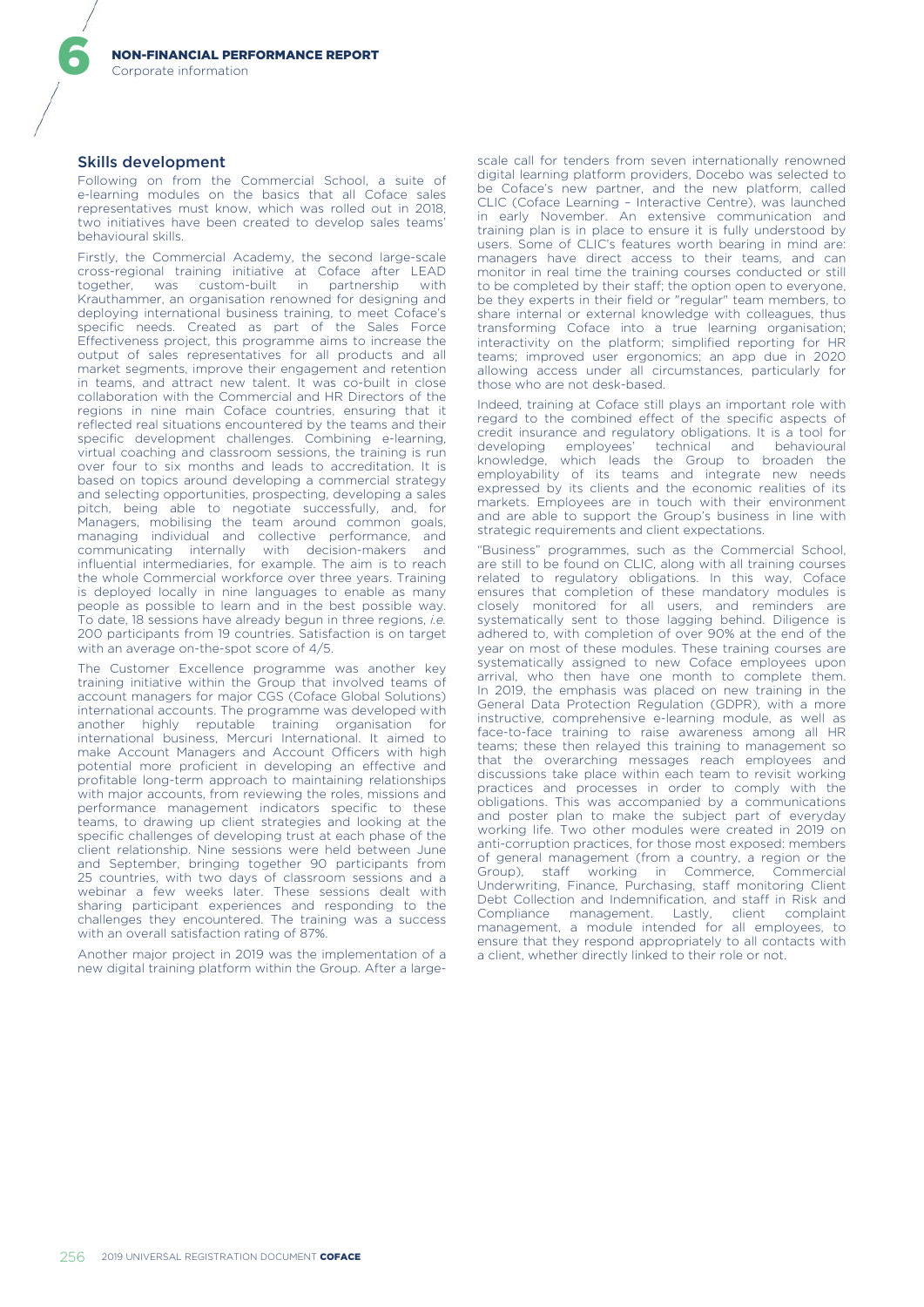Investment in training is monitored via the number of hours of training delivered, the number of employees trained, and the budget dedicated to training. The detailed indicators are as follows:

| Country        | <b>Hours of training</b><br>2019 | <b>Persons trained</b><br>2019 | <b>Budget spent</b> (in $\epsilon$ )<br>2019* |
|----------------|----------------------------------|--------------------------------|-----------------------------------------------|
| France         | 9,105                            | 721                            | 465,819                                       |
| Germany        | 7,297                            | 550                            | 220,000                                       |
| Italy          | 2,479                            | 197                            | 91,000                                        |
| Spain          | 5,336                            | 201                            | 128,317                                       |
| United Kingdom | 2,044                            | 111                            | 77,765                                        |
| Poland         | 5,395                            | 252                            | 41,784                                        |
| <b>TOTAL</b>   | 31,656                           | 2,032                          | N/A                                           |

*\* Training costs are reported based on the amounts invoiced for each country and for actual hours spent during the year, in line with local regulations or practices.*  Therefore, we do not consider it appropriate to give the total of the budget spent in the above table. Consolidated data for the entire reporting scope can therefore be<br>provided once the methods for calculating this budget

Training involves all employees in France, Germany, Spain, Italy, the United Kingdom and Poland, representing an average of 16 hours' training per person trained, which is roughly stable compared to 2018.

As was the case in 2018, LEAD together training costs are not included in the budgets given here by country as they are borne directly by the Group. These costs are very significant in 2019, *i.e.* in the region of €500 million.

In France, emphasis was placed on continuing to strengthen managerial culture via various initiatives: the Group's LEAD together programme, workshops on professional interviews, and on harassment, and training leading to accreditation by the ESSEC Business School. Quality of client relationships was also a key area, with the deployment of the Commercial Academy and the CGS large accounts programme. Lastly, language training, particularly English, was boosted with priority given to packages leading to accreditation.

In Germany, training hours returned to more "traditional" levels in 2019, after exceptional highs in 2018 for two reasons: the OrgaShaker corporate transformation initiative in 2018 resulted in many internal training workshops. In addition, many e-learning courses started in 2017 by the Group were only rolled out in 2018 in Germany, following approval by the Works Council in late December. The sharp rise in the budget in 2019 reflected a much larger share of outsourced training. It was also the result of a purely mechanical cost management effect for the e-learning tool, which was billed in 2019 for the previous year. Among the key training themes, emphasis was placed on the development of sales representatives, via the Commercial Academy and the CGS programme, as well as local complementary pathways and individual coaching for employees with potential.

In Italy, large-scale mandatory training programmes or those focused on certain business lines (commercial underwriting, information), rolled out in 2018, did not need to be renewed in 2019. The total number of hours of training thus decreased to some extent. Nonetheless, the training budget did rise considerably, due to significant investment in language courses and the development of a local management and leadership programme adapted from LEAD together – two key dimensions for the company. Also of note was the creation of complementary initiatives run entirely in-house (seven Lunch and Learn sessions around behavioural skills, and It's... Talent Time for employees with high potential). Lastly, a catalogue of digital on-shelf training was made available to a pilot group, to broaden training possibilities by giving employees direct control over selecting their training.

In Spain, substantial efforts were made in business line training in 2018, particularly in commercial underwriting and information, in leadership and in languages, which, though continuing in 2019, did not require the same level of intensity, since staff turnover was relatively low. Regulatory training courses were all conducted, but with a sharp drop in volume compared to 2018.

In the UK, the quality of training monitoring conducted internally was enhanced, providing a more comprehensive view in 2019 of the number of hours and the budget devoted to training. Given the high number of these training sessions, the number of hours of training completed also rose sharply, along with the budget. The main actions conducted in 2019 focused on commercial training courses launched by the Group, representing a si zeable financial investment, along with regular informal sessions over lunch to develop a more collaborative working culture between departments.

### Career management

In 2019, Group-led Talent Sharing Committees were established, where the HR staff in each region exchanged information about openings within their scope, and about employees available to move outside their region of origin. The aim of these meetings is to proactively boost international mobility, particularly when openings are confidential and cannot be communicated to employees. It also helps target the best employees with potential and key expertise holders within the Group, with a view to retaining them and speeding up their development. These committees proved effective and had a direct impact on the number of international moves made in 2019. They were also launched in a number of business lines. Accordingly, the financial directors of the various regions held one such committee in March, after which five international moves were made, while two are still under discussion. These discussions also give rise to career discussions with employees identified as likely to pursue their career abroad, thus allowing Coface to create individual pathways and give them visibility within the Group. The systematic posting of vacancies on the Group's intranet was also encouraged, with new training sessions for local HR managers on how to use the tool. Lastly, career management and mobility rules were defined, aimed at HR managers, managers and employees, and shared on various occasions: business seminars, functional webinars, and dedicated workshops. For instance, a workshop was conducted with the Group's auditors, at their request, to better identify the career opportunities available to them at the end of their audit tenure. Using group exercises over one morning, this workshop helped participants to clarify their aspirations, the skills acquired within auditing, and those still to be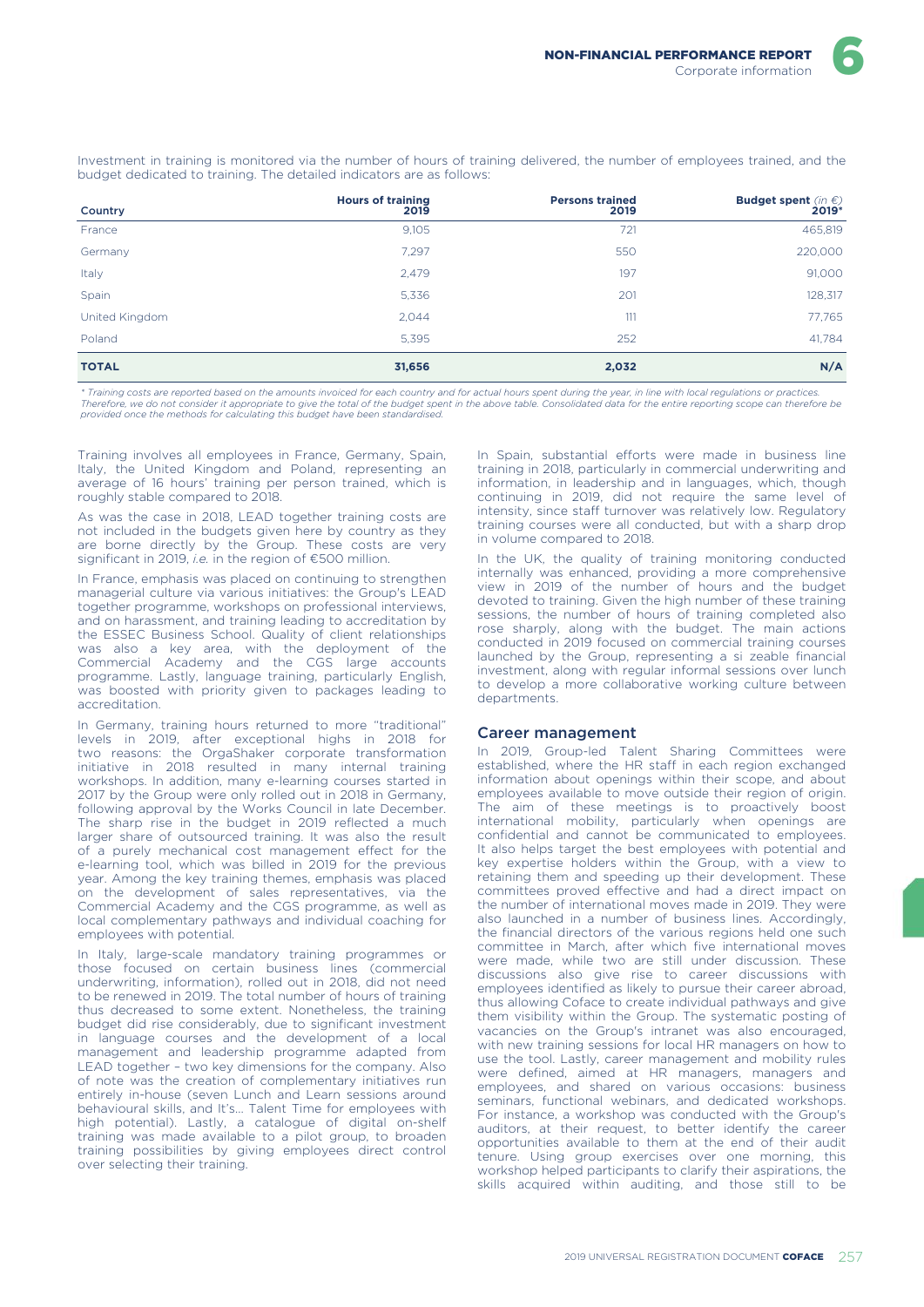developed in terms of the three or four types of position targeted as a priority, and to define an action plan on how to best undertake their in-house marketing.

Locally, initiatives were also launched to allow employees to<br>more effectively manage their career paths more effectively manage their career Implementation of the professional development discussion in a structured way in France, supported by dedicated training, helped to further the projects of a sizeable number of employees, and to develop managerial dialogue in this respect, with positive feedback from stakeholders. In Italy, one of the Lunch and Learn sessions was dedicated to storytelling and how this skill can be specifically applied to managing career paths for the employee, by developing their ability to articulate who they are, what their capabilities are and what they aspire to. Also in Italy, a comprehensive programme was set up for employees with high potential, called It's... Talent Time, aimed at offering specific training opportunities, top management exposure and time to network between departments, to help facilitate future cross-functional developments. Since seventeen participants have benefited from discussions with the Country Head the CFO and the CEO of the MAR region. They were given a presentation of the local strategic plan, and they took part in four personal development workshops; lastly, they gained privileged access to an e-learning platform currently being tested at MAR. The programme is set to continue until April 2020.

The Talent Review process has been deployed very widely within the organisation and structured around key areas for career management: identification of employees' potential for development, definition of professional aspirations, and identification of a pool of employees open to international transfers. This is an essential source for boosting succession plans and internal mobility.

As a result of all these initiatives and the various actions implemented to encourage international mobility, it is really moving ahead. In 2019, 29 new moves were made, compared to 17 in 2018, *i.e.* an increase of 70% in one year. This is also two and a half times the average of the last three years. This took the total number of expatriates to 61 at December 31, 2019, compared with 42 at December 31, 2018, *i.e.* a 45% rise. Another significant change is that international mobility is becoming more diverse. It covered 19 countries, 22 nationalities, and included both operational and support roles. More women are also on the move: they accounted for 45% of new moves, compared with 35% in 2018. Young people also put in a better showing: 28% of the expatriate population was under 35 in 2019, compared to 24% in 2018. The international mobility policy is proving to be a great tool in terms of individual development: 90% of new arrivals were identified as potentially able to take on broader responsibilities in the future.

In addition, Coface continues to promote the International Internship programme (V.I.E.). This win-win formula allows the Company to identify and attract young international talents and train them for 12 to 24 months, with the aim of subsequently integrating them into the business. For candidates, it is an opportunity to acquire a position of responsibility, to boost their career with international exposure and to be part of a unique intercultural experience. In 2019, 39 recent graduates, 67% of whom were women, took part in a V.I.E. mission across 15 countries.

The "Employer Brand" project continued. Following inhouse discussions by way of working groups bringing together employees in various regions, a partnership was agreed with the Epoka communications agency, a specialist in employer branding, to define strategic positioning, key messages and visual identity that will help to raise awareness of Coface, attract the new talent that the Company needs to implement its strategy, and mobilise teams through focusing on the values, strengths and common aim that contribute to the Group's strength. At this stage, the project involves representatives from the HR and Communications functions, as well as the Group's Executive Committee, which is very committed to this topic. It will result in an extensive communications campaign, set to roll out as part of implementing the new strategic plan.

In parallel, local initiatives aim to enhance awareness of Coface and its appeal. In this respect, of note is the partnership with My Job Glasses in France, which allows students from 85 schools and universities to get closer to the business world, by putting them in touch with professionals with whom they can chat and learn about professions and the world of work in general. Fifty Coface ambassadors, selected from many volunteers, participated in this programme, which launched in June 2019. There were 192 contacts and 85 individual appointments made, with great image feedback: students gave scores of 4.7/5. For ambassadors, motivation lies in sharing knowledge with new generations, sharing the pleasure of working in the Coface world, and identifying those with potential for the future. In Mexico, a Trainee Programme continues to be rolled out to apprentices, allowing them to undertake two or three job rotations across departments so they can find out more about the reality of business lines, and make the best professional choices upon completing their studies. This programme is a success since the conversion rate into effective recruitment once participants graduate is 65%, with new recruits proving to be particularly successful.

#### Performance management

Coface has adapted its HR processes, especially its annual appraisals, to establish its values as a key success factor and to serve as a foundation for individual development initiatives.

Since 2013, an annual appraisal process has been rolled out using an online tool in 22 languages in all of the countries where the Group is active, to determine strategic priorities and share standardised criteria for employee performance assessment. As was the case in 2018, 98% of annual appraisals were conducted in 2019, illustrating strong in-house discipline and the need employees have to exchange views with their manager and discuss clear individual objectives for the coming year, based on a sharing of the major strategic priorities for each entity and function. The Performance & Development Review (PDR) online tool was further simplified and enhanced to serve both users and HR teams even better. For managers whose compensation includes a variable portion aligned with the Group policy, they now only set and assess their individual objectives in the PDR tool. Previously, they also had to make a second entry via a tool dedicated to their bonus. This tool continues to be used, but only to produce the spreadsheet for bonuses. Another new feature of the late 2019 campaign is that annual reviews are now approved by employees' functional managers where applicable, in addition to their line manager. This reflects the matrix organisation of Coface and the search for alignment, consistency and collaboration between both managers. The same will be true for the objectives to be set at the beginning of next year. All these new features were deployed using a communications kit for HR teams, managers and employees, to ensure that all parties are fully informed. Training courses launched in 2017 were updated and they continued to be rolled out systematically for all new Coface hires, individual contributors or managers. The aim is to allow each person to fully appreciate the expectations and the way information is used, particularly as a starting point for Talent Reviews and to trigger career reviews.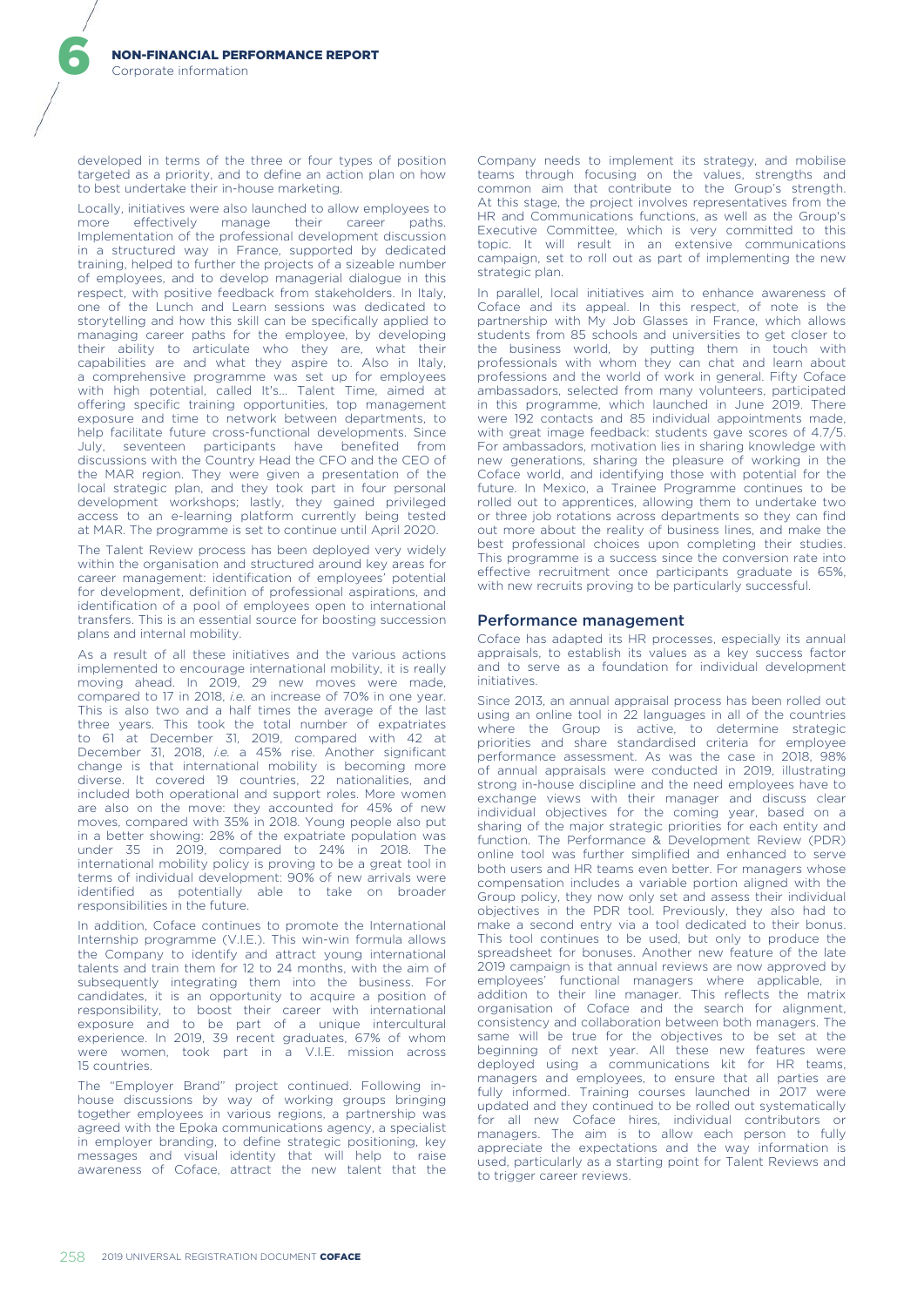Some regions launched initiatives to strengthen the quality of feedback between managers and employees during the annual review. In this regard, for the entire region, LAR set up the Coffee with Boss operation ahead of the annual review campaign. Of LAR employees, 95% benefited from these sessions, during which employees were invited to share their experience of the year, what they thought they had done particularly well, and the difficulties they had faced. This meant everyone could better prepare for the annual review, and in particular it allowed the manager to take all parameters into account when making their assessment. This initiative got very good feedback from teams.

### Compensation policy

In accordance with regulatory requirements applicable to the insurance sector since 2016 (Solvency II), Coface's compensation policy is reviewed each year to align it with the Group's strategic objectives and ensure effective risk management within the Company.

This policy is set out in detail in Section 2.3.1 "Compensation Policy", and aims to:

- ♦ attract, motivate and retain the best talent. Each year, the Group awards free performance shares to an identified regulated population in the context of the Solvency II Directive (Executive Committee, key functions and employees with significant influence on the Company's risk profile), for whom a portion of variable compensation must be deferred, and to certain key employees as part of the reward and retention policy. The vesting period for this scheme is set at three years;
- ♦ encourage individual and collective performance and seek to be competitive on the market, while respecting the Group's financial balance. In 2017, the Group Human Resources Department launched a global compensation survey project with a compensation consultancy firm expert in the financial services sector. This project strengthened the Group's knowledge of market practices and ensured clear compensation management within the Group during a period of significant change. It concerned 36 countries between 2017 and 2018, thus covering nearly 90% of the Group's functions; this exercise will now be repeated every two years, and will cover 13 target countries in 2020;
- ♦ comply with the regulations in force and guarantee internal fairness and professional equality, particularly between men and women. As part of its annual compensation review, the Compensation Department ensures that the distribution of budgets for pay rises respects gender balance throughout all the Group's entities. In France, the Human Resources Department carried out substantive work over a three-year period aimed at achieving gender equity in terms of compensation. These efforts were reflected in Coface's excellent result when the workplace equality index, set up in France in connection with the equal pay legislation, was published. With a score of 91 out of 100 for the 2018 financial year, Coface stands as a leading French company and now far exceeds the legal obligation, set at 75 points;

♦ be consistent with the Group's objectives and support its development strategy in the long term. The bonus policy is therefore reviewed and validated each year by the Management Committee with regard to the Group's priorities. It is particularly attentive to preventing any conflicts of interest and includes social and environmental issues in its deliberations.

The Coface compensation policy is managed by the Group HR Department and transmitted by the HR function to all of Coface's regions and countries.

#### Coface, operating responsibly within its environment

### Rich social dialogue

The Group maintains ongoing corporate dialogue with its European and national employee representative bodies. The implementation of this dialogue provides management and employee representatives with a forum for working towards the Group's success and sustainable development.

In France, there is now a single elected body, the Social & Economic Committee (CSE), which merges all staff representative bodies (IRP), staff delegates (DP), Works Council (CE) and the Hygiene, Safety and Working Conditions Committee (CHSCT). This committee is composed of 17 permanent members and three substitutes.

In Germany, three works councils exist: the works council for the Coface Germany branch (Coface Deutschland) and Coface Rating GmbH (EIC), composed of 11 members and representing some 470 employees; the works council for Coface Finanz GmbH, composed of five members and representing approximately 95 employees; and the works council for Coface Debitorenmanagement GmbH, composed of three members and representing some 35 employees.

In addition, the Board of Directors of Compagnie française d'assurance pour le commerce extérieur includes four directors who represent employees (*i.e.* one third of the Board members) and one director representing the works council.

Poland, a new country that falls within the reporting scope this year, works in close collaboration with a group of eight staff members representing all employees.

These different bodies meet regularly to discuss corporate matters such as compensation, working hours, management of leave and the employees' mutual fund.

Accordingly, in France, in January 2019, the Works Council met 11 times, the staff representative body met once, and the CHSCT met once in order to set up the new CSE body. Only the meetings with union delegates remain after the creation of the CSE body. During 2019, three such meetings were held.

In Germany, some 50 Works Council meetings took place this year, *i.e.* significantly more than the number of mandatory meetings.

The European Works Council (CEE) meets at least once per year to set out the activity and future strategic guidelines for the Group. Throughout the year, there are also discussions between management and the European Works Council restricted committee regarding projects pending and the development of the organisation.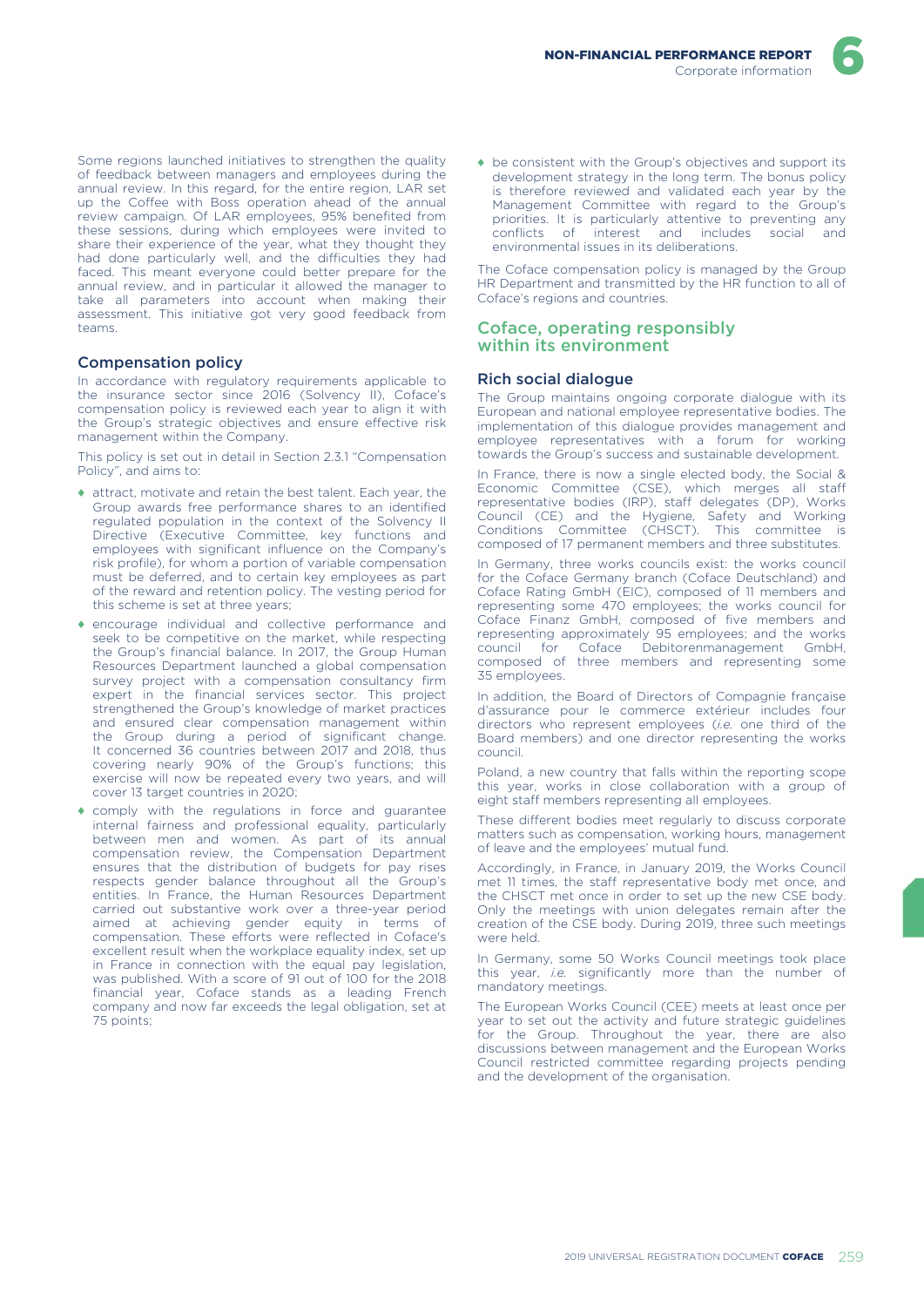The European Works Council now has 17 permanent members representing employees in the 23 European countries. The Group believes that corporate dialogue is an important driver for mobilising employee engagement In an effort to create conditions for its sustainable development, it is working to reconcile the Company's performance with driving social progress. Progress on the Fit to Win strategy and My Voice, an engagement questionnaire for employees, was the subject of specific presentations at the plenary meeting of the European Works Council in 2018, as well as a number of presentations to local works councils.

### Collective bargaining and companylevel agreements

The Group conducts regular discussions with the European Works Council and in 2013 signed an agreement regarding the rights to information and consultation of the body, creating a restricted committee within it. On May 19, 2015, the restricted committee approved its internal regulations, thus strengthening the principles of its governance. During 2019, management signed an agreement with the European Works Council on support for employees whose jobs could be affected by a specific reorganisation. Coface then undertakes to put in place the appropriate systems, such as skills assessments, monitoring by Human Resources or the implementation of an individual development plan.

In France, the companies in the Group's scope of consolidation primarily fall under the national collective agreement for insurance companies. As regards companylevel agreements, in accordance with each party's prerogatives, the employee representative bodies are integrated into the processes of transforming organisations or establishing new processes, always striving to seek out agreements. In 2019, management signed an agreement with trade unions on the election of employee directors. It should be noted that in Germany, discussions and negotiations on the Fit to Win plan (internal reorganisation) were conducted in close collaboration with the trade unions throughout the year.

Coface complies with local regulations and agreements regarding the organisation and duration of the working hours of its employees in all countries where it is established, either directly or through subsidiaries or branches.

In 2019, the observed absenteeism rate was 1.92% in France, 4.18% in Germany, 4.03% in Italy, 5.68% (including maternity leave, sick leave, and legal authorisations) in Spain, 0.99% in the UK, and 6.95% in Poland. In each of the countries within the reporting scope, the absenteeism rate is monitored according to local calculation methods. For example, in 2019, the method of calculation changed in Italy, since it is now calculated on the basis of hours actually worked (rather than theoretical hours worked previously). Therefore, communication of consolidated data for the whole of the reporting scope will be possible after alignment of the calculation methods for this rate.

### Workplace health and safety

The Group ascribes great importance to employee health and safety. There are medical monitoring mechanisms in compliance with local regulations, and healthcare coverage is offered to employees in all entities.

Concerning employment in the service sector, the identified risks more specifically concern the occupational environment and business travel. To that end, certain entities have now taken initiatives to prevent these risks, notably as concerns their employees (training for driving on slippery roads, nutrition days, medical, dental and eye check-ups, etc.).

Employees are trained in first aid and emergency building evacuation drills are regularly organised in many countries within the reporting scope, such as France, Germany and Italy, as well as outside of Europe, such as India, for instance, to ensure employee safety.

Flu vaccination campaigns are also organised for Coface employees and sometimes their families, particularly in France.

Coface Dubai strengthened its initiatives in the field by implementing paid maternity irrespective of length of service, and by taking out new health insurance with more extensive cover. Egypt also improved its health insurance so as to better protect its employees. In the wake of the Paris terror attacks, a Vigipirate security plan was activated at the Bois-Colombes site, and security measures were reinforced (checkpoint at main entrance to the building). The Group has upheld its commitment to intensify security measures in each of its entities to ensure that employees are protected as much as possible against terrorist threats.

In addition, free osteopathy sessions are offered to employees on the premises at Bois-Colombes (up to two sessions per employee per year). These individual sessions include ergonomic and preventive advice on the risks of musculoskeletal disorders. In light of its success and the number of requests, additional sessions were put in place.

In France, Germany, Italy, Poland, Spain, and the UK, 22 workplace accidents leading to days off were reported in 2019 (15 in France, four in Germany, and three in the UK). No occupational illnesses were reported in France.

In conjunction with the occupational physician, the Hygiene, Safety and Working Conditions Committee (CHSCT) and the commission for the prevention of psychosocial risks, a set of indicators is monitored to spot trends, learn lessons and implement actions. Hence, when renovating the premises of the head office, specific arrangements were made in the building to reduce noise generated by working areas (partitioning off of social areas, installation of plants and the addition of partitions between office areas).

Coface's management maintains regular dialogue with employee representative bodies regarding matters in connection with working conditions and safety. In this respect, during meetings with the CHSCT, the single document on risk prevention for employee health and safety was updated with the cooperation of the occupational physician.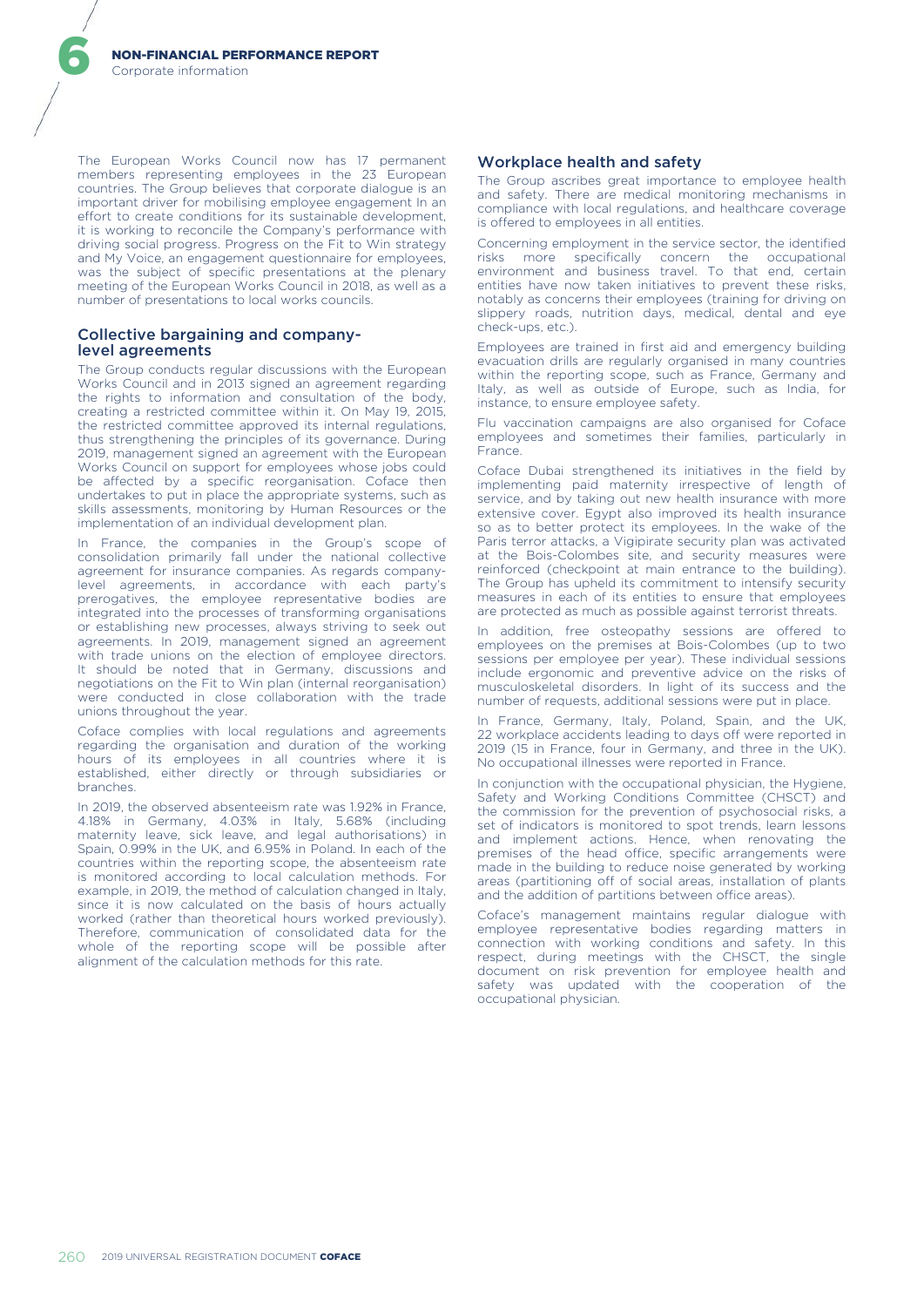#### Anti-discrimination measures: disability

The Group is centred on the consulting, analysis and client relations businesses, and is thus able to welcome employees with disabilities. The Group ensures that employees with disabilities are integrated into all its businesses and countries and applies existing local provisions.

The lines of action in France, Germany and Italy are presented and discussed with the employee representation bodies on a regular basis. Furthermore, Coface Germany has a specific representation body for employees with disabilities. Throughout 2016, Coface Germany conducted negotiations on the arrangement of a professional reintegration programme. This negotiation led to an agreement in 2017. Since 2017, employees have taken part in this programme, with very positive feedback from<br>participants, works councils and managers. This participants, works councils and managers. programme's benefits include a specifically adapted office, an orthopaedic chair or reduced working times in certain cases. In 2019, Coface Germany had 28 employees with disabilities.

In 2019, Coface in France worked in collaboration with the occupational physician and social services. A communication campaign aimed at clarifying implications, and specifically the advantages, of the process for recognising disabled worker status under French law will be launched in 2020 so as to implement an associated action plan.

In order to enhance the working conditions of employees with disabilities, Coface France intends to offer all employees the possibility of teleworking.

Lastly, the practices of Coface Italy reflect the legal framework, which requires that a minimum number of jobs should be reserved for people with disabilities in the total workforce of an entity.

#### Gender equality

Coface has maintained its very strong focus on equal opportunities for men and women, and seeks to create the necessary conditions to guarantee fair treatment for everyone based on their experience and skills, as well as working conditions that enable their personal and professional fulfilment. The pursuit of gender equality is a long-term commitment, to which Coface is strongly committed. Each region is required to continuously implement an annual plan designed to ensure equal opportunities.

The Women's Mentoring pilot programme, whose foundations were laid in 2018, has been successfully deployed in France since March 2019. To recap, this programme aims to allow more women to access leadership positions. In fact, though women make up 53% of the population at Coface, they account for only 39% of managers, and around 30% of senior managers, though this figure is up by two points since 2018. Ten participants were selected for this programme from different business lines with varying levels of professional experience and seniority at Coface. However, all are motivated to invest in their personal development and to continue their career at Coface. These participants are assigned a mentor, selected from the Group's Executive Committee or senior management, who is recognised for their teaching skills, openness and personal suitability, in line with the Group's values. They work to objectives that they themselves set, such as developing their managerial skills, improving their interpersonal communication, or defining a career plan, for instance. They are able to share experience with their mentors and can benefit from their advice, as well as their

network. The programme generally runs from nine to twelve months. The milestone meeting after six months, over an informal lunch, highlighted high levels of satisfaction and very strong investment by all contributors, while allowing participants to share ideas and recommendations with each other. The aim is to roll out this programme in other locations.

In France, particular attention was paid to decisions on promotion, wage increases and return from maternity leave for women, and the second stage of the gender equality scheme was set up in 2019 as scheduled. Specific budgets were thus allocated to eliminating "unjustified" pay gaps between men and women in terms of responsibility and equivalent business lines. This budget accounted for 0.2% of payroll in 2018, increasing to 0.3% in 2019. Sixty women benefited from this in 2018, and 67 in 2019. This allowed Coface to obtain an excellent score in the workplace equality index that all companies with over 250 employees must publish. With a score of 91 out of 100 for 2018, Coface ranks among the leading French companies, far aboce the market average and the legal requirement.

At CER, a new webinar programme with the involvement of female leaders from other companies was launched to encourage women working at Coface to aim for leadership positions, sharing their experience and highlighting the specific features of leadership and the obstacles they had to overcome. The first one was held in October 2019 where Susan Snow, Senior Vice President, Operations (COO) at Redhorse Corp gave a presentation. It brought together 130 participants and received excellent feedback. A second initiative consisted of a large internal and external communication campaign known as "I Pledge". Throughout the year, twice a month, accounts from Coface staff of both genders are posted on social networks, on the intranet, and on Yammer, in which they commit to defend gender equality at work and express their conviction. It is a great source of inspiration for all, and a wonderful way to pay tribute to the human quality found at Coface.

In Hong Kong, a new Women to Win committee was set up, led by five women representing various business lines and age groups. They continued these actions launched in 2018, such as the celebration of Women's Day or Pink October to combat breast cancer, along with the launch of new initiatives, such as a round-table discussion with Carine Pichon, CFO of Coface, to talk about female leadership, key success factors for women, and to share best practice from other Coface entities. For the first time, an open day for children was held at the regional headquarters, allowing kids to discover their parents' work environment in a playful, relaxed atmosphere. Lastly, a Women to Win network was recently launched in Singapore.

In Germany, the Women to Lead programme launched in late 2018 continued, allowing participants to benefit from the support of an external coach during workshops on issues concerning women in leadership. Based on these observations, the participants decided to propose to the management of NER a leadership model for the entire region, to ensure that managers direct all their practices towards a single frame of reference and the same priorities in the context of the company's transformation project.

In Latin America, special attention has been paid to the representation of women in the region's key posts (management team expanded). Progress was stepped up in 2019. In 2017, only 24% of these posts were held by women. The figure was 29% in 2018. It is now 45%, thanks to the appointment of four women in 2019, following internal promotion (Commercial, Sales for large international accounts, Subscription/Information/Indemnification & Collection, and Marketing departments). An equal pay programme was also set up in Peru and Ecuador.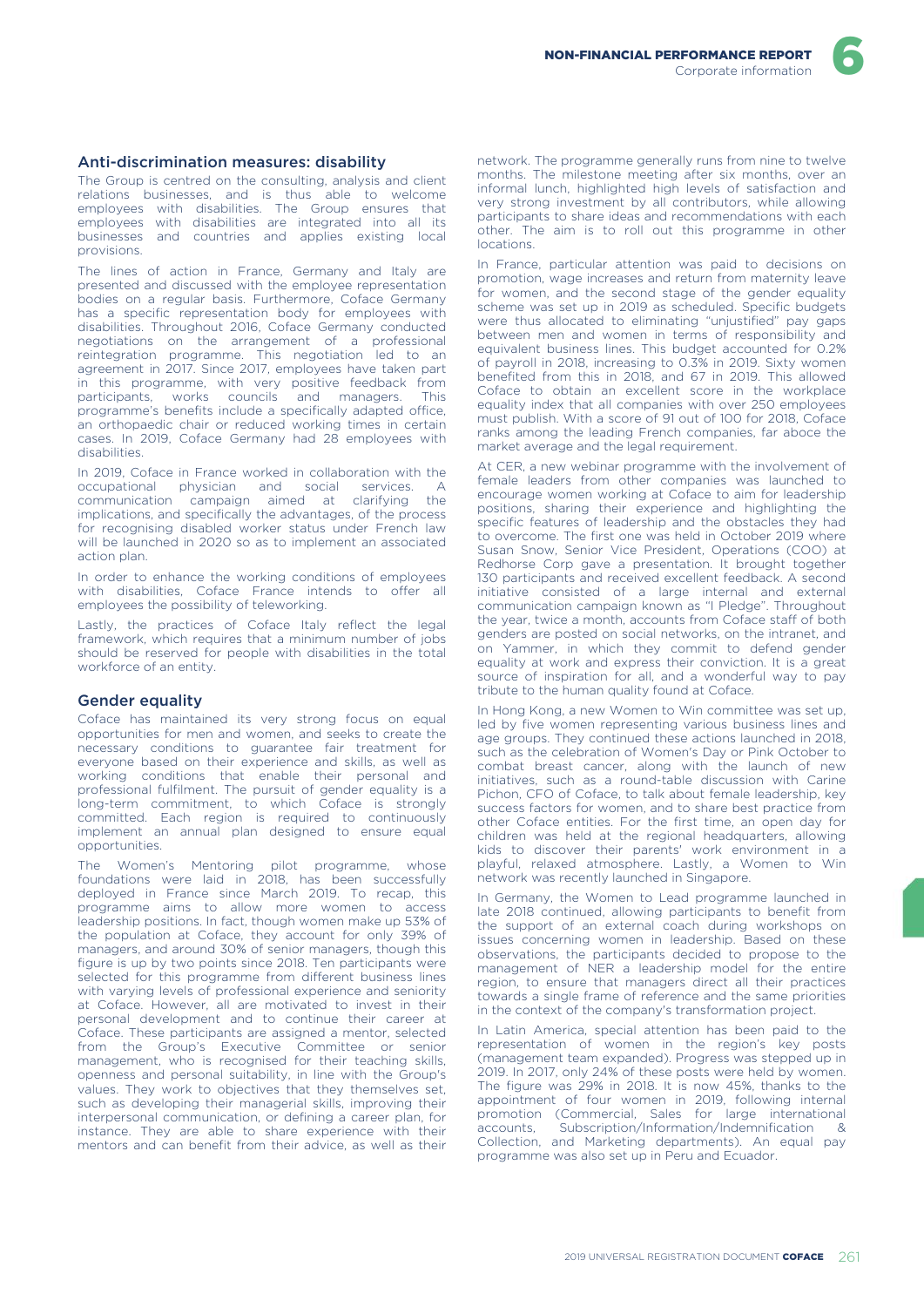#### Respect for the fundamental conventions of the International Labour Organization

Since 2003, the Group has been a signatory of the United Nations Global Compact, which commits it to respecting the fundamental conventions of the ILO. Coface therefore ensures compliance with freedom of association and the right of collective bargaining, the elimination of professional and employment discrimination, elimination of forced or mandatory labour, and the effective abolition of child labour.

# 6.1.2 Agreement providing for employee share ownership in the capital of the Company

As part of its stock market listing, the Company carried out a capital increase operation reserved for employees in June 2014. Nearly 50% of eligible employees participated in this offer and became shareholders, either directly or through the Coface Actionnariat FCPE mutual fund.

# **6.2 ENVIRONMENTAL INFORMATION**

As a service company, Coface's CSR policy consists primarily in making conscious real estate choices that help to lower its environmental footprint by reducing its greenhouse gas emissions, as well as its energy and paper consumption. The development of these action plans is

intended to mitigate potential (i) risks linked to the activity not adapting to environmental challenges and (ii) consequences in terms of climate change for the services produced by the Group.

# 6.2.1 General environmental policy

The Company is fully committed to protecting the environment. Its approach to reducing its environmental footprint has significantly influenced its real estate choices, particularly in the choice of its head office, and the efforts rolled out to reduce its greenhouse gas emissions, consumption of energy and paper, along with other initiatives established in France and abroad which encourage waste sorting and recycling, particularly for parts of obsolete IT equipment.

In 2019, the Coface teams moved to more modern premises, better aligned with the new environmental regulations, in Italy (Milan), Malaysia, Australia and Shanghai in particular.

In 2019, as in previous years, there was no environmental litigation and no indemnity was paid in application of a legal decision rendered in that subject area. The Group has therefore not established any guarantee or provisions to cover that risk.

In France, environmental aspects were a determining factor for Coface in choosing the building that has housed its head office in Bois-Colombes since 2013. This building, which can host approximately 1,200 employees, is certified NF MQE (high environmental quality for construction) and BREEAM (BRE Environmental Assessment Method). It thus incorporates current best practices in terms of the immediate environmental impact, construction materials and processes, and production of waste. This building has furthermore been certified "low energy" (bâtiment basse consommation – BBC); its standard energy consumption is thus limited. The building preserves natural resources, thanks to limited water needs for green areas due to rooftop water recovery, solar panels situated on the roof and low-consumption exterior lighting.

In Germany, the main office located in Mainz is certified "Ökoprofit" for its sparing use of energy resources.

# 6.2.2 Sustainable use of resources

The Group only consumes water in the operation of its service-sector premises: air conditioning, cooling of electronic equipment, cafeteria, maintenance, sanitary facilities and watering of green areas.

In 2019, water consumption represented  $34,847$  m<sup>3</sup>. It is up slightly this year, linked in particular to the extended reporting scope. Water consumption totalled  $31,368$  m<sup>3</sup> in 2018, versus  $27,081$  m<sup>3</sup> in 2017 for the entire reporting scope, due to efficient control of the water distribution network and maintenance.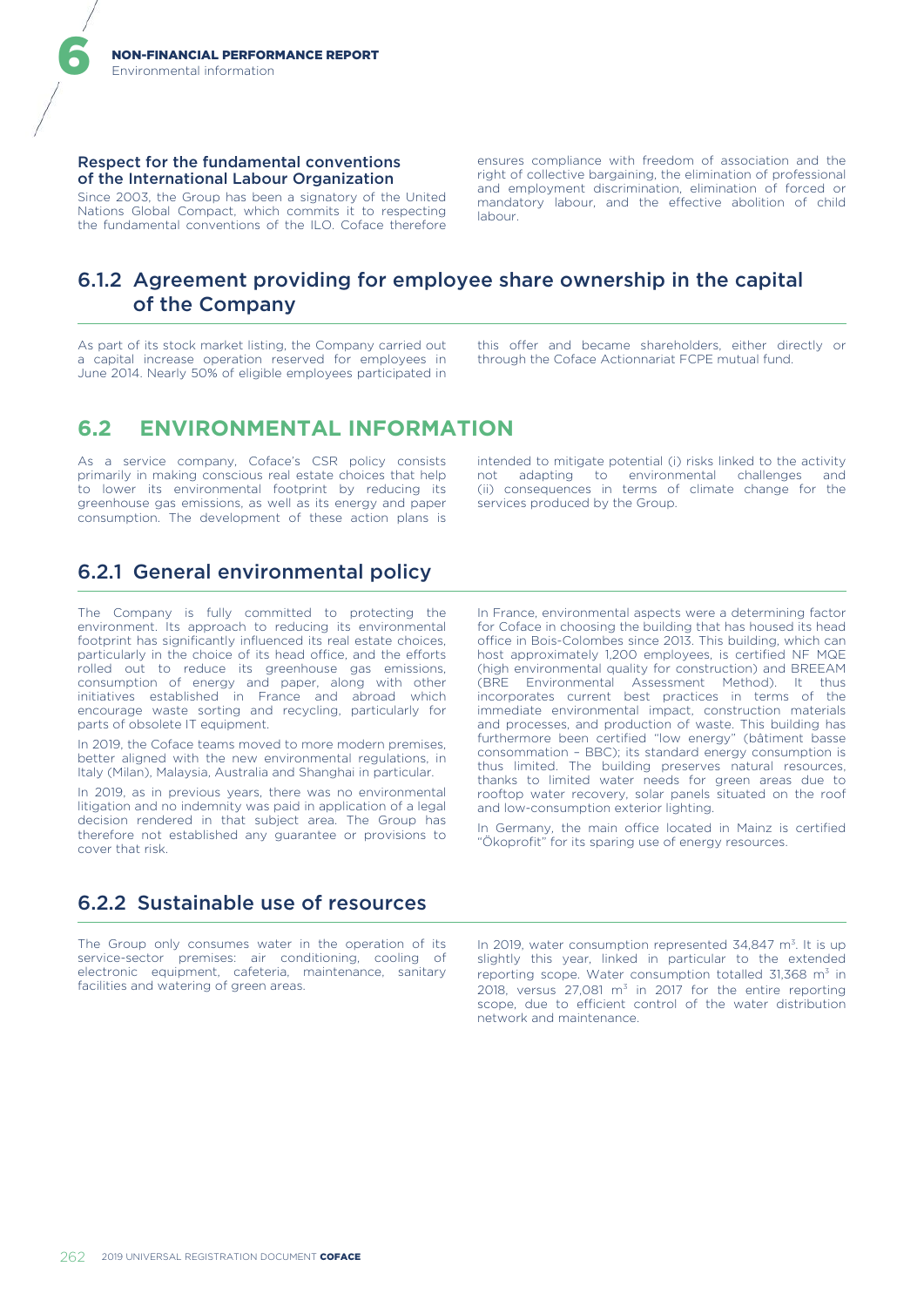

# 6.2.3 Climate change

The Group has taken various initiatives to reduce its environmental footprint, in particular with regard to greenhouse gas emissions, through the policies presented

### Energy consumption

The Group's energy consumption concerns lighting, air conditioning and heating of the premises.

The Group implements actions to reduce energy consumption, which translate into the environmental choices made in terms of real estate (see the features of the below and its new socially responsible investment policy – SRI (see Section 6.3.4).

building housing the head office and the main office in Germany), which have allowed energy consumption to be significantly decreased.

#### ► Reported energy consumption since 2017 for the reporting scope

|              | 2019 reporting scope<br>France, Germany, Italy, Spain,<br><b>UK and Poland</b> |                          | 2018 reporting scope<br>France, Germany, Italy, Spain and UK |                          | 2017 reporting scope<br>France, Germany, Italy, Spain |                          |
|--------------|--------------------------------------------------------------------------------|--------------------------|--------------------------------------------------------------|--------------------------|-------------------------------------------------------|--------------------------|
|              | <b>Consumption</b>                                                             | Equiv. CO <sub>2</sub>   | <b>Consumption</b>                                           | Eauiv. CO <sub>2</sub>   | <b>Consumption</b>                                    | Equiv. CO <sub>2</sub>   |
| Electricity  | 5.007 MWh                                                                      | 573 tCO <sub>2</sub> e   | 6.562 MWh                                                    | $719$ tCO <sub>2</sub> e | 6.825 MWh                                             | $632$ tCO <sub>2</sub> e |
| Gas          | 963 MWh                                                                        | $214$ tCO <sub>2</sub> e | 1.503 MWh                                                    | $355$ tCO <sub>2</sub> e | 1.463 MWh                                             | $316$ tCO <sub>2</sub> e |
| Surface area | $34.776$ m <sup>2</sup>                                                        |                          | $73.159$ m <sup>2</sup>                                      |                          | $72.026$ m <sup>2</sup>                               |                          |

|                   | 2019               |            | 2018               |     | 2017               |     |
|-------------------|--------------------|------------|--------------------|-----|--------------------|-----|
| (Consumption MWh) | <b>Electricity</b> | <b>Gas</b> | <b>Electricity</b> | Gas | <b>Electricity</b> | Gas |
| France            | 1,836              | 205        | 2,826              | 439 | 3.289              | 610 |
| Germany           | 1,960              | N/A        | 1,920              | N/A | 1,874              | N/A |
| Italy             | 427                | 588        | 1.024              | 844 | 1,066              | 853 |
| Spain             | 469                | N/A        | 505                | N/A | 596                | N/A |
| United Kingdom    | 210                | 170        | 287                | 155 |                    |     |
| Poland            | 104                | N/A        |                    |     |                    |     |



The share of renewable energy at the Bois-Colombes building in France, where Coface's head office is located, represents approximately 14% of its total consumption. Furthermore, the roof of this head office is covered by some 100 square metres of solar panels, which reduce its gas consumption by reheating the water supplied to sanitary facilities and to the restaurant. In place since 2015, these sensors made it possible to save six to seven months of gas consumption per year, depending on the years, from 2017 to 2019. Since September 1, 2018, the surface area of the head office in France has been reduced by nearly 40%, reducing its energy consumption levels.

In Germany, electricity consumption does not generate any greenhouse gas emissions since Coface Germany has opted for an energy contract fully based on renewable energy sources with an offset system.

The reduction of surface areas in some countries, such as France, Italy and the United Kingdom, resulted in lower electricity and gas consumption in 2019.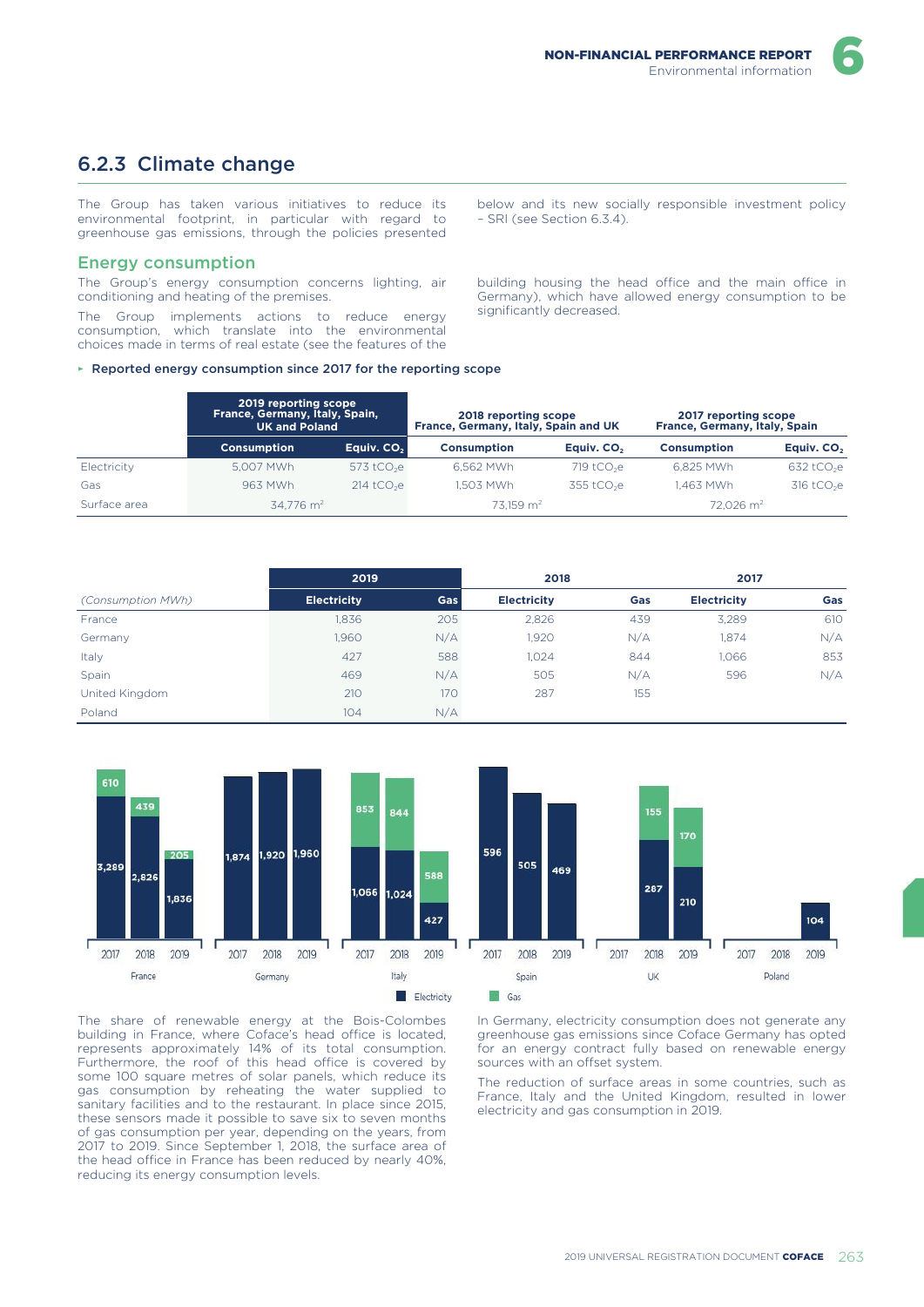Environmental information

### Travel policy

6

The travel policy for Coface France employees was adapted and rolled out for the Group in 2018.

As part of this update, special attention was paid to environmental issues. In order to fully involve employees in this approach, the Group travel policy highlights a number of best practices aimed at raising employee awareness with regard to business travel:

♦ opting for telephone calls or videoconferences;

- ♦ opting for train travel for short trips;
- ♦ proposing carpooling solutions between co-workers and/ or taxi sharing;
- ♦ limit printing by carrying out all procedures online (boarding pass, insurance card, etc.).

| Type of travel | CO <sub>2</sub> metric tonnes equiv.<br>for the 2019 reporting scope<br>France, Germany, Italy, Spain,<br><b>UK and Poland</b> | CO <sub>2</sub> metric tonnes equiv.<br>for the 2018 scope<br>France, Germany, Italy, Spain<br>and the UK | CO <sub>2</sub> metric tonnes equiv.<br>for the 2017 scope<br>France, Germany, Italy and Spain |
|----------------|--------------------------------------------------------------------------------------------------------------------------------|-----------------------------------------------------------------------------------------------------------|------------------------------------------------------------------------------------------------|
| Aeroplane      | 675                                                                                                                            | 675                                                                                                       | 673.6                                                                                          |
| Train          |                                                                                                                                | 18                                                                                                        | 14.5                                                                                           |

|                                       | 2019         |           | 2018         |           | 2017         |           |
|---------------------------------------|--------------|-----------|--------------|-----------|--------------|-----------|
| (CO <sub>2</sub> metric tonnes equiv) | <b>Train</b> | Aeroplane | <b>Train</b> | Aeroplane | <b>Train</b> | Aeroplane |
| France                                |              | 394       | 3            | 410       | 3            | 416       |
| Germany                               |              | 37        |              | 26        |              | 50        |
| Italy                                 |              | 119       |              | 138       |              | 176       |
| Spain                                 | 11           | 68        | 12           | 75        | 9            | 31        |
| United Kingdom                        |              | 20        |              | 26        |              |           |
| Poland                                | 10           | 37        |              |           |              |           |



In 2019, there was a decrease in greenhouse gas consumption related to air travel for almost all countries included in the reporting scope, with the exception of Germany. However, the figure remains the same due to the inclusion of Poland within the reporting scope in 2019.

The distances travelled by plane decreased by 16% this year as fewer trips were taken in view of the Group Travel Policy, with a stabilisation of the corresponding  $CO<sub>2</sub>$ emissions.

Regarding the rise in greenhouse gas emissions related to train travel in 2019, this is due to an increase in the number of kilometres travelled by train, particularly following the inclusion of Poland within the reporting scope, and the Polish energy mix, which is heavily reliant on fossil fuels.

# Vehicle policy

75

 $\overline{\phantom{a}}$ 

 $12$ 

2018

Spain

68

 $\overline{\mathbf{u}}$ 

2019

Within the reporting scope, countries adopt initiatives to reduce fuel consumption, such as Coface in France, which regularly upgrades its vehicles and selects them based on a number of criteria, including  $CO<sub>2</sub>$  emissions per kilometre travelled. The average for the vehicle fleet in France was 104.2 g/km in 2019 compared with 102.87 g/km in 2018. As a result, greenhouse gas emissions increased by 1.68% over three years between 2017 and 2019. New executivegrade vehicles have been added to the fleet with high emissions levels due to their engine options.

 $20$ 

 $\overline{0}$ 

2019

na

na

 $2017$ 

 $na$ 

 $na$ 

2018

Poland

....

26

....

 $\circ$ 

2018

UK

na

2017

37

10

2019

In Germany, the fuel consumption reduction policy is governed by specific clauses specified in the contract drawn up with the vehicle leasing agency, providing for maximum fuel consumption thresholds per vehicle.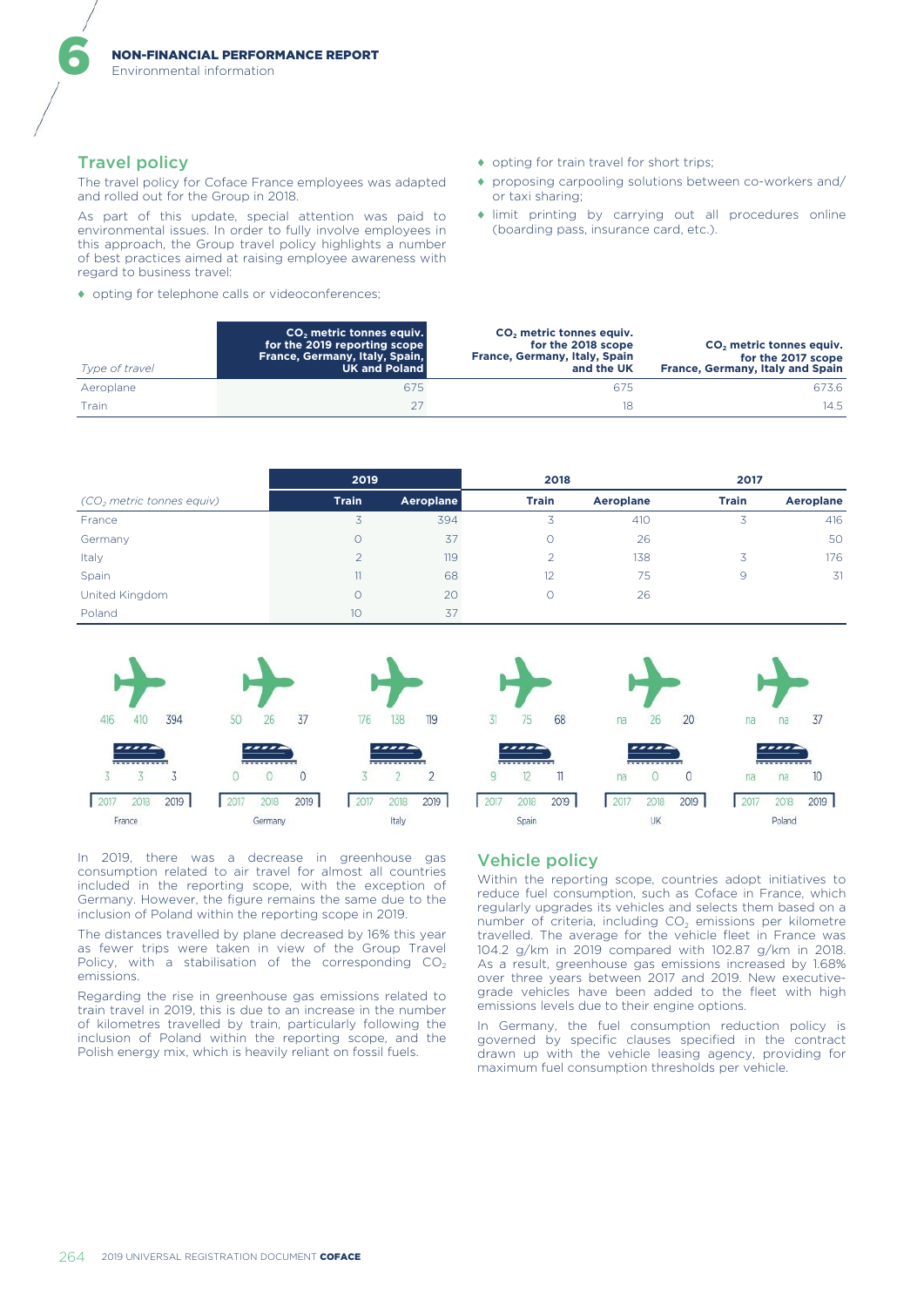#### ► Table of consumption since 2017

| Fuel:<br>Diesel and four-star<br>premium fuel | 2019 reporting scope<br>France, Germany, Italy,<br>Spain, UK and Poland | 2018 reporting scope<br>France, Germany, Italy,<br><b>Spain and UK</b> | 2017 reporting scope France,<br><b>Germany, Italy and Spain</b> |
|-----------------------------------------------|-------------------------------------------------------------------------|------------------------------------------------------------------------|-----------------------------------------------------------------|
| Litres                                        | 716.527                                                                 | 622.592                                                                | 696,043                                                         |
| $CO2$ metric tonnes equiv. $CO2$              | .847                                                                    | 1.561                                                                  | .778.5                                                          |

| (Fuel (Diesel and four-star premium fuel) in litres) | 2019    | 2018    | 2017    |
|------------------------------------------------------|---------|---------|---------|
| France                                               | 166,930 | 162.246 | 171,927 |
| Germany                                              | 322,688 | 328,776 | 402,687 |
| Italy                                                | 96.243  | 103.344 | 99,701  |
| Spain                                                | 20,407  | 18.906  | 21,728  |
| United Kingdom                                       | 9.983   | 9,320   |         |
| Poland                                               | 100.277 |         |         |



We recorded an increase in litres consumed and greenhouse gas emissions for vehicles this year due to the inclusion of Poland within the reporting scope.

To date, Coface's contribution to reducing greenhouse gas emissions is reflected in a limitation of  $CO<sub>2</sub>$  emissions through the vehicle policy, in limiting travel through the travel policy, and in its responsible investment policy, which

notably includes, as described below, taking regular measurements of greenhouse gas emissions from its financial investment portfolio.

In 2020, the Group will establish a car policy in order to harmonise practices and reduce the carbon impact of its vehicle fleet. This Group-level standardisation will allow better management of the practices in each country.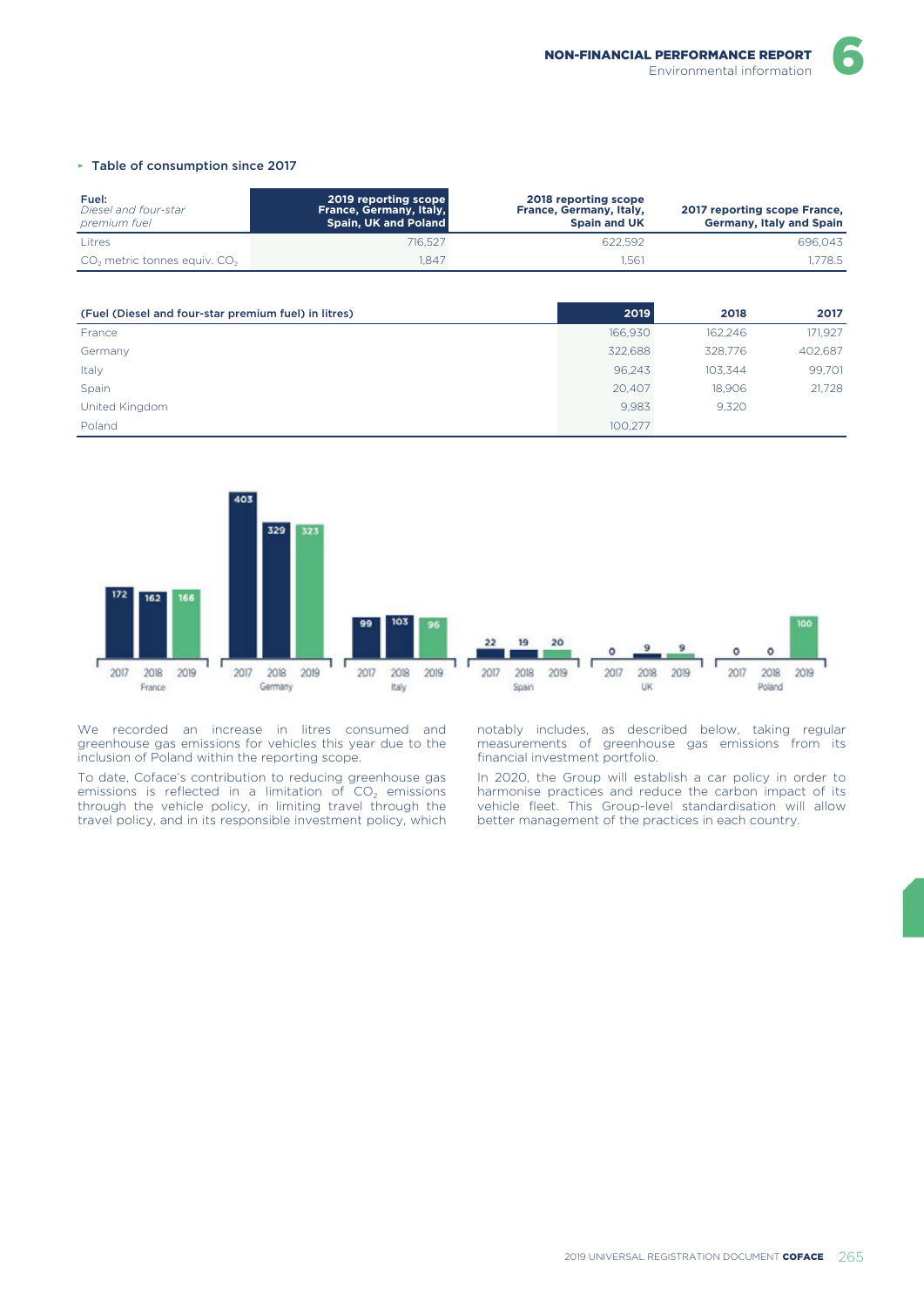# **6.3 SOCIETAL INFORMATION**

# 6.3.1 Regional, economic and social impact

### Support for client development

The very nature of credit insurance contributes to the development of economic trade by offering companies secure commercial transactions, as presented in Section 1.3.1 "Description of the credit insurance business". Coface, as a leading market player, strives to offer its clients products that are best suited to their needs, in support of their development. It has made innovation a strategic cornerstone of its development.

# Forging of links with the local social and economic fabric

With teams located in 57 countries for maximum proximity to the economic and social fabric, the Group favours the hiring of local employees, who are trained in the credit insurance businesses and have detailed knowledge of the business environment. It thus contributes to strengthening its expertise, while developing local players in the countries.

In addition to hiring employees and developing partnerships with universities and business schools (see Section 6.1.1), Coface takes part in local inter-company initiatives to support certain social causes and proposes or supports student initiatives, for example.

# 6.3.2 Partnerships and corporate philanthropy

### Coface Trade Aid

In 2018, a Group-wide charter was created for all Coface entities. This charter is intended to define a framework for the actions taken under the Coface Trade Aid umbrella worldwide to ensure their consistency with Coface's values and mission to help businesses to develop safely and sustainably. To ensure that these actions are relevant and truly benefit the charities in terms of financial donations, it was decided this year that the number of charities supported would be limited to one per country.

Coface Trade Aid's mission is to provide local support for charity projects, to work for sustainable economic development around the world, particularly through helping people return to work or remain in employment, assisting in setting up businesses, and supporting innovation, microcredit and professional training.

Coface Trade Aid targets specific, identified micro-projects, aiming to track them and be involved from start to finish. The proposed projects are selected for their utility, effectiveness and ambition. Financial transparency, dynamism and the involvement of associations are likewise important selection criteria.

Initially launched in France, Coface Trade Aid has been gradually extended to all countries of the Group, with the same aim of supporting local initiatives based on education, the learning of a profession, microfinancing or the facilitation of economic exchange. In 2013, for the first time, Coface organised the Coface Trade Aid Week, during which each Coface country was asked to mobilise its teams for the benefit of charities. This operation has since been held annually, with the participation of most countries, and now constitutes a common, positive approach across all entities.

Under the framework of Coface Trade Aid, solidarity initiatives are organised in the various countries where Coface is present. Examples include:

♦ in Australia, Coface has sponsored the fundraising dinner organised in May 2019 by Yalari, a not-for-profit organisation that scholarships at leading Australian boarding schools for indigenous children from regional, rural and remote communities. A team of Coface volunteers helped Yalari organise an auction and a raffle and participated in the sale of tombola tickets. The collection raised 185,000 Australian dollars for the scholarships, of which 2,500 Australian dollars were fully financed by Coface;

♦ in India, Coface provided financial support to ALFAA (Assisted Living for Autistic Adults) by giving employees the opportunity to make a voluntary contribution from their October 2019 salary. Coface made a matching contribution to this organisation for a total of 81,000 Indian rupees.

In November 2019, more than 100 employees from the Bangalore office attended an event held at a state-run school in the suburbs of Bangalore. Coface provided tables and chairs for the government's Nali-Kali (Joyful Learning) programme as well as sports equipment. Coface employees spent time with schoolchildren discussing the importance of values such as respect, sharing and kindness through games, stories, paintings and puzzles. It was an educational experience for both the children and the Coface employees;

- ♦ in Germany, €10,000 were collected in support of two projects: Eliya, an organisation enabling children in Sri Lanka to receive proper education while providing jobs to the local communities in Tangalle, and an Indonesian association called Batu Bambu Kids Foundation. These two projects provide children with a safe environment in which to live and receive an education, while creating jobs for local people. The Indonesian project also supports the construction of a plastic recycling centre, which creates jobs while tackling the problem of plastic pollution in the environment;
- ♦ in Romania, Coface volunteered its services to organise the SME Business Day in partnership with CFA Society Romania. CFA Society Romania is a major local professional organisation that brings together investment professionals from banking, asset management, insurance, capital investment, pension funds and other areas of the investment sector. The event was held in November 2019 in Bucharest in the presence of more than 120 guests, and brought together representatives of local SMEs around a discussion on the challenges and opportunities faced by small and medium-sized companies today. Stakeholders from local banks and business associations joined the Coface team to discuss varied topics including solutions for the development of Romanian SMEs, tax policies and challenges for small and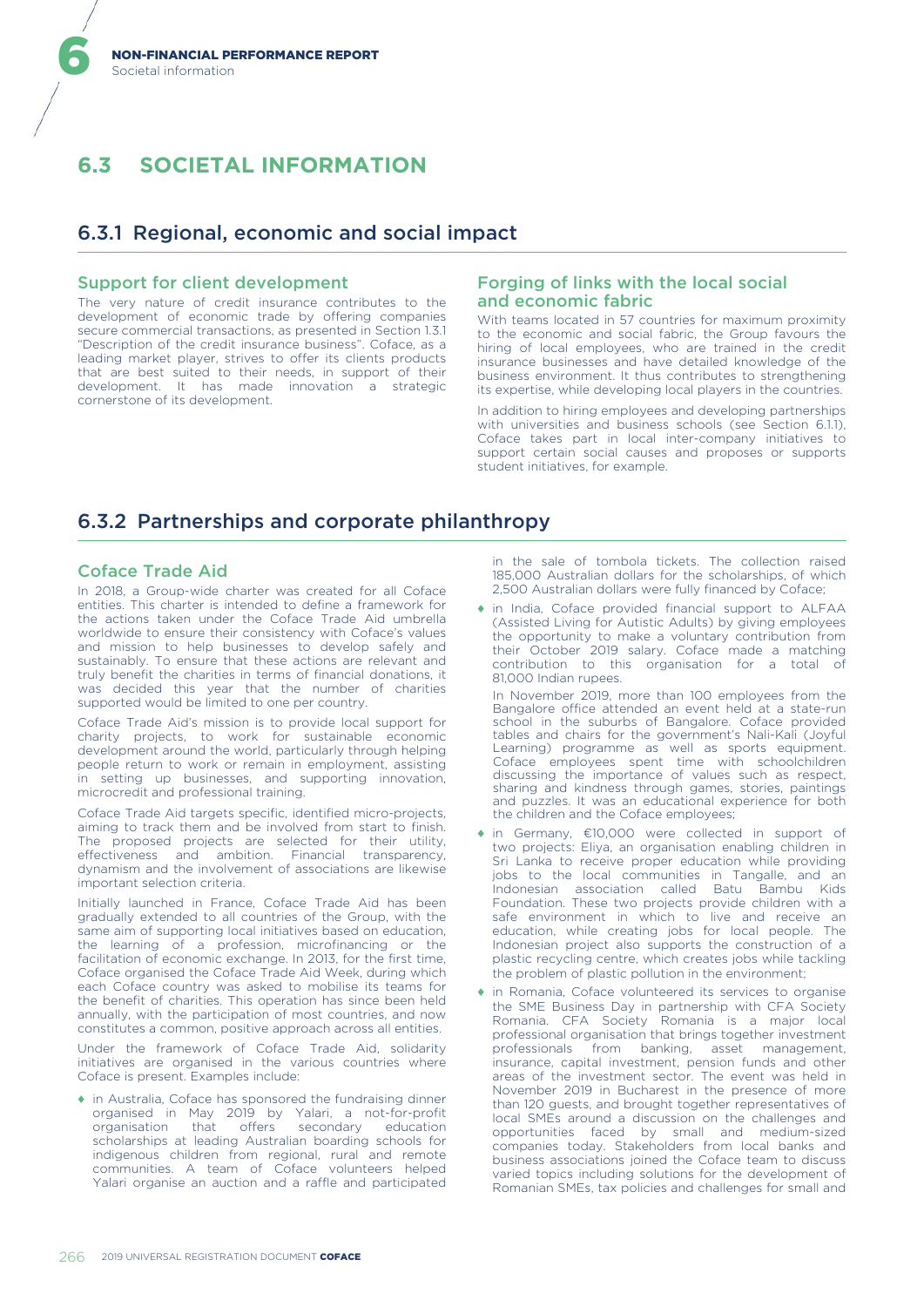medium-sized enterprises, and sustainable investment;

- ♦ in Hungary, Coface supports the Future Leaders Talent Program of the Business Council for Sustainable Development (BCSDH). This programme seeks to help talented professionals and future business executives understand the complexity of sustainable business development and enable them to integrate sustainable development into their future decision-making processes. The BCSDH's mission is to promote sustainable development among its members and other players in the Hungarian economy, thereby generating new and innovative thinking to improve their competitiveness, which should ultimately contribute to the sustainable development of the economy, quality of life and the preservation of the environment and natural resources;
- ♦ in Austria, Coface made a donation to ICEP, an independent Austrian development organisation whose objective is to return disadvantaged people to employment. ICEP advises partner organisations in developing countries and companies on integrating poor communities into economic cycles and runs projects around the world. Coface has selected two initiatives that it wishes to support:
	- training entrepreneurs by enabling small business owners in Nicaragua and Kenya to take an accounting course so that they have an overview of and can monitor the financial position of their companies, and
	- microcredit for women to help female entrepreneurs in El Salvador and Cameroon develop their businesses and generate higher income for their families;
- ♦ Coface China supports the Angel Salon service project, which seeks to help autistic children find their way to communicate with the outside world. In 2018, the centre set up A Coffee, a one- to two-year training course in a self-managed (non-profit) cafe for older children with autism to help them communicate and better integrate into society. In December 2019, some employees from Coface China went to the cafe managed by the organisation, to volunteer support to autistic teenagers in their daily tasks. Coface China also made a donation to support the organisation with the continuation of its project;

# 6.3.3 Subcontracting and suppliers

The outsourcing of important or critical activities is strictly governed by the regulations applicable to insurance companies since the entry into force of the Solvency II Regulation. In this respect, since 2016, the Company has issued a Group policy aimed at identifying "material or critical" activities and defining the fundamental principles for resorting to outsourcing, the terms of any contract drafted for such outsourcing and the control procedures related to the outsourced activities and functions.

This policy, approved by the Company's Board of Directors in 2016 and reviewed annually ever since, considers the following as constituting material or critical activities, pursuant to the applicable regulations: (i) the following four key functions (see also Section 5.1.2 "Organisation"): the risk management function, the compliance verification function, the internal audit function and the actuarial function; as well as (ii) the other functions comprising the core credit insurance business, the interruption of which is likely to have a significant impact on the Company's business or its ability to effectively manage risks, or jeopardise the conditions under which it obtained its approval.

- ♦ Coface Japan organised French courses for beginners focusing on secondary school students with the Katariba association in September 2019. The students learned the French alphabet and the specific features of French pronunciation;
- ♦ in Singapore, volunteers from Coface spent half a day at the MINDS (Movement for the Intellectually Disabled of Singapore) training centre hosting an arts and crafts programme to stimulate the creativity of people with intellectual disabilities;
- ♦ in Thailand, Coface has engaged with the OTOP centre, which supports people wishing to launch their own business and thereby stimulate the local economy. In addition to a financial contribution to support its operation, Coface visited the OTOP centre and assisted students in making furniture; the proceeds from selling items will provide the centre with financial support;
- ♦ in Brazil, Coface has set up a programme called Jovem Aprendiz. This programme aims to develop the professional skills of young people lacking experience. It takes the form of an employment contract with a reduced workload. These 'young apprentices' join a job rotation programme covering each department in order to learn the various business lines of the company. They also participate in an education programme (at an educational institution designated by the government) allowing them to supplement their daily experience with the learning of theoretical concepts;
- ♦ in South Africa, Coface made a donation to the Thandulwazi Maths and Science Academy for International Men's Day. The Thandulwazi Maths and Science Academy is a pioneering initiative of St Stithians College, providing opportunities for educational development to students and teachers in state-run schools in the greater Johannesburg area;
- ♦ in France, Coface continues to support ADIE, the association for the right to economic initiative, which helps people outside the labour market and the banking system to create their own companies and therefore their own employment through microcredit. In 2019, €25,000 were collected for this association through sporting events and a Christmas market.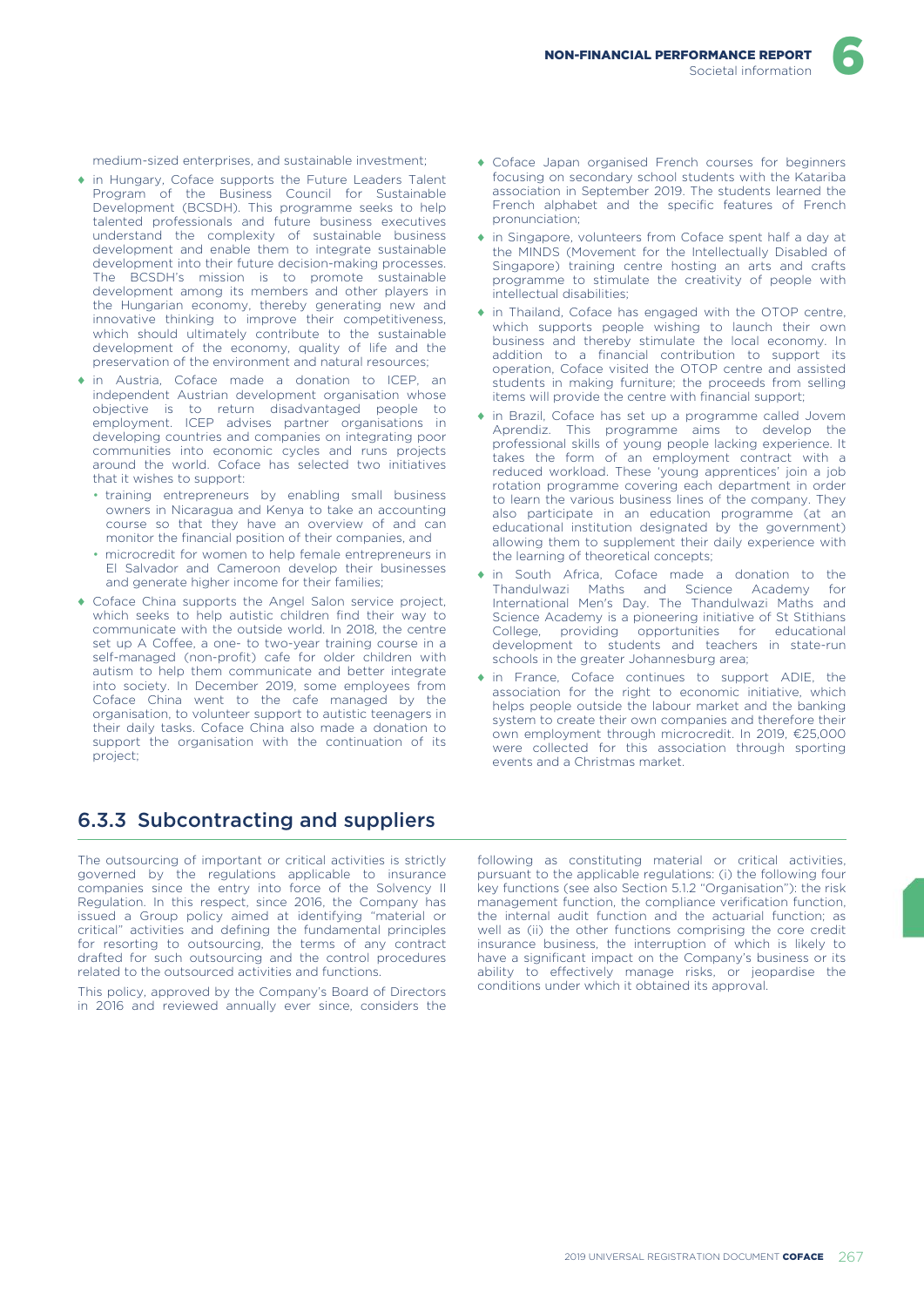In 2019, the Company amended its outsourcing policy, which now covers "standard" functions and important and/ or critical functions and activities.

Standard contracts must incorporate a number of conventional contractual clauses (purpose, duration, financial conditions, service provider's liability, force majeure, non-performance, termination, etc.). Their conclusion is subject to the implementation of Know Your Supplier due diligence and their submission to a call for tenders.

Coface and all its subsidiaries have therefore pledged to select service providers who meet the high-quality service standards and have the qualifications and skills necessary to efficiently handle the outsourced service, while avoiding any conflict of interest and guaranteeing data confidentiality. In accordance with the applicable regulations, with regard to important or critical activities, they must notify the French Prudential Supervision and Resolution Authority (ACPR) of their intention to outsource services falling within the scope of the procedure, in accordance with the applicable regulations, no later than six weeks before the effective date of the contract. Any outsourcing contract to be signed with a service provider should include certain mandatory clauses imposed by Coface and be approved by the Company's Board of Directors prior to signature.

To date, the main material or critical activities outsourced by the Group concern the Company's financial investment management activity and, in a few limited countries, the risk underwriting activity.

In the context of its relations with suppliers more generally, Coface has established a regularly reviewed purchasing procedure that sets out the general conditions for the purchase of supplies and services and specifies the rules to be followed in terms of supplier consultation and selection (including the conditions for issuing calls for tenders). Since 2017, Coface has also been signatory to the Charte Relations Fournisseurs Responsables (responsible supplier relationship charter) led by two French agencies, the Médiateur des entreprises (business ombudsman) and the Conseil national des achats (purchasing association). This charter consists of 10 commitments for a responsible purchasing policy towards suppliers. It enables Coface to apply, in concrete terms, its willingness to foster fair and transparent relationships with its suppliers. In accordance with the French "Sapin II" Law of December 10, 2016 concerning transparency, anti-corruption and the modernisation of economic life, Coface has set up an assessment of suppliers looking at the corruption risk.

# 6.3.4 Socially responsible investment (SRI)

In addition to the investment policy within the Group and in connection with Article 173 of the Law of August 17, 2015 on Energy Transition for Green Growth applicable to Coface, in 2016 the Group defined its responsible investment policy and the goals pursued consistent with its role as credit insurer and the protection of its reputation. In accordance with the transparency goals set by this regulation, the Group provides qualitative and quantitative information on the implementation of this policy.

Being a Socially Responsible Investor, according to Coface, means both including oversight and analysis measures in its investment policy in order to fulfil its obligations towards its policyholders, and integrating into its investment decisions, where appropriate, factors related to respect for the social, environmental and governance quality goals of the companies in which it invests (hereafter the "ESG factors").

Dealing as it does with an international environment where SRI practices and standards diverge, the Group strives to pay particular attention to the dialogue it conducts with issuers. It also aims to foster a dynamic analysis of investment opportunities, without seeking an approach solely focused on a strictly positive selection or the systematic exclusion of certain assets.

As an institutional investor, Coface seeks to adopt longterm measures through its investment policy to take account of the underlying risks linked to ESG factors and to measure over time the concrete effects of a more comprehensive integration of these factors into its portfolio management.

The SRI strategy is thus based on three pillars, with each one being the subject of a dedicated quarterly or annual report. The Group has entrusted Amundi, its dedicated global manager, with producing reporting elements and analysing potential impacts on the management of its investments. Thus, in partnership with Amundi, in 2016 Coface set up a mechanism to address the regulatory requirements and to measure the carbon footprint of its portfolios. Accordingly, calculating and disclosing information on Coface's carbon exposure is the foundation of its commitment in this area.

The three pillars of Coface's Socially Responsible Investor strategy are as follows:

ESG factors: Incorporating sensitivity to these factors within asset management while maintaining a primary goal of risk and reputation management.

Since 2017, Amundi has produced a quarterly report on the average ESG rating of the Coface portfolio (A to G rating) and a breakdown of assets by ESG rating.

At December 31, 2019, the overall ESG rating for the investment portfolio was C-, unchanged from the end of 2018. Since December 2018, Coface has decided not to invest directly in any securities from issuers with a G rating or issuers with more than 30% of their turnover linked to coal mining, in line with Amundi's policy. Any positions already in the portfolio have been reviewed in detail and taken out where applicable.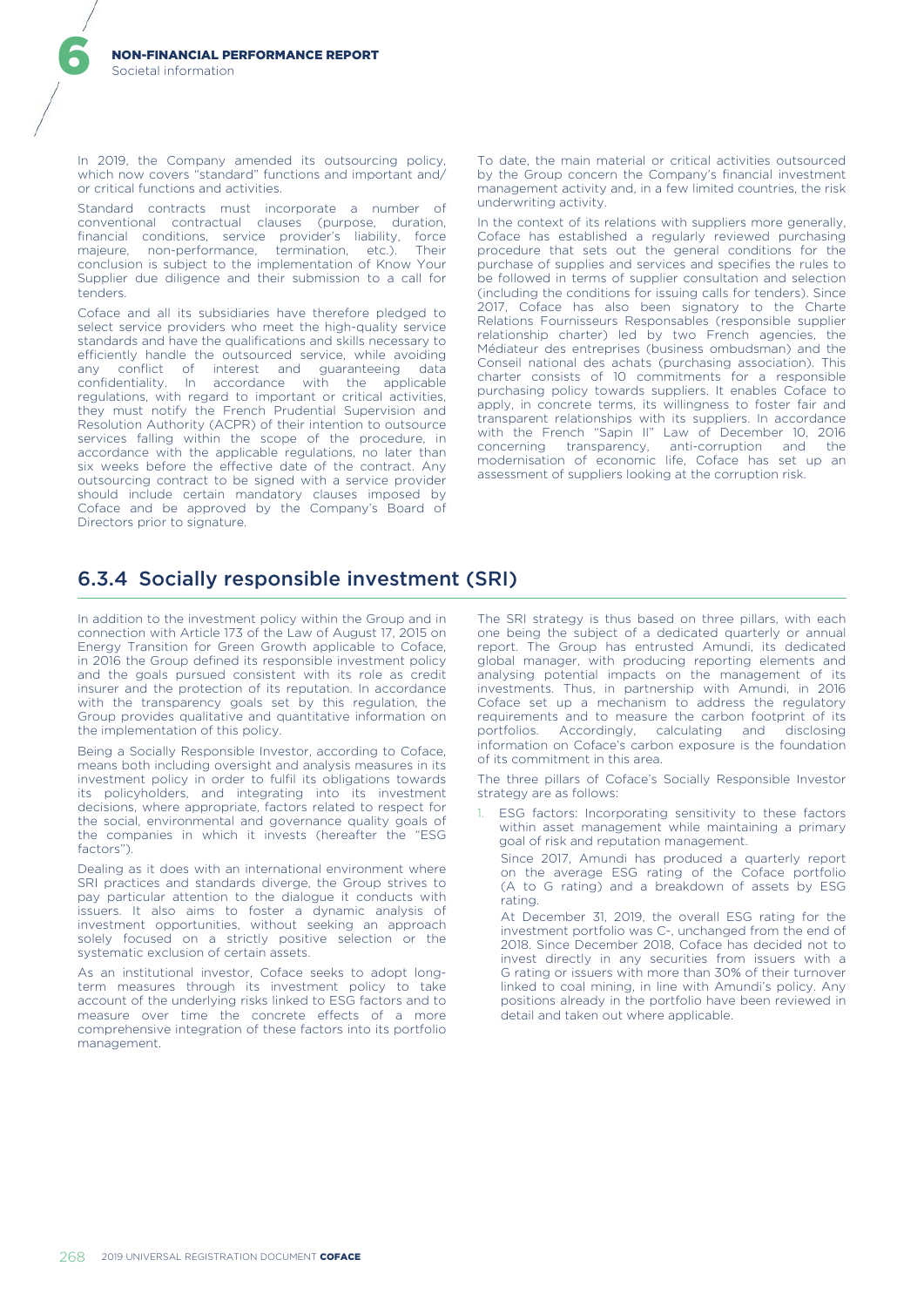

#### ► ESG rating of the investment portfolio

### *N.B. : The portfolio monitored by Amundi represents 98% of Coface's total portfolio.*

2. Voting rights and Commitment: Taking part in voting at the Shareholders' Meetings of companies held in the portfolio through the delegated managers and encouraging dialogue with their management on best practices based on the practices implemented on these topics through the managers selected by Coface.

Amundi provides an annual report on Voting Rights, containing the following information:

- overall voting statistics for each of the Coface dedicated funds (with a focus on geographic breakdown, opposition rates and major opposition topics);
- the list of meetings at which voting rights are exercised and during which an opposition voting right was exercised (with a breakdown per company concerned, per country and per opposition topic).

Prior to these votes and where necessary, Coface can initiate discussions with Amundi's specialised teams to gather analyses on proposed resolutions and discuss the associated vote recommendations.

Amundi transmits its voting policy annually to the Group, to include the best corporate governance, social responsibility and environmental practices.

The percentage of opposition votes exercised by Amundi on behalf of Coface at Shareholders' Meetings held in 2019 are presented below, by topic:

#### ► Opposition votes on share positions held directly



According to Amundi, truthful, comprehensive and<br>transparent financial information constitutes an transparent financial information constitutes essential right of shareholders and a prerequisite for exercising voting rights in a considered manner. Hence, opposition votes mainly come from the following considerations:

- with regard to the compensation policy: Amundi considers that aligning senior managers' interests with those of the shareholders is a vital factor in corporate governance. The Company's compensation policy must contribute to this balance;
- with regard to balanced membership of the Board: Amundi considers that the Board is a strategic body and that its decisions determine the future of the Company and the responsibility of its members. Thus, according to Amundi, its actions must be governed by transparency, responsibility, efficiency and availability;
- with regard to financial transactions: Amundi considers that minority shareholders must be wary of excessive dilution of the capital.
- 3. Measuring the carbon footprint: Protecting the Group against carbon risk and participating in international environmental protection and in energy and ecological transition endeavours.

Amundi provides a quarterly carbon report including:

a) A presentation of carbon emissions (per million euros invested and per million euros in revenue) and carbon reserves (per million euros invested).

All data is presented in absolute and relative terms with regard to a benchmark index determined according to the strategic allocation of the platform.

The carbon reserves per million euros invested constitute an indicator of potential emissions, resulting from the combustion of fossil fuels, caused by investment in the portfolio.

This presentation is drawn up for three different levels of scope:

- Scope 1: all direct emissions from sources owned or controlled by the Company;
- Scope 2: all indirect emissions resulting from the purchase or production of electricity, steam or heat;
- Scope 3: all other indirect emissions upstream and downstream of the value chain. Only emissions upstream and via first-tier suppliers are presented in the report.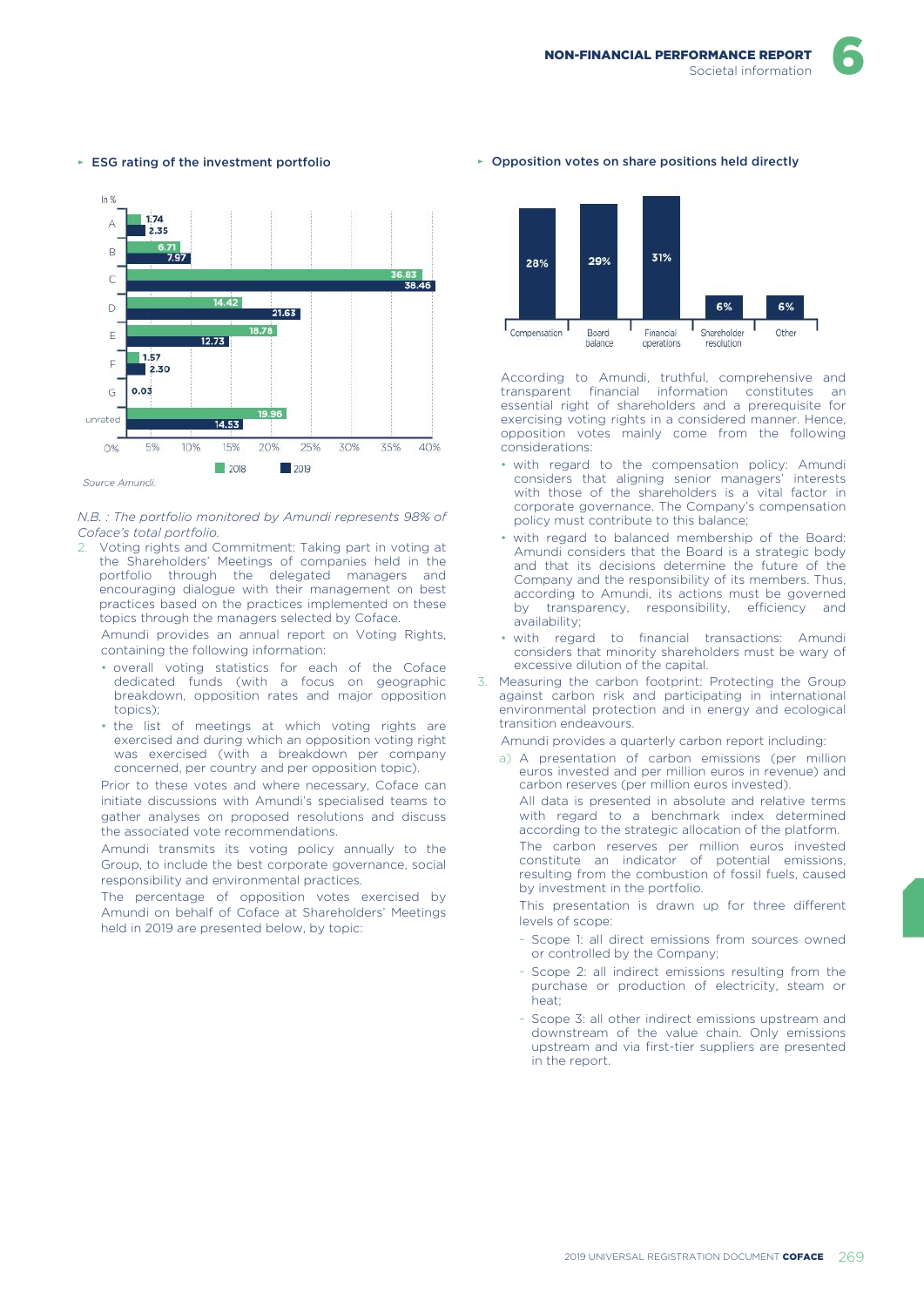► Carbon emissions per million euros invested (TCO2/€m) ► Carbon emissions per million euros invested







85% ML EURO BROAD + 10% MSCI EMU + 5% THE BOFA ML GLOBAL HY.

This indicator measures emissions from the portfolio in metric tonnes of CO<sub>2</sub> equivalent per million euros invested. It is an indicator of emissions resulting from investment in the portfolio. It is down for the year, primarily for emissions from Scope 1. Carbon emissions per million euros invested were less than those of the benchmark index.







Source Amundi.  $s$ inde

85 %ML EURO BROAD + 10% MSCI EMU + 5% THE BOFA ML GLOBAL HY.

This indicator measures average emissions in metric tonnes of  $CO<sub>2</sub>$  equivalent per unit of revenue generated by the companies (in millions of euros). It is an indicator of the carbon intensity of the value chain of companies in the portfolio. It increased by 18% over the year. Carbon emissions per million euros of revenue were also lower than those of the benchmark index.

*N.B. : The portfolio monitored by Amundi represents 98% of Coface's total portfolio. Of the monitored portfolio, 42.8% is rated. This 42.8% represents 86.8% of rateable outstanding amounts.*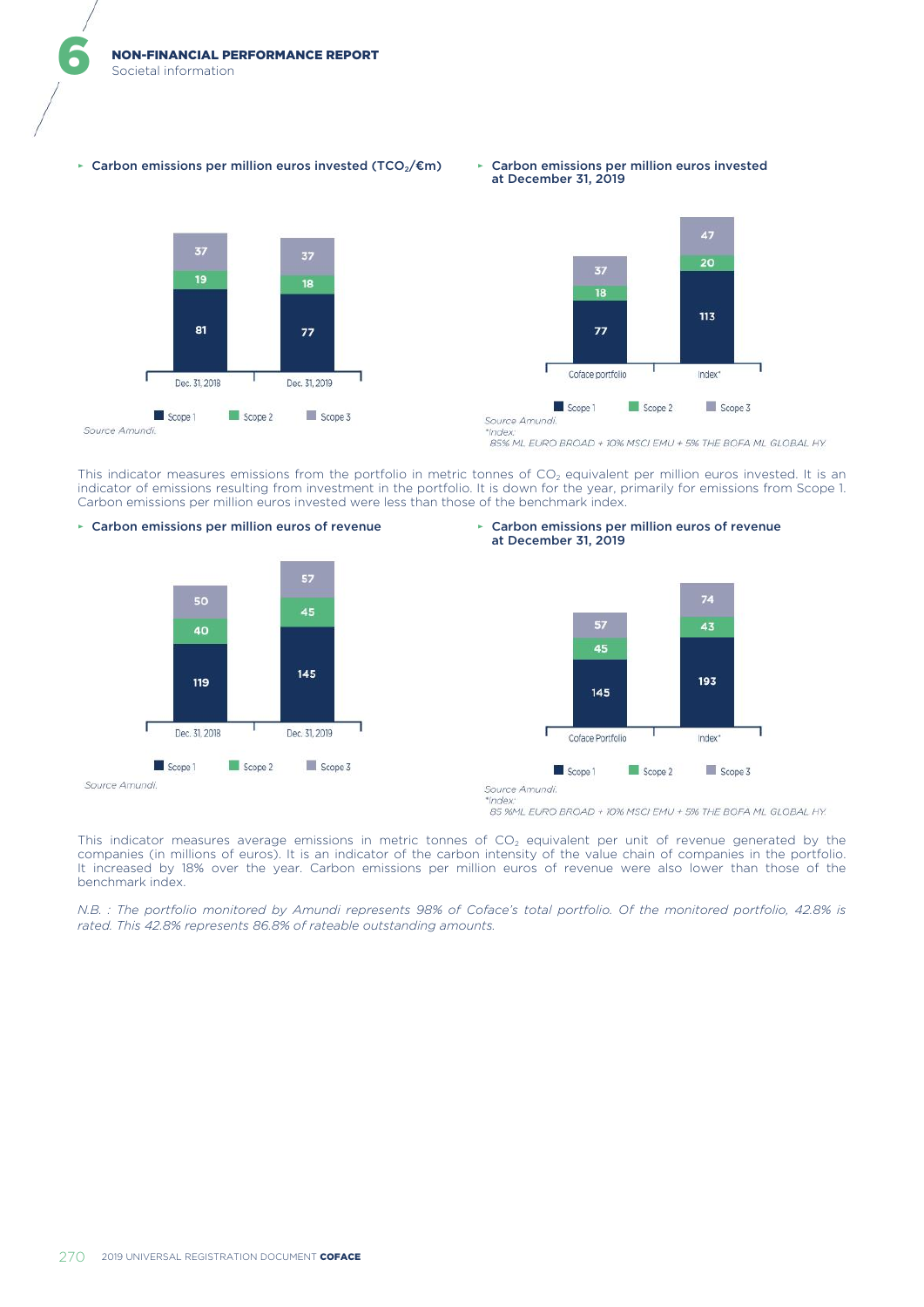

Carbon reserves per million euros invested at





*'Index* 

85% ML EURO BROAD + 10% MSCI EMU + 5% THE BOFA ML GLOBAL HY.

These graphs measure carbon reserves from the portfolio in metric tonnes of CO<sub>2</sub> equivalent per million euros invested. They represent an indicator of potential emissions, resulting from the combustion of fossil fuels, caused by investment in this portfolio.

*N.B. : The portfolio monitored by Amundi represents 98% of Coface's total portfolio. Of the monitored portfolio, 1.3% is rated. This 1.3% represents 2.63% of rateable outstanding amounts.*

b) Sectoral and geographical contributions to carbon emissions

#### ► Sectoral contributions at December 31, 2019



The biggest contributors as at the end of 2019 were public utilities, materials and energy. The smallest contributors were finance, communications and health.





The countries with the greatest exposure in the Group were France and the United States.

*N.B. : The data on carbon emissions provided correspond to the annual emissions of companies in the portfolio and are expressed in metric tonnes of CO2 equivalent, including the six greenhouse gases defined in the Kyoto protocol whose emissions are converted into global warming potential (GWP) in CO2 equivalent.*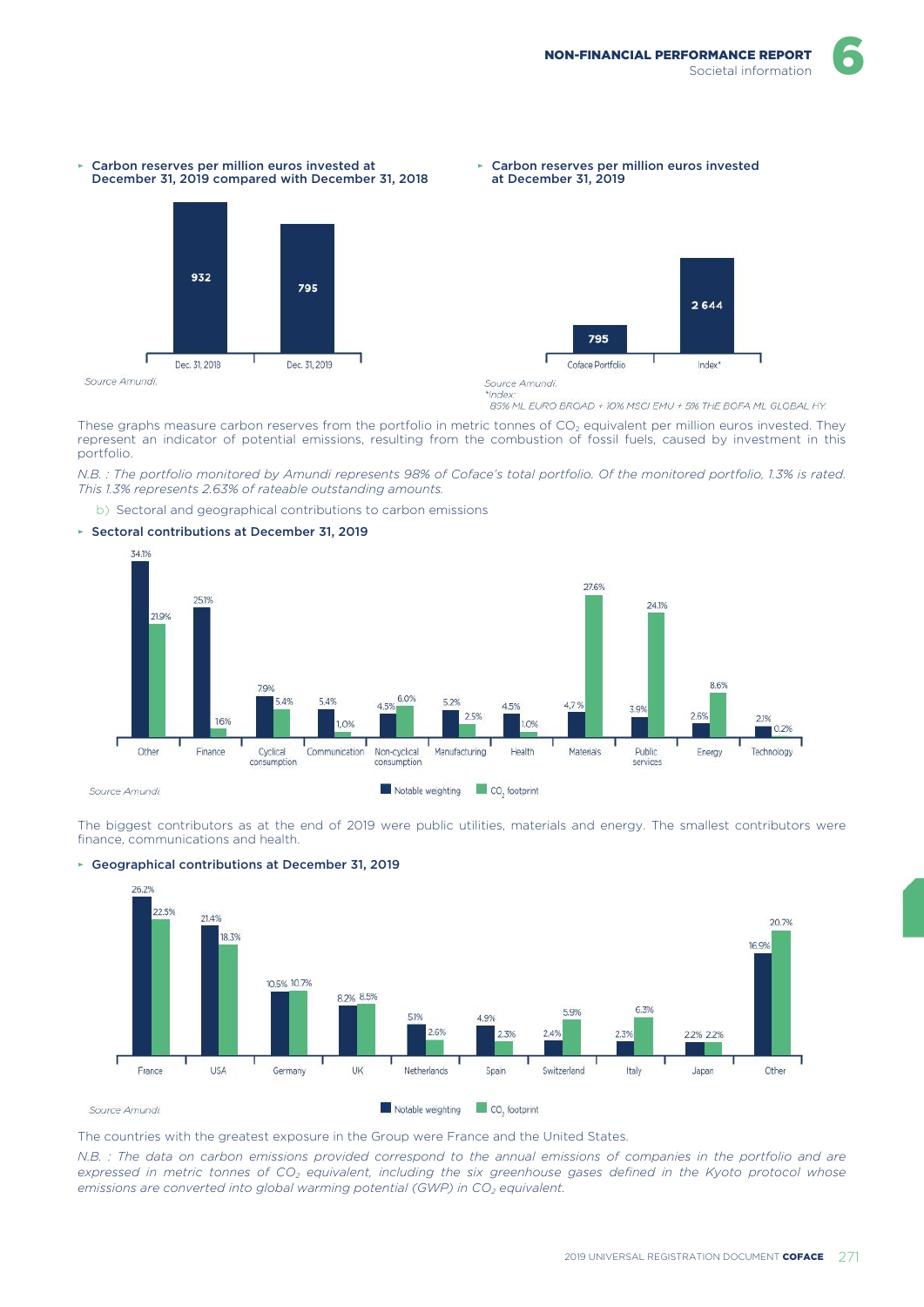# 6.3.5 Fair practices and respect for human rights

The importance of compliance in general is crucial for the management team and is highlighted during each conference or presentation for employees. More specifically, during each top-200 annual conference, the CEO always mentions the importance of integrity and ethics in his speech. In addition, employees' ethical commitments are one of the essential aspects monitored by the executive leadership team through the annual satisfaction survey covering all the Group's employees.

As part of managing non-compliance risks, Coface's code of conduct, created for all Group employees to use, was revised in 2018 to promote and emphasise to all employees the requirement for integrity in properly conducting their business. This code notably emphasises the importance of treating clients fairly by avoiding conflicts of interest and not using information in an employee's possession against the interests of a client, a potential client and cocontracting third parties.

With regard to lobbying, Coface does not directly or habitually carry out any activity in this field and has no employee whose appointed duty or mission involves lobbying public or political entities. Nevertheless, any action undertaken in this respect should naturally be carried out in the context of the ethical rules laid down by Coface in the aforesaid code of conduct, which includes a number of anticorruption rules.

Within the context of combating financial crime, every year the Group strengthens the tools and roll-out of procedures to best control all risks linked to financial crime. These measures concern all the Group's entities, employees and clients.

The Coface Group has adopted a zero tolerance policy for corruption in all its forms. This policy has been provided to all of the Group's employees, particularly through the Anti-Corruption Code and the code of conduct, which are both prefaced by the CEO. These two documents have been translated into the Group's main languages (specifically French, English, German, Spanish, Italian and Portuguese). They have been made available to all employees and can also be accessed in electronic format on the Group's intranet site.

Since 2017, Coface has focused on implementing the provisions set out in the "Sapin II" Law on transparency, anti-corruption and modernisation of the economy. In particular, the Compliance Department has worked to establish an Anti-Corruption Code comprising three sections: a summary of the general guidelines, specific guidelines and practical advice. The general guidelines set out the Coface Group's zero tolerance policy for corruption. They provide definitions of corruption, unfair advantages and the beneficiary concept, as well as the legal framework for corruption. The specific features of corruption involving public agents are also explained. The section on specific rules presents the guidelines for sensitive issues in terms of corruption: gifts and invitations, facilitation payments, political contributions, lobbying, charities and sponsorship.

This Anti-Corruption Code is being supported by:

- ♦ the roll-out of a programme to train and raise awareness among all Group employees. E-learning courses on the Anti-Corruption Code and the code of conduct have been set up for all employees. Each course has been made available in the main languages to ensure better understanding by employees. In 2019, on-site training sessions were conducted for all regional management committees. Finally, specific e-learning courses were rolled out for staff deemed to be most exposed;
- ♦ a mapping of corruption risks, drawn up for each Coface Group entity and per function within each entity. The mapping was updated in 2019 via 30 workshops involving 118 employees from several entities (France, Germany, the United States, Italy, Poland, Brazil, China, Russia and Turkey) to cover the different activities of Coface, the various distribution channels (direct, via brokers, via agents, reinsurance with third-party insurance companies), entity sizes and market types (mature (Europe/USA), emerging (Asia, South America, Middle East));
- ♦ a global framework for assessing third parties. For suppliers and intermediaries, a control system for third parties was set up in 2018. This is based on a third parties evaluation procedure, which notably describes the scope and controls to be applied with third parties, as well as the governance model; Third parties undergo strict identification and evaluation procedures and suppliers considered medium- or high-risk are subject to review and approval by the Compliance Department;
- ♦ an ethical whistleblowing system. Coface has put in place an internal whistleblowing system, as described in the Anti-Corruption Code and the code of conduct. The internal whistleblowing system was presented in a dedicated and detailed procedure in January 2018, notably based on the following core principles: the people concerned must be able to choose between several channels for reporting and communicating; employees who report incidents in good faith must be protected and their identity must, in principle, remain confidential; alongside this, first-level accounting control procedures were deployed within the Group in 2018, and the 2019 audit plan includes controls by internal audit to check the anti-corruption arrangements;
- ♦ accounting controls and second-level controls implemented during the 2019 financial year in order to strengthen the entire system.

With regard to combating financial delinquency, the procedures that are regularly updated and locally transposed notably consist of a general procedure relating to the risk of money laundering and a KYC procedure. These procedures, revised each year, are accompanied by several application sheets (sheet relating to the functioning of declarations of suspicion, sheet relating to the review of atypical transactions, procedure relating to transfers of cash flows in case of an embargo, or within the context of antiterrorism). In addition, specific anti-money laundering procedures have been established, notably for sales and debt collection processes.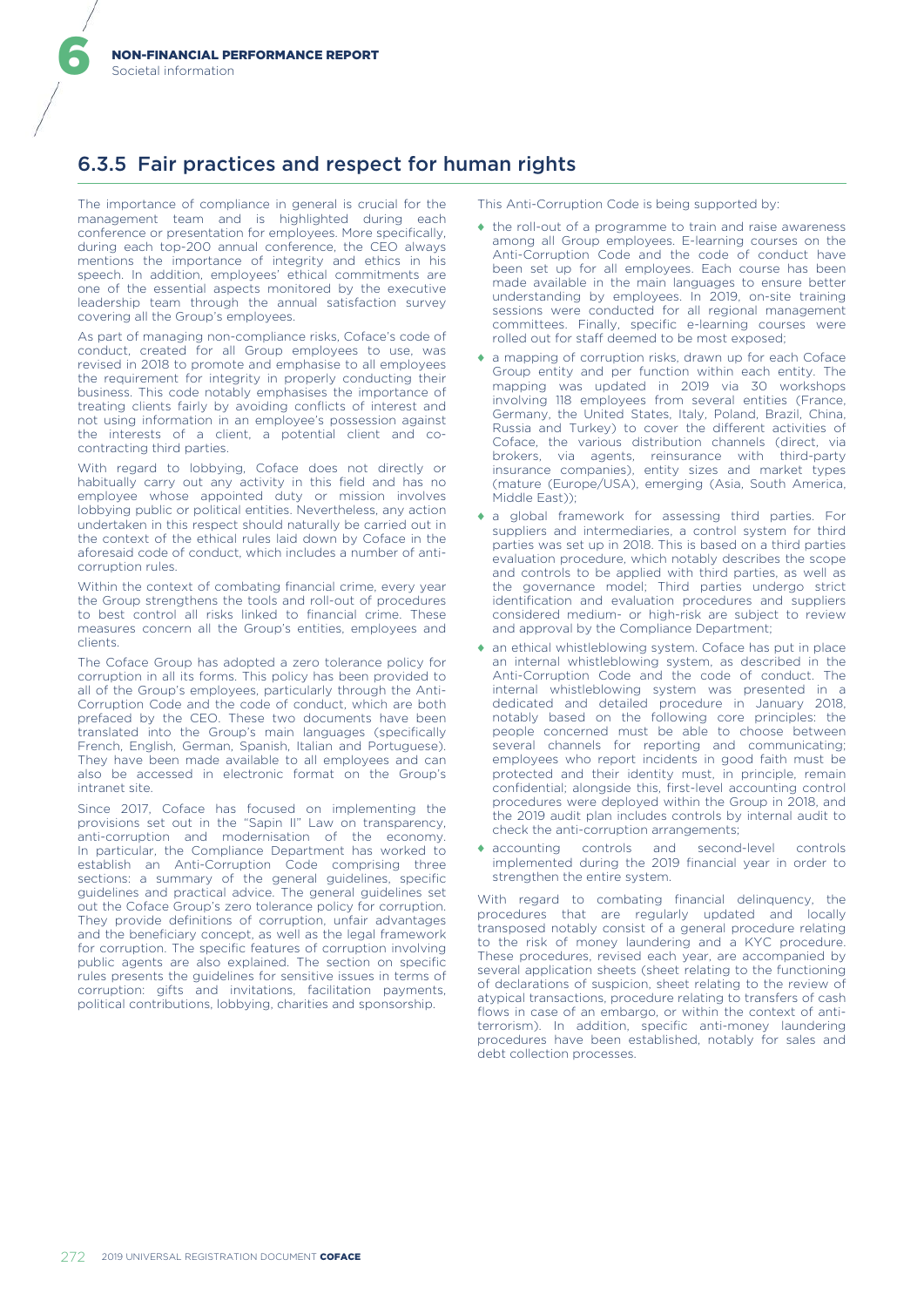The procedures are implemented by the international network of correspondents in charge of compliance within the Group.

Procedures relating to identification, identity verification and customer knowledge are reviewed annually, and customers identified as high-risk are subject to an annual review.

An e-learning training programme on combating money laundering and the financing of terrorism is being rolled out for all employees. Each course is provided in the main languages to ensure a greater level of understanding by the employees.

Communication and awareness-raising initiatives are also carried out with employees on a regular basis so that they are able to detect warning signs regarding money laundering. In its business lines, the systematic implementation of the diligence procedures described above allow Coface to avoid operations that are deemed suspect. Moreover, restrictions are applied in the area of arms trade guarantees, prohibiting coverage for companies active in the manufacturing of cluster bombs and/or antipersonnel mines.

With regard to adherence to international and local sanctions, Coface has implemented an automated filtering tool for all Group entities in order to further strengthen both controls for establishing relationships with new clients and controls on existing clients. Apart from sanctions, the tool also makes it possible to identify negative information on clients (such as involvement in crimes or offences such as corruption or fraud) and strengthens Coface's management of any reputation risk relating to its clients.

Coface's business-to-business activity does not require specific measures regarding consumer health and safety.

Coface consolidated its fraud prevention processes in 2019 as follows:

- strengthening governance with the appointment of a Group Anti-Fraud Officer and the creation of a dedicated fraud committee;
- implementing fraud risk mapping, carried out in 2019 on the risks of fraud related to Coface's insurance business, which will be extended in 2020 to cyber-/IT-related fraud risks and the risks of accounting and financial fraud;
- $\bullet$  updating the fraud prevention procedural documents (fraud prevention policy, fraud risk mapping methodology, fraud case analysis procedure, fraud response plan, reporting procedure);
- ♦ training initiatives for employees in the sales, information, award and claims departments;
- ♦ bolstering management of the fraud correspondent network management, present in each country where Coface is located.

Coface pays great attention to the security of its IT systems and the confidentiality of data concerning policyholders and their clients. An IT charter incorporated into the internal regulations contains all the rules comprising Coface's security system, of which all employees are reminded annually in order to prevent any breach or threat to the data and systems (viruses, cyberattacks, information leaks,

identity theft, hacking, phishing, whaling, etc.). Attention to information system and data security is also demonstrated through the Group's choice of suppliers, the conditions in which it stores data on policyholders and their clients, its implementation of and compliance with the regulation and industry data protection standards (active and passive protection measures such as firewalls, and business continuity plans – see also Section 1.8 "Information systems and processes"), and through the addition of specific contract clauses during both the pre-contractual and contractual phases.

As part of its implementation of EU Regulation No. 2016/679, the General Data Protection Regulation (GDPR), Coface has adapted its information systems and processes with a view to complying with the stricter requirements in terms of personal data protection, including the:

- ♦ appointment of a Data Protection Officer (DPO);
- ♦ formalisation of data processing registers;
- ♦ inclusion of GDPR clauses in contracts with its clients and suppliers;
- ♦ communication of the "Privacy Notice" to Coface clients;
- ♦ choice of the CNIL, the French data protection agency, as the lead authority for cross-border processing within the European Union.

In March 2019, Coface also submitted for CNIL approval the Binding Corporate Rules (BCR), as defined in Article 47 of the GDPR, with a view to setting a global framework for transfers of data outside the European Union.

As a member of the United Nations Global Compact, Coface follows the principles stated therein relating to the protection of human rights:

- ♦ to promote and respect protection of international human rights law in its sphere of influence; and
- ♦ to ensure that it is never complicit in human rights violations.

Coface complies with the tax laws applicable in the jurisdictions where the Group is located. The Group's tax policy is defined by the Group Tax Department. It is applied at regional level through six regional tax correspondents. Meetings between them are organised on a regular basis. Each quarter, the regional correspondents send the Group Tax Department a monitoring report on current tax controls and related provisions.

Coface also complies with the standards established by the OECD to combat the erosion of tax bases and the transfer of profits through the implementation of a centralised transfer pricing policy and the filing of a declaration per country (Country-By-Country Reporting, CBCR).

Lastly, Coface's Know Your Customer procedure includes strengthened vigilance measures when transactions involve one or more entities located in non-cooperative States and territories for tax purposes, as defined by Article 238-0 A of the French Tax Code (Code des impôts)<sup>(1)</sup>, or in a country that could create a reputation risk for Coface (even if this country is not specifically included in the list of non-cooperative States and territories under the jurisdiction of the Coface entity that issued the policy).

<sup>(1)</sup> At January 1, 2010, non-cooperative States and territories are defined as those whose position regarding the transparency and exchange of ). (1)<br>information for take purposes has been reviewed by the Organisation for E *parties' tax laws, or have not signed such an agreement with at least 12 jurisdictions.*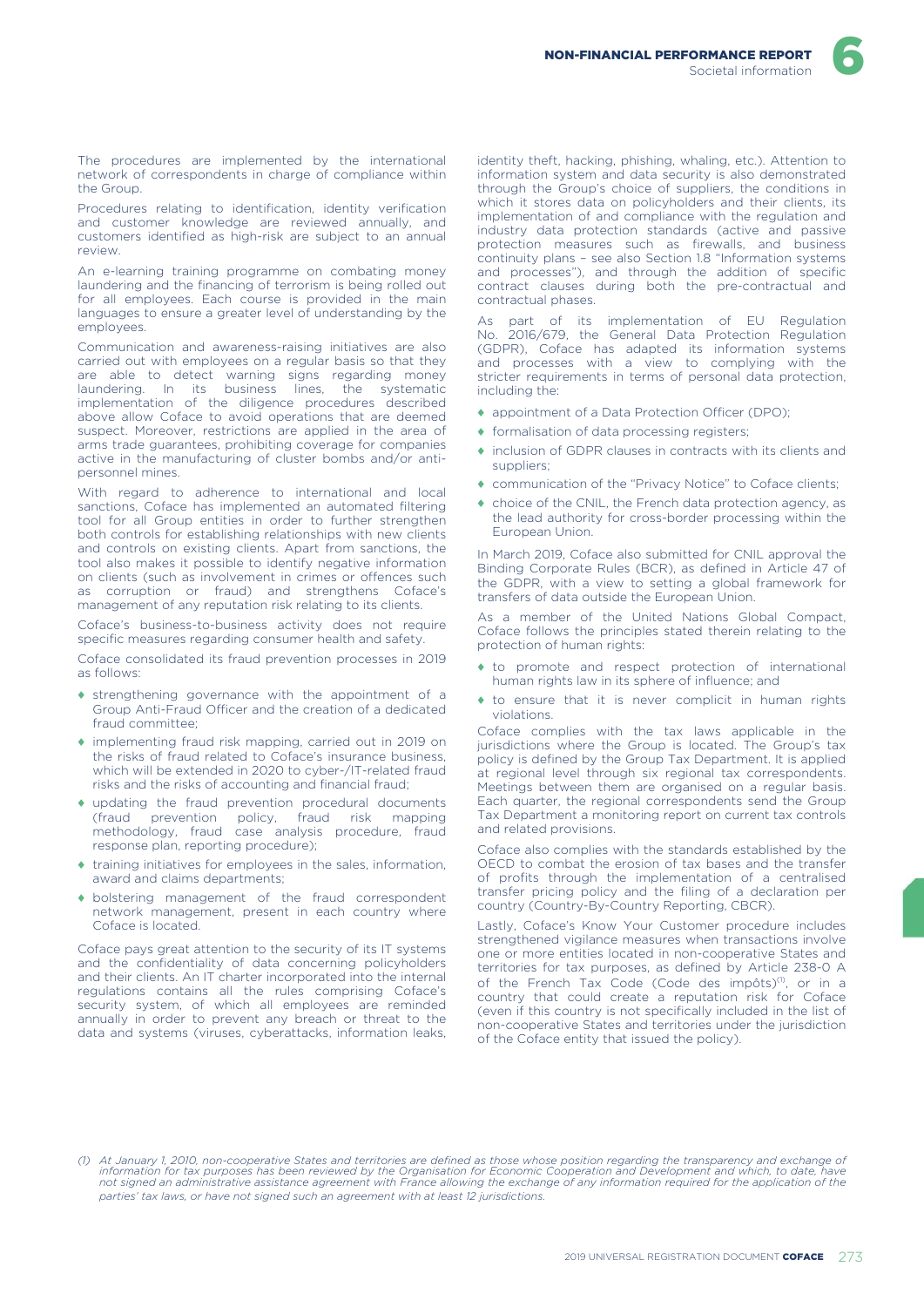# **6.4 CSR INITIATIVES PLANNED BY COFACE**

The Company has made a commitment to raising the awareness of its policyholders and prospects about relevant environmental, social and governance issues through segment-specific economic studies on its website, some of which refer to CSR issues. As it does every year, Coface's Economic Research Department published several studies in 2019 on the economic situation in emerging countries ("Country and sector risks barometer" published each quarter) and the renewable energy sector ("The global automotive industry and enhanced regulations: a very steep path ahead", "An unsure future for natural gas:How risks could derail the current boom").

The Company will pursue and step up its social initiatives with a particular focus on defining a diversity policy that includes, in particular, the employment of people with disabilities.

Environmental reporting is extended each year to new countries to improve the monitoring of the Group's carbon footprint and identify the investments required for better energy consumption.

Lastly, Coface Trade Aid has continued to benefit the Company's societal environment with its charity actions for<br>economically underprivileged populations, with a underprivileged populations, determination to refocus its actions on local economic development as conveyed by the Company's values and missions.

In 2018, discussions took place on the integration of CSR into Coface's business model, in order to meet the new requirements resulting from the transposition of EU Directive 2014/95/EU on non-financial reporting into French law.

The Company will create a medium-term plan over the course of 2020 to adapt its targets in accordance with the expectations of its stakeholders. In this regard, it will work on CSR governance, driving equal pay across the Group, incorporating climate and energy transition factors within its business lines, and improving the ESG rating of its asset portfolios.

# **6.5 REPORTING FRAMEWORKS AND METHODOLOGY**

The non-financial performance report has been drawn up to meet the requirements of Articles L.225-102-1 and R.225-104 to R.225-105-2 of the French Commercial Code.

### General organisation of the report

Coface strengthens its non-financial reporting guidelines every year in order to ensure a unique and consistent framework across the reporting scope.

The information presented in this document was produced internally on the basis of information provided by the heads of each area concerned. The corporate information and indicators were supplied by the HR Departments of the entities in the reporting scope and by the person in charge of Personnel Reporting and were coordinated by the Group Human Resources Department. The environmental information comes from the departments in charge of facilities management in the reporting scope. The societal information was supplied by the Compliance Department, and information on the socially responsible investment policy was supplied by the Group Investment, Financing and Treasury Department. These last three categories of information were coordinated by the Group Legal Department.

### Reporting period

Unless stated otherwise, all figures refer to financial year 2019, corresponding to calendar year 2019.

Comparable data, on a like-for-like basis, is sometimes presented for previous years for purposes of comparison.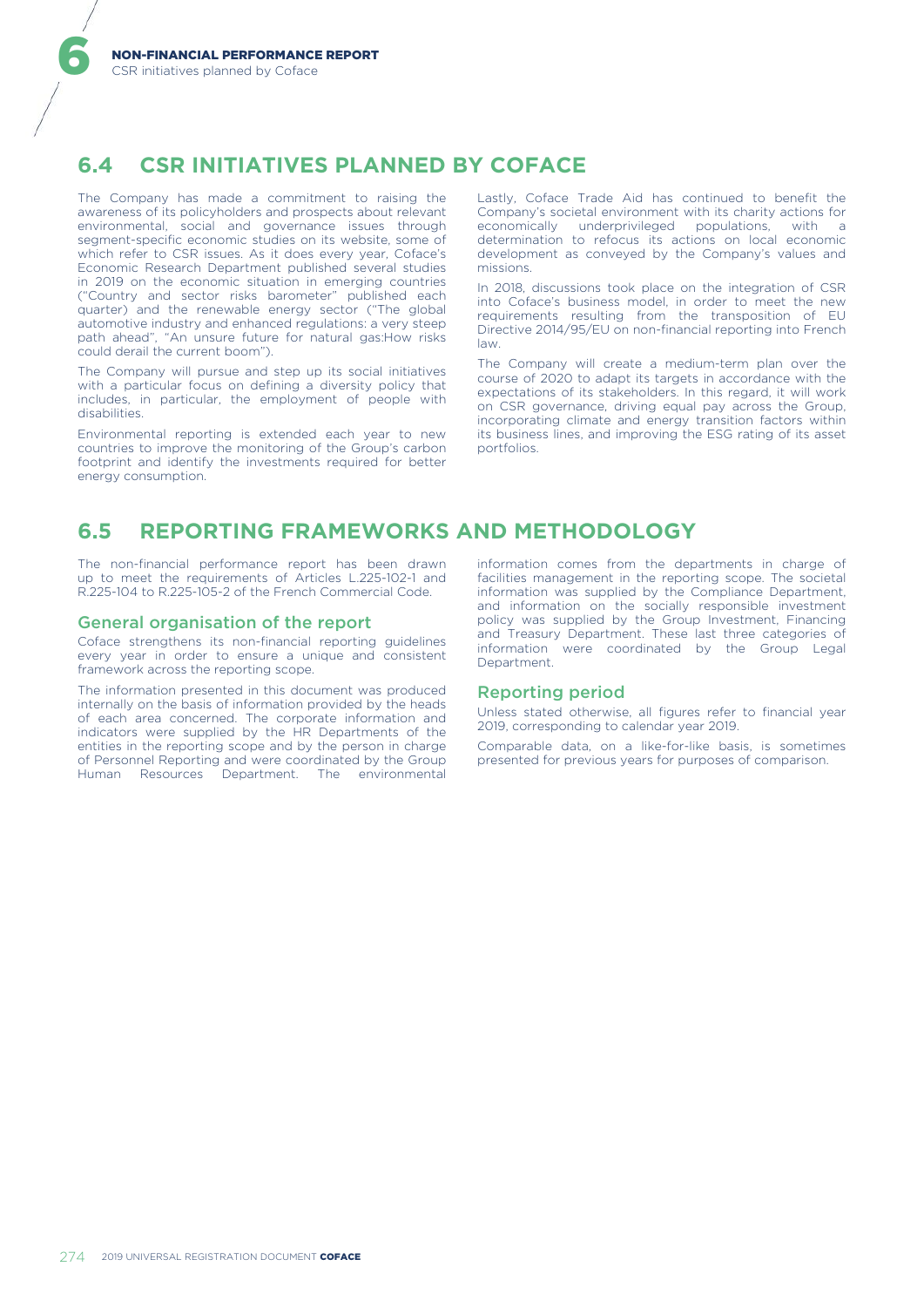### Reporting scope

The information presented in this document was produced for the first time for financial year 2014, and the figures contained therein concerned the French scope, with an illustration of the policies, processes, tools, initiatives and actions at Group level.

Since 2014, the Group has extended its reporting scope during each new reporting year, as presented in the table below. The Group plans to continue this extension to make its reporting as representative as possible with regard to the Group's workforce and revenue. It has been decided that the most significant subsidiaries, covering an estimated 70% of turnover in 2021, will be included in the scope for the next two financial years. Workforce figures are always reported for the Group scope.

| <b>Financial</b><br>year | <b>Reporting scope</b>                             | Information regarding the scope added                                                                                                                                                                                                                                                       | Scope<br>representativeness<br>with regard to the<br>Group's workforce | Scope<br>representativeness<br>with regard to the<br>Group's revenue |
|--------------------------|----------------------------------------------------|---------------------------------------------------------------------------------------------------------------------------------------------------------------------------------------------------------------------------------------------------------------------------------------------|------------------------------------------------------------------------|----------------------------------------------------------------------|
| 2014                     | France                                             | The French scope concerns (i) COFACE SA and (ii) its<br>subsidiary, Compagnie française d'assurance pour le<br>commerce extérieur (iii) excluding its second subsidiary,<br>Coface Re, which is not registered in France and has a total<br>workforce of 11 employees based in Switzerland. | 24%                                                                    | 20%                                                                  |
| 2015                     | France and Germany                                 | The German scope concerns the three German companies,<br>Coface Finanz GmbH, Coface Rating GmbH and Coface<br>Debitorenmanagement GmbH, as well as the German branch<br>of Compagnie française d'assurance pour le commerce<br>extérieur.                                                   | 40%                                                                    | 36%                                                                  |
| 2016                     | France, Germany<br>and Italy                       | Italy includes the insurance branch of Compagnie française<br>d'assurance pour le commerce extérieur and a service<br>company devoted to debt collection operations, Coface Italia<br>SRL.                                                                                                  | 43%                                                                    | 43%                                                                  |
| 2017*                    | France, Germany,<br>Italy and Spain                | Spain includes the insurance branch and a service entity,<br>Coface Servicios España.                                                                                                                                                                                                       | 42%                                                                    | 53%                                                                  |
| 2018                     | France, Germany,<br>Italy, Spain and UK            | The UK includes the insurance branch of Compagnie française<br>d'assurance pour le commerce extérieur, Coface UK Holdings<br>Ltd and a service entity, Coface UK Services Ltd.                                                                                                              | 43%                                                                    | 56%                                                                  |
| 2019                     | France, Germany,<br>Italy, Spain, UK<br>and Poland | Poland includes the insurance branch of Compagnie française<br>d'assurance pour le commerce extérieur, two service entities,<br>Coface Poland Insurance Services and Coface Poland CMS, as<br>well as a factoring company, Coface Poland Factoring.                                         | 47.48%                                                                 | 58.6%                                                                |

*\* Although the reporting scope was significantly extended in 2017, its representativeness as regards the workforce decreased due to a reduction in the workforce in France. This decrease was due largely to the transfer of the State guarantees management business to Bpifrance Assurance Export on January 1, 2017, which resulted in 249 departures.*

# Methodological details on the information communicated

### **Corporate**

- ♦ The corporate indicators, excluding the Group's workforce, concern the French, German, Italian, Spanish, UK and Poland scope in 2019. However, as mentioned above, the description of policies, processes and HR tools are defined at Group level.
- ♦ All figures concerning the workforce, seniority, age and diversity were obtained from Group HRD Reporting, an online internal tool.
- The workforce figures provided relate to employees at December 31, 2019 on permanent or fixed-term contracts (including expatriates and people who have temporarily left the Company), excluding people who have permanently left the Company, interns, trainees, V.I.E (international intern in a company) participants, temporary staff, consultants and subcontractors.
- ♦ Cases of long-term sick leave (over three months) are now classed as "employees who have temporarily left the Company".
- ♦ Employee arrivals include all employees recruited on permanent and fixed-term contracts since 2019.
- ♦ Contract renewals are not recorded as new arrivals. However, any person who was not part of the recorded workforce (consultant, intern, etc.) and is awarded a fixed-term or permanent contract must be recorded as a new arrival.
- ♦ The number of departures includes all the reasons for departures for people on permanent and fixed-term contracts: resignation, dismissal, termination by mutual agreement, end of probation period initiated by the employee and/or employer, retirement or death, until December 31 of the year (inclusive). Cases when fixedterm contracts have ended are not included in the list of departures.
- ♦ The indicator for the "percentage of female managers" takes into account the percentage of female managers in the workforce at December 31, 2019, *i.e*. the number of women in management positions among the workforce (numerator) over the total number of employees in manager positions (denominator).
- ♦ The following employees must be recorded as managers: • General management;
	- Middle management and managers.
- ♦ Workplace accidents and data on disabilities are reported in accordance with local regulations.
- ♦ Training for France, Germany, Italy, Spain, the UK and Poland includes internal training, external training and e-learning, referring to initiatives to develop employees' skills and including an educational objective and a supporting document to record the training period. The figures show the number of trainees benefiting from training in 2019, including employees who took part in a training course before leaving the Company. An employee who has taken part in several training courses is counted only once.